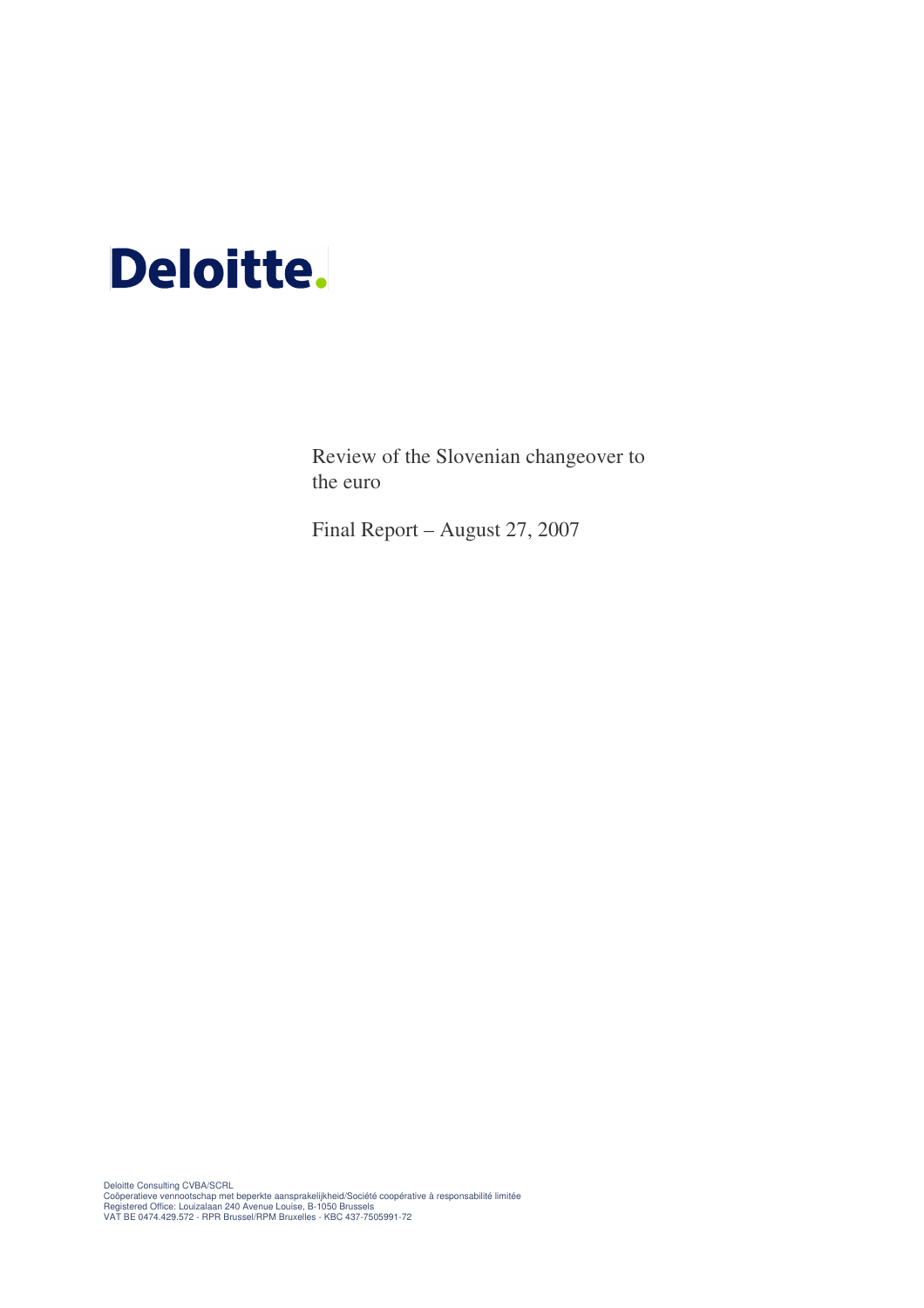| 1.           |                                                                                                                  |  |
|--------------|------------------------------------------------------------------------------------------------------------------|--|
| 2.           |                                                                                                                  |  |
|              | 2.1.<br>2.2.<br>2.3.                                                                                             |  |
| 3.           |                                                                                                                  |  |
|              | 3.1.                                                                                                             |  |
|              | 3.2.                                                                                                             |  |
| $\mathbf{4}$ |                                                                                                                  |  |
|              | 4.1.                                                                                                             |  |
|              | 4.2.<br>4.3.                                                                                                     |  |
|              | 4.4.                                                                                                             |  |
|              | 4.4.1.<br>4.4.2.                                                                                                 |  |
|              | 4.5.                                                                                                             |  |
|              | 4.6.                                                                                                             |  |
| 5.           |                                                                                                                  |  |
|              | 5.1.                                                                                                             |  |
|              | 5.1.1.<br>Timeliness and effectiveness of the frontloading operations; identification of problems and<br>5.1.2.  |  |
|              |                                                                                                                  |  |
|              | Timeliness and effectiveness of the sub-frontloading operations; identification of problems and<br>5.1.3.        |  |
|              | Sufficiency and effectiveness of the supply of businesses and individuals with starter kits  28<br>5.1.4.        |  |
|              | 5.1.5.                                                                                                           |  |
|              | 5.2.<br>Rhythm of conversion of cash dispensers to issuing euro banknotes; euro banknote denominations<br>5.2.1. |  |
|              |                                                                                                                  |  |
|              | Smoothness and efficiency of the backflow of national cash, including the free exchange of notes<br>5.2.2.       |  |
|              | 5.2.3.<br>Problems encountered (logistics, transport and storage of cash, counterfeiting etc.)32                 |  |
|              | 5.3.                                                                                                             |  |
|              | Evolution of the share of euro cash transactions in all cash transactions in January 2007; evolution<br>5.3.1.   |  |
|              | 5.3.2.                                                                                                           |  |
|              | 5.4.                                                                                                             |  |
|              | 5.5.                                                                                                             |  |
| 6.           |                                                                                                                  |  |
|              | 6.1.<br>6.2.<br>IMPLEMENTATION OF MANDATORY DUAL PRICE DISPLAY ACCORDING TO THE LAW 39                           |  |
|              | 6.2.1.                                                                                                           |  |
|              | 6.3.                                                                                                             |  |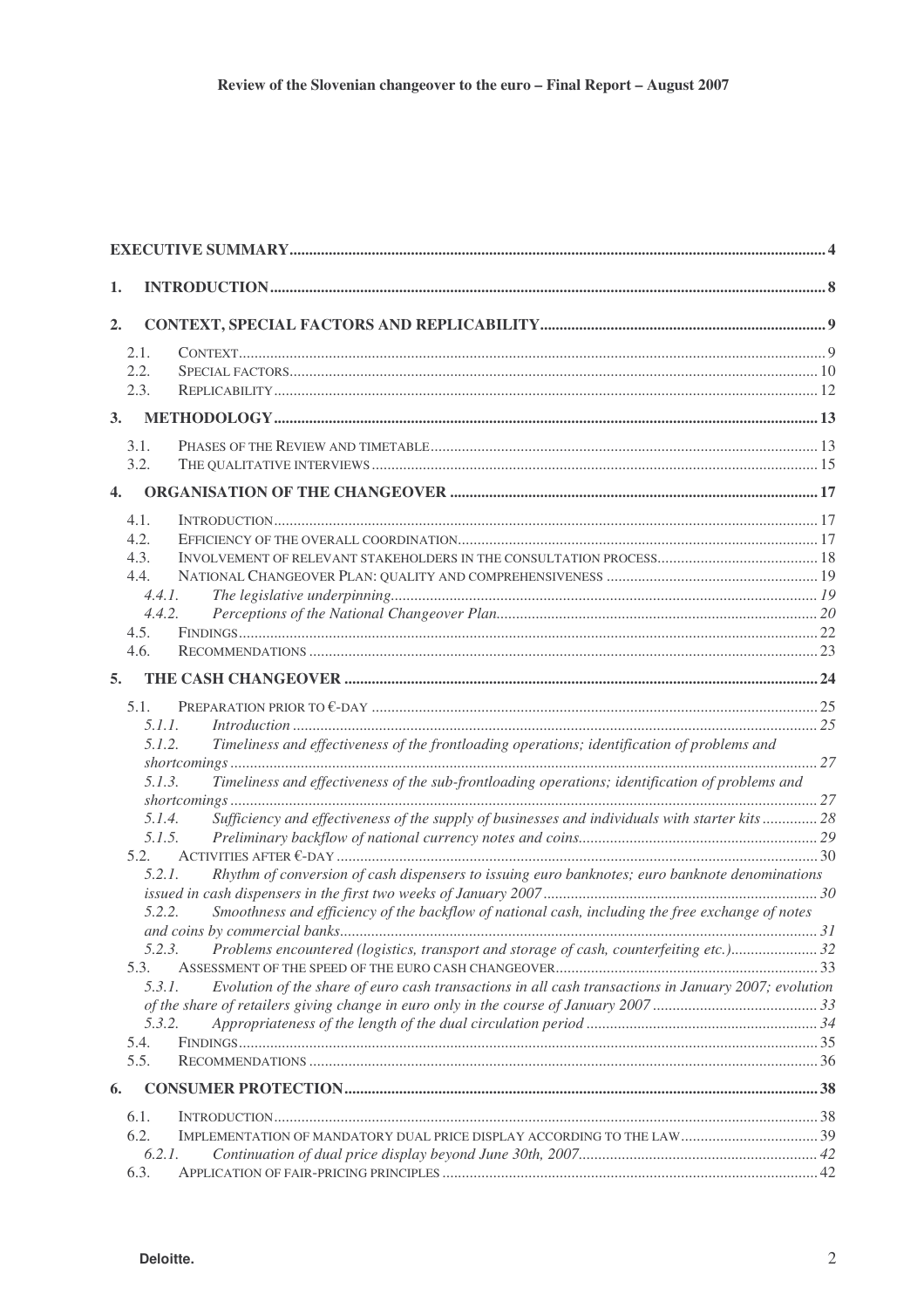|    | 6.4.        | INVOLVEMENT OF THE PUBLIC SECTOR IN THE PROMOTION OF FAIR-PRICING POLICIES AND ASSOCIATED          |  |
|----|-------------|----------------------------------------------------------------------------------------------------|--|
|    |             | MONITORING; NEUTRALITY OF PRICE CONVERSIONS IN THE PUBLIC SPHERE (FEES, FINES, AMOUNTS IN NATIONAL |  |
|    |             |                                                                                                    |  |
|    | 6.4.1.      |                                                                                                    |  |
|    | 6.5.        |                                                                                                    |  |
|    | 6.6.        |                                                                                                    |  |
|    | 6.7.        |                                                                                                    |  |
| 7. |             |                                                                                                    |  |
|    | 7.1.        |                                                                                                    |  |
|    | 7.2.        | APPROPRIATENESS OF THE LEVEL OF THE PRIVATE SECTOR'S INVOLVEMENT IN THE GOVERNMENT'S               |  |
|    |             |                                                                                                    |  |
|    | 7.3.        | TIMELINESS OF THE ADAPTATION OF IT, ADMINISTRATIVE AND FINANCIAL SYSTEMS TO THE EURO IN THE        |  |
|    |             | PRIVATE AND PUBLIC SECTORS; AND PREPAREDNESS OF THE PUBLIC ADMINISTRATION (AT CENTRAL AND LOCAL    |  |
|    |             |                                                                                                    |  |
|    | 7.3.1.      |                                                                                                    |  |
|    | 7.3.2.      |                                                                                                    |  |
|    | 7.3.3.      |                                                                                                    |  |
|    | 7.3.4.      |                                                                                                    |  |
|    | 7.3.5.      |                                                                                                    |  |
|    | 7.4.        |                                                                                                    |  |
|    | 7.5.        | TIMELINESS AND SMOOTHNESS OF THE CONVERSION OF ACCOUNTS AND OF THE CHANGEOVER OF NON-              |  |
|    |             |                                                                                                    |  |
|    | 7.5.1.      |                                                                                                    |  |
|    | 7.5.2.      |                                                                                                    |  |
|    | 7.6.        |                                                                                                    |  |
|    | 7.7.        |                                                                                                    |  |
|    | 7.8.        |                                                                                                    |  |
| 8. |             |                                                                                                    |  |
|    | 8.1.        |                                                                                                    |  |
|    | 8.2.        | ADDED VALUE AND EFFECTIVENESS OF THE PUBLIC AUTHORITIES' COMMUNICATION ACTIVITIES ON THE           |  |
|    | <b>EURO</b> |                                                                                                    |  |
|    | 8.3.        | LENGTH OF THE COMMUNICATION CAMPAIGN: DID IT START EARLY ENOUGH, AND WHEN SHOULD IT                |  |
|    |             |                                                                                                    |  |
|    | 8.4.        | LEVEL AND DEGREE OF AWARENESS OF THE PUBLIC ABOUT THE DENOMINATIONS AND CHARACTERISTICS            |  |
|    |             |                                                                                                    |  |
|    | 8.5.        | COVERAGE OF THE INTRODUCTION OF THE EURO IN THE MEDIA AND IN THE POLITICAL ARENA  71               |  |
|    | 8.6.        |                                                                                                    |  |
|    | 8.7.        |                                                                                                    |  |
|    | 8.8.        |                                                                                                    |  |
|    |             |                                                                                                    |  |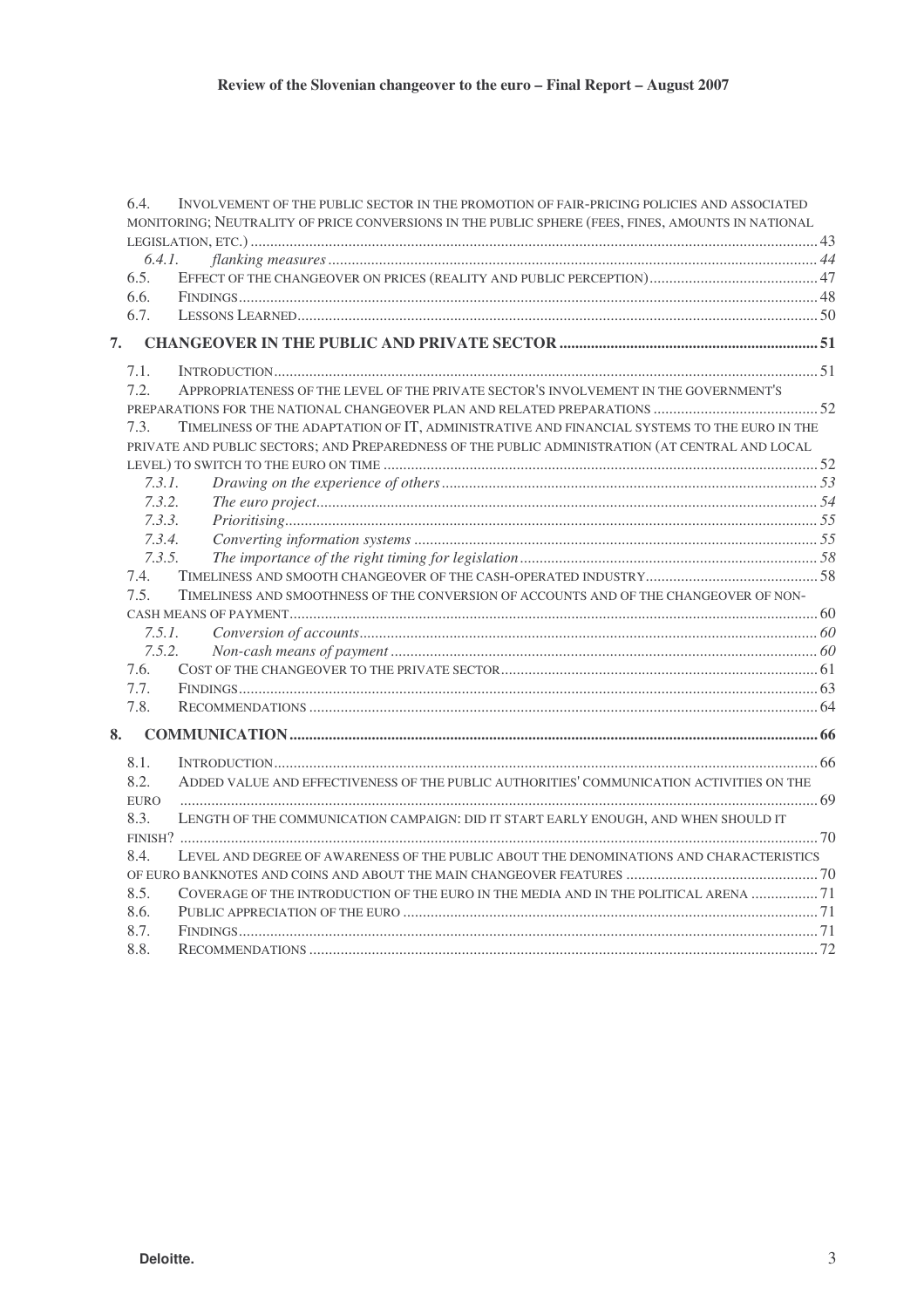### EXECUTIVE SUMMARY

The introduction of the euro in Slovenia on January 1st 2007 is of particular interest to the European Commission because it was the first occasion on which euro notes and coins have been introduced by a single country in isolation from any others, and Slovenia was the first country in which the euro was introduced as book money and as cash on the same date, without any transitional period. As other countries will find themselves in an analogous position and have either decided to adopt or are considering adopting the 'Big Bang' approach, the lessons learned by Slovenia have broad relevance.

Slovenia's preparations for the introduction of the euro and the results in the weeks that followed were captured in quantitative surveys by both the European Commission and the government of the Republic of Slovenia and the Bank of Slovenia. This study supplements that information with qualitative research via 50 interviews with public and private sector players, including civil society.

These interviews focused on the organisational structures for executing changeover, the introduction of euro notes and coins, consumer protection and the changeover in the private and public sectors. Each section of the review provides background information, a summary of the results of the interviews, our findings and the resulting recommendations we make to other countries preparing to adopt the euro.

We have paid particular attention to aspects of the Slovene economy, history and geography which facilitated introduction of the euro. We also state whether the approach or lessons learned are applicable to 'pre-ins' or whether caution is necessary when scaling up in larger Member States.

The fact that we have made some recommendations on how other countries might handle some aspects of the changeover differently - in the light of Slovenia's experience - should not be taken to suggest that we uncovered any systemic problems in Slovenia. Nor should it detract from the credit which should accrue to the Bank of Slovenia and the government of the Republic of Slovenia for their careful preparation and the smooth changeover.

#### **Cross-cutting themes**

A theme running through the whole of the qualitative assessment in this review is a single leitmotiv: **the importance of preparation**, and the fact that this was the key success factor in Slovenia's introduction of the euro. Contributing factors were the authority the changeover board team had in conveying their messages because of the clear commitment to the project at the highest levels of government, and the stability of staffing in the changeover team and in project teams across the economy.

For larger countries, this meticulous preparation will be proportionally more complex and will place even heavier project management demands on those involved, particularly in the public sector. One of the key challenges in introducing the euro is getting across the message on the breadth and depth of the impacts of a euro project, and the importance of not losing sight of the benefits of adoption of the euro by becoming too immersed in the detail, crucial as that detail is.

Two other key threads are: Slovenes' existing **familiarity with the euro** in both cash and book money forms – probably on a scale unmatched in any other 'pre-in', and **the need for legal certainty.**

The benefits of the **familiarity with the euro** were manifest in a number of areas such as training and communication, and ATMs. The national communication campaign was comprehensive in Slovenia, with a particular focus on developing a new scale of values, the understanding of the value of coins and recognition/security features of the notes and coins and the importance of being attentive to rounding and fair pricing. Nevertheless, as Slovenes were generally familiar with the euro, the national campaign could target groups most likely not to be familiar with the euro and focus on the last four months of 2006 and the first two weeks of 2007 - to an extent that might well not be appropriate in other countries. Similarly economic entities could largely restrict their training to note recognition and, above all, counterfeit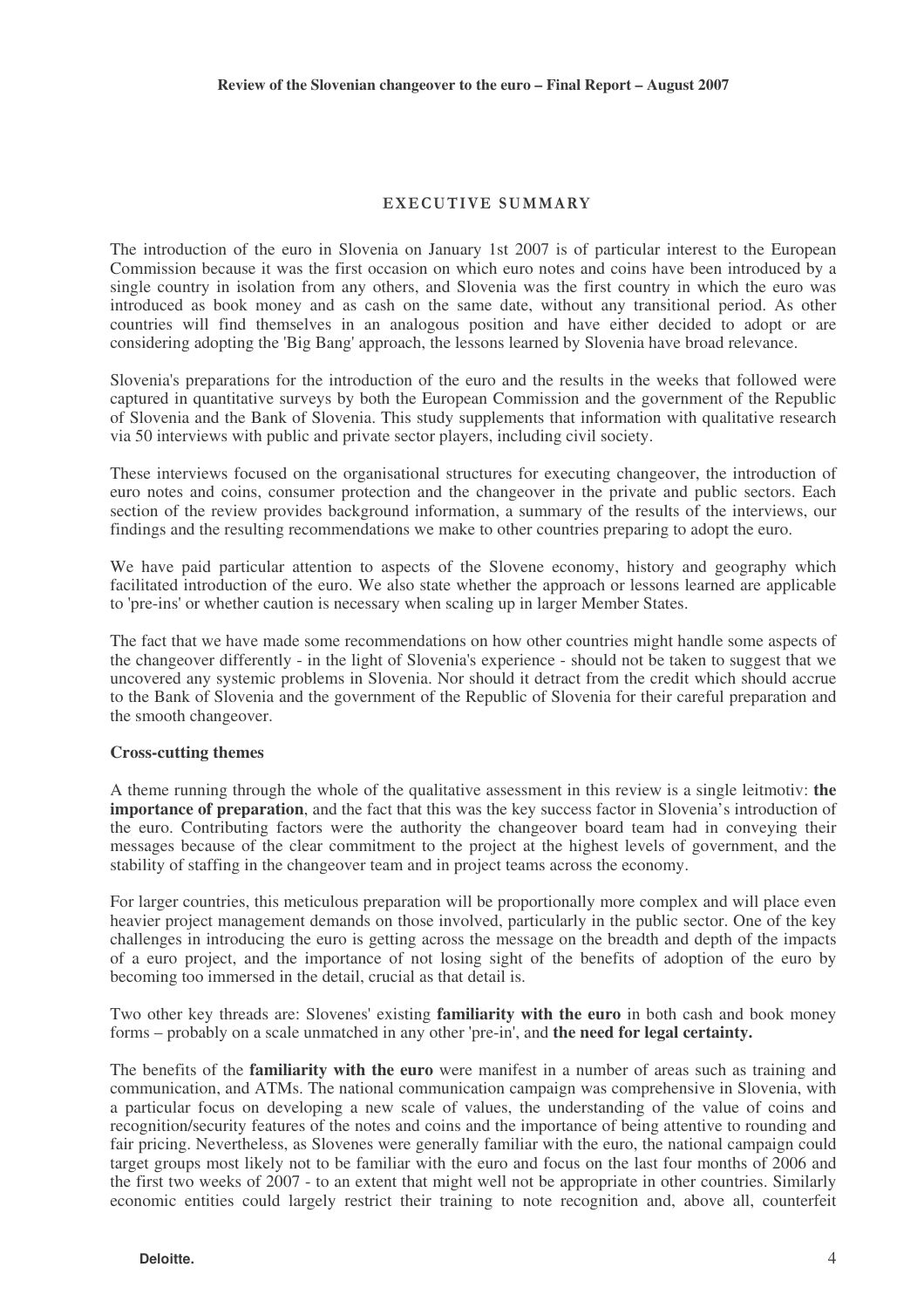prevention. Rapid conversion of ATMs proved to be of psychological benefit but was not a factor in early introduction of low-value notes into the economy - because Slovenes already had significant amounts of euro in their pockets. However, it should also be borne in mind in this context that there was no significant retail activity in the first two days of the year.

**Legal certainty** in relation to adoption of the euro does not necessarily depend on the timing of the actual decision by the Council of Ministers on the lifting of a country's derogation. It is for the national authorities to define and communicate to the public the details of the planned changeover as early as possible. A delicate balancing act between providing the certainty required for preparation and not prejudging the decision on actual entry is absolutely important. This requires an understanding of the extent to which parts of the public sector and the private sector will wait for and need full legal certainty before making final preparations and investment in the changeover, and the complications of launching a full communication campaign before the formal decision on adoption of the euro has been taken.

In the areas of accounting and tax affecting information systems, we conclude that there were delays in Slovenia which might have been avoidable if it had been understood that there was a store of knowledge from the 'first wave' which was still applicable even in the absence of a transitional period. From the middle of the last decade until 2002, the European Commission played a valuable role, for example, through its Euro Paper series in identifying issues in these areas which were common to all governments and/or companies introducing the euro. Solutions ultimately have, of course, to be adapted to national situations, but there was found to be enough commonality in the first wave to justify a role for the European Commission in researching this. Interviewees who had identified these Euro Papers as a source of information had found them useful even though they had not been updated. However, others appeared to have had to 'reinvent the wheel' in these areas because they were unaware of the existence of basic documentation on this. Interviewees were also unaware of the existence of an archive at http://ec.europa.eu/avservices/avs/files/euro/index.htm.

### **The 'Big Bang' scenario**

The above issues are nevertheless **not an argument for a 'Madrid scenario' with a transitional period**. The Slovenian experience justifies the choice of a 'Big Bang' and proves that it is possible to introduce the euro as book money and cash simultaneously. It was also more cost-effective. In most areas, we do not believe that scaling up to the needs of a larger country would affect this judgement. However, we acknowledge that compressing the changeover into a short period can increase systemic risk in some types of IT changeover, and this needs to be carefully considered by other 'pre-ins'.

Generally, the key lies in the preparation, combined with a total focus on the introduction of the euro, both within government and within companies, requiring the best possible project management skills, and very likely accepting that other internal or external and IT-hungry projects will have to wait. It was fortuitous for Slovenia that introduction of the euro did not fall together with, for example, implementation of SEPA, the Single Euro Payments Area.

Slovenia's experience also justified the choice of a **shorter dual circulation period** than in the first-wave countries, i.e. two weeks as opposed to four-to-eight weeks as it was in the first wave. With hindsight, a one-week dual circulation could also have produced a smooth changeover without putting an excessive burden on banks or retailers. Making the giving of change in euro compulsory may not necessarily have been essential either.

Foreshortening the dual circulation period in a larger country would need careful consideration and a good understanding of the role played in Slovenia by the fact that Slovenians could buy euro at the conversion rate in December 2006 and already had considerable amounts of euro in their pockets and cash registers on January 1st 2007 from sources other than sub-frontloaded and frontloaded cash. Retail kits were not important in this particular context, but the difficulty of planning for retailers' requirements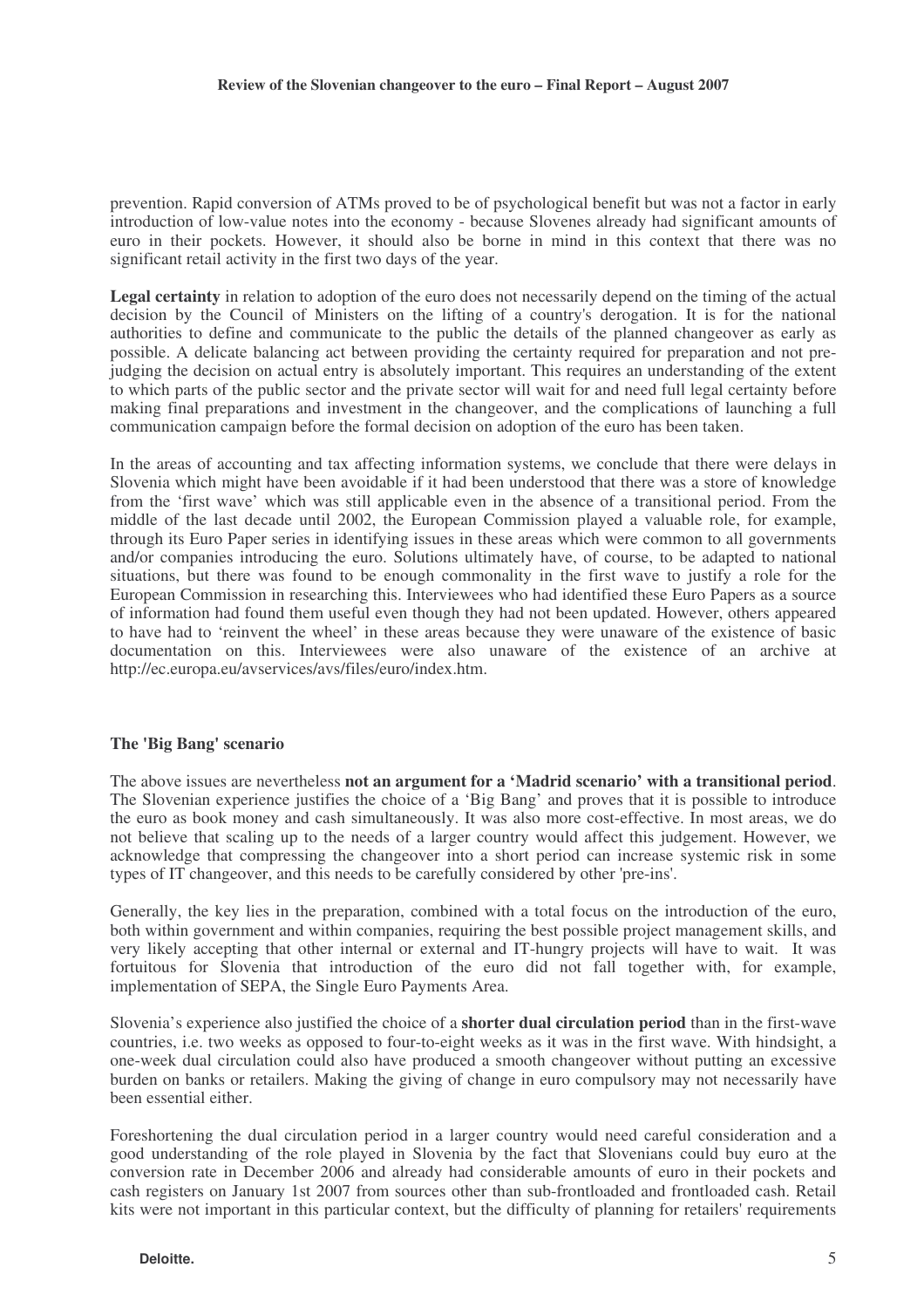raises more general questions marks about retail kits. Kits for the general public, on the other hand, did serve a useful purpose. They had psychological value and were probably useful in introducing coins into circulation despite the particular Slovene context.

#### **The euro and prices**

The issue of **inflation perceptions** as opposed to reality was an issue for Slovenia as it was in the firstwave countries. Slovenia did not fully succeed where others also partly failed, i.e. in avoiding perceived inflation starting to diverge from actual inflation in the context of the changeover. The perception that some retailers see the introduction of the euro as an opportunity to put up prices remained. While this was certainly the case in some instances, the statistical evidence is that this was more the case in the service sector, but that consumers do not make that distinction. However, we acknowledge that the issue is not easy to solve, and it affects the euro-area as a whole (still). Changing perceptions on this is akin to "turning a large battleship".

It is more than likely that other countries will therefore have to combat a further perpetuation of the idea that the introduction of the euro is inflationary, even though the actual level of euro-induced inflation in Slovenia was 0.3 percentage points or less and prices actually went down overall in both January and February 2007.

The fact that increases tend to be in the cost of eating and drinking out, and in everyday personal services, which are often not contestable, inevitably creates a perception of higher prices, and the message about the overall limited level of price increases is not likely to counteract this perception..

It is essential to have a strategy that tempers 'good news' with bad, bearing in mind that conveying the former is likely to need more effort than the latter, and that the perception that the euro leads to price increases is now well embedded.

In the light of the Slovenian experience, it is possible to say that caution should be exercised in placing too heavy a reliance on dual price display as an anti-inflation measure in itself, and that more emphasis should be placed on fair-pricing agreements.

Slovenia's use of dual price display questioned received wisdom. Slovenia made dual price display compulsory at the central parity rate in ERM II more than four months before the conversion rate was fixed, judging that this would in itself induce price restraint. The Slovenian authorities considered, moreover, considered that the risk of voluntary initiatives at a plethora of rates and confusion for consumers was greater than the risk of the future fixed conversion rate being different or even of adoption of the euro not going ahead on the projected date. They took a two-stage approach. For any business wanting to introduce dual price display on a voluntary basis, the Slovenian law on dual price display made it mandatory to use the ERM II central parity rate from November 15th 2005. Dual price display became compulsory on March 1st 2006—also at the ERM central parity rate for as long as there was no official conversion rate. Once the conversion rate was fixed, the use of that rate became compulsory. The two rates were in practice the same. The role of dual price display in preventing price increases cannot be quantified, but it does not appear to have acted as a particular restraint. In addition, consumers tend not to pay attention to dual price display until the last minute, so the need to implement it before the conversion rate is set can be questioned. This is a matter for government to decide in the light of national circumstances.

The other major anti-inflation measures were fair-pricing agreements by the public sector and the retail sector. These are more useful when they are publicised well before the changeover (whereas in Slovenia they were not published until early December 2006), and have wide coverage, including government,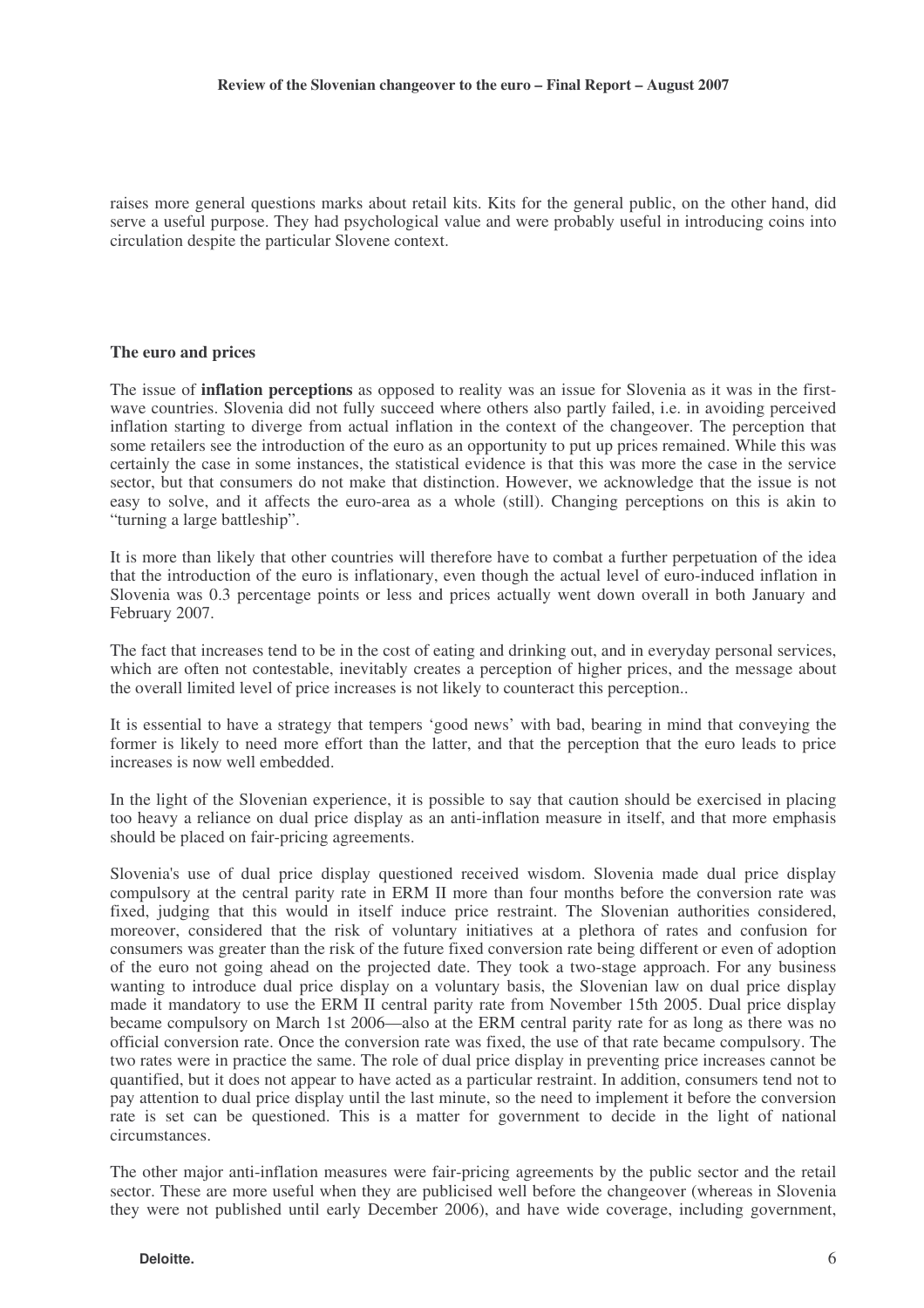banks, retailers and their supply chain (whereas in Slovenia they did not include the banking sector). Particular efforts are needed to ensure that the hotel and restaurant, and personal services sectors, understand the broader implications of communicating the reasons for price increases.

A positive by-product of the approach to the pricing issue in Slovenia was the way in which the support for the Consumers' Association's PriceWatch scheme and associated activities was used to develop awareness of consumer rights in a country where this was still relatively underdeveloped.

#### **Recommendations**

Our key recommendations to other countries considering introduction of the euro are:

- When looking at the Slovenian model, understand the specific features which facilitated the changeover in Slovenia;
- Convey early the messages on the extent to which a euro project involves all aspects of an organisation's activity and every type of entity, particularly all government departments;
- Give the changeover team clear backing from the highest levels of government, appoint the best project managers to the changeover, and ensure as much stability in project team staffing as possible;
- Provide as much legal certainty on the details associated with introduction of the euro as early as possible, and to the extent possible at least one year in advance;
- Pay particular attention to communication on price issues, in particular on communicating the reasons for price increases of specific items, and on good practice, such as fair-pricing agreements.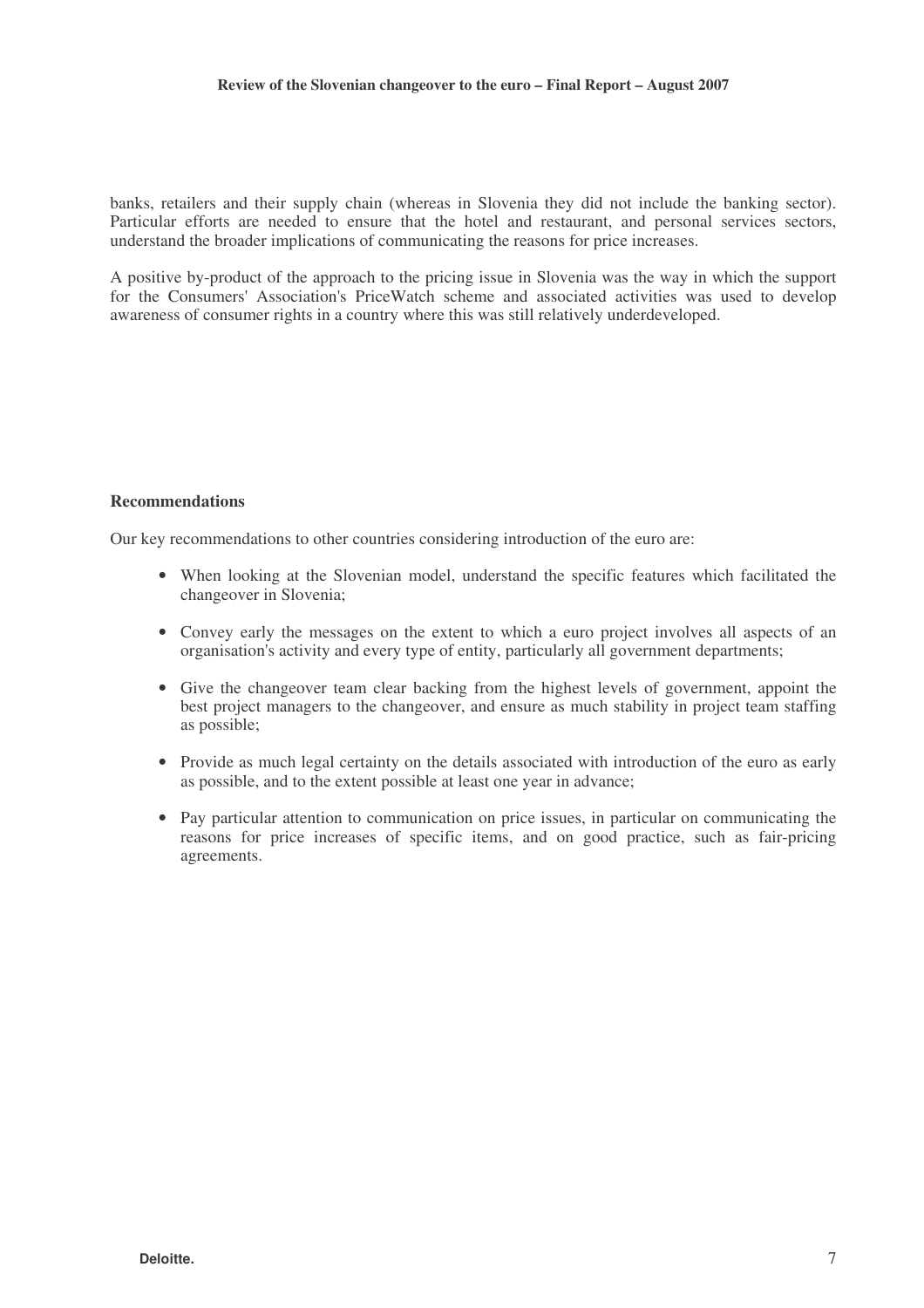# 1. INTRODUCTION

This project is intended to provide the European Commission with an essentially qualitative review of the experience of and the lessons learned from the changeover to the euro in Slovenia.

The emphasis was placed, at the request of the Commission, on:

- preparation and implementation of the cash changeover;
- changeover of the private sector;
- changeover of the public administration;
- communication on the euro and information of the public about the changeover process.

Slovenia entered the euro area on January 1st, 2007, the first of the countries which joined the EU on May 1st, 2004, to do so. The lessons learned are of particular interest to the European Commission – and to other countries preparing to join the euro – in particular because of key differences between the introduction of the euro in Slovenia and the first-wave countries:

- Slovenia adopted a 'big-bang' approach, i.e. the euro was introduced as book money and as cash on the same date, without any transitional period;
- euro notes and coins were already in circulation in other countries;
- the dual circulation period was only two weeks:
- Slovenia could not rely on synergies that the first-wave countries had from simultaneous introduction of the euro in a number of countries at the same time.

The changeover was clearly well prepared and went smoothly. There is a substantial amount of information available on this, including from surveys made before and after the introduction of the euro by both the Commission and the Slovenian authorities.

However, qualitative information can look beyond these, particularly where there were nevertheless some surprises in terms of what surveys or past experience might have led the Commission to expect. This can also help the Commission and the 'pre-in' countries understand whether particular features of the Slovenian economy, geography and history made introduction of the euro particularly easy to implement.

It was perhaps inevitable in a qualitative review of this nature that it would uncover some "teething problems" that have not otherwise received publicity. That was indeed the case. We wish to stress that we regard them as just that. There are no systemic concerns, and the issues we have identified should not be allowed to cloud the positive picture of a well prepared, well run and smooth introduction of the euro in Slovenia. At the same time, we hope that this qualitative information will serve to highlight the risk of confusing 'smooth' with 'easy'.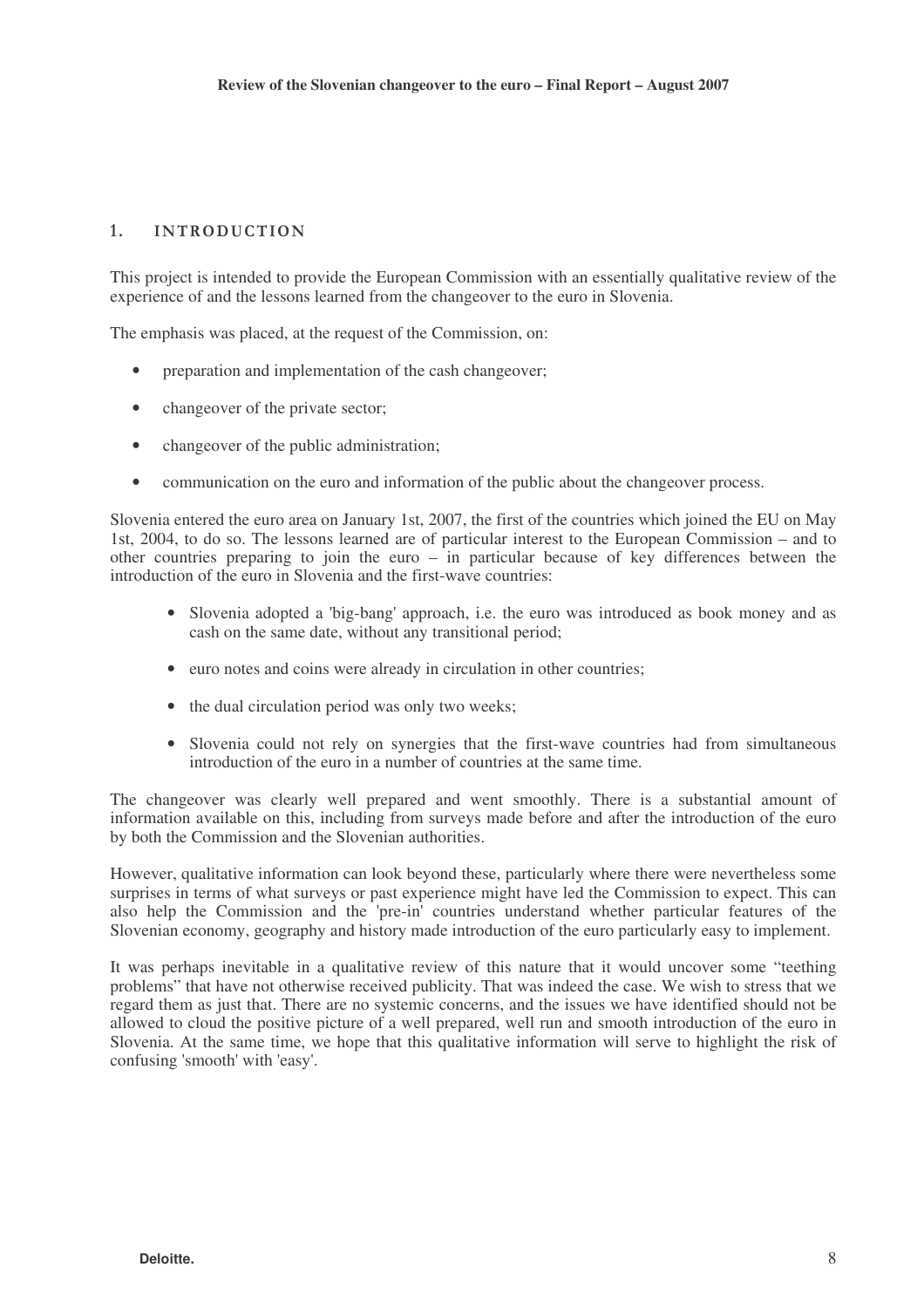# 2. CONTEXT, SPECIAL FACTORS AND REPLICABILITY

### 2.1. Context

The context within which the euro changeover in Slovenia was carried out was one in which there was a linear progression from independence in 1991 to adoption of the euro on January 1st, 2007, via application for EU membership in 1996, embracing adoption of the euro as a policy objective in 2001<sup>1</sup>, a joint government/Bank of Slovenia programme for ERM entry and euro adoption published in 2003, accession to the EU on May 1st 2004 and membership of the Exchange Rate Mechanism II from June 28th 2004. The impact this had on the organisational structures is discussed in Chapter 4.

This implied a very tight timeline for moving from ERMII membership to introduction of the euro. The milestones in that timeline are set out below.

| Accession to EU                                                    |                                                                           | May 1st 2004        |
|--------------------------------------------------------------------|---------------------------------------------------------------------------|---------------------|
| Membership of ERM II                                               |                                                                           | June 2004           |
| Masterplan for the Euro Changeover                                 |                                                                           | January 2005        |
|                                                                    | First update                                                              | January 2006        |
|                                                                    | Second update                                                             | October 2006        |
| Communication<br>the<br>strategy<br>on<br>introduction of the euro |                                                                           | June 2005           |
| Dual price display Law                                             | Promulgated; ERM II rate<br>applies<br>to<br>voluntary dual price display | November 2005       |
|                                                                    | Compulsory dual price display in effect                                   | March 2006          |
| European Council 'green' light to $\epsilon$<br>membership         |                                                                           | June 2006           |
| Council of European Union decision on<br>$\epsilon$ membership     |                                                                           | <b>July 2006</b>    |
| Euro Law                                                           | Approved by government                                                    | <b>July 2006</b>    |
|                                                                    | Promulgated                                                               | October 2006        |
| Introduction of $\epsilon$                                         |                                                                           | January 1st<br>2007 |

| Table 1: Timeline - from EU accession to the euro |  |  |  |
|---------------------------------------------------|--|--|--|
|---------------------------------------------------|--|--|--|

<sup>&</sup>lt;sup>1</sup> It was also signalled as a future policy objective in the Annual Report of the Bank of Slovenia in 1997.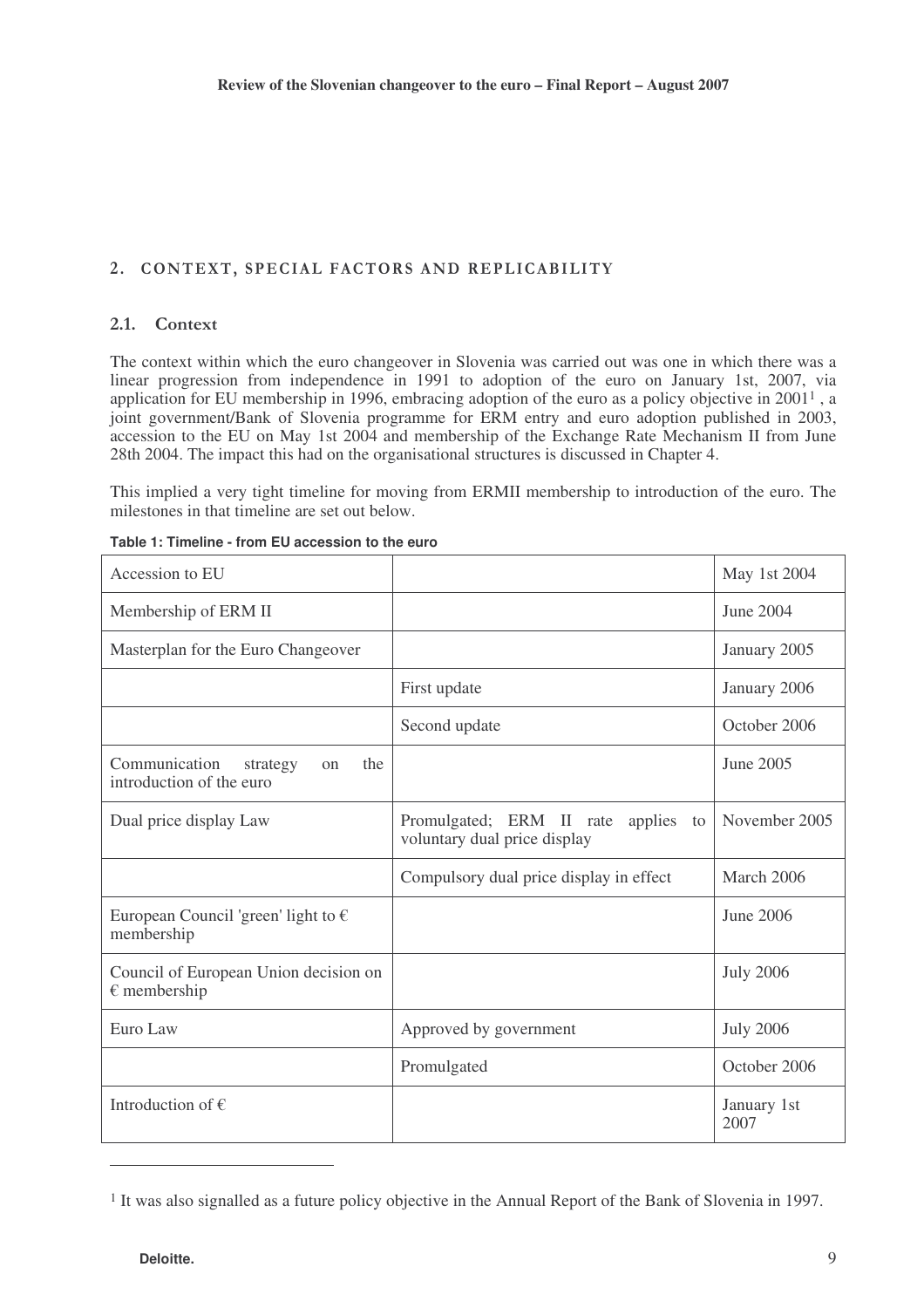| Giving change in $\epsilon$ compulsory                           | January 1st<br>2007   |
|------------------------------------------------------------------|-----------------------|
| End of dual circulation period                                   | January 14th<br>2007  |
| End of period of free exchange at all<br><b>banks</b>            | March 1st 2007        |
| End of compulsory dual price display                             | June 30th 2007        |
| End of period of free exchange at<br>selected banks <sup>2</sup> | December 31st<br>2007 |

# 2.2. Special factors

There are special factors in the introduction of the euro in Slovenia of which we were asked to take account and which we discussed with all interviewees and in relation to all topics, but which it makes sense to cluster here because there was an across-the-board consensus that these had contributed to a greater or lesser extent to all aspects of the introduction of the euro, whether it be in book money or cash form.

The issues are:

- adjacency to the euro area two of Slovenia's borders are with euro-area countries (Austria and Italy).
- size of the country Slovenia has an area of 20,273 sq.km., and a population of 2m. Scaling up poses issues in terms of co-ordination, and can pose problems in terms of infrastructure/human resource requirements relative to population density. Slovenia has a population of 99 per sq.km.<sup>3</sup> The distribution between urban and rural populations can also play a role.
- degree of attachment of the public to the national currency the tolar has a short history, though the link with independence for the first time in their history also made Slovenes proud of having had their own currency for the first time. A Politbarometer survey in May 2005 showed that while 59% of respondents had confidence in the euro, the tolar enjoyed the confidence of 58%. On a scale of confidence from 1 (minimum) to 5 (maximum), the euro scored 3.84 and the tolar 3.57.
- positive attitude of the public towards the euro In the September 2006 Eurobarometer for the European Commission, the 24% who were unhappy at the idea of losing the tolar was the lowest figure for any of the new Member States surveyed. In that survey, 72% of Slovenes welcomed the introduction of the euro.
- familiarity of the public with euro cash All the surveys leading up to the introduction of the euro in Slovenia indicated a high level of existing familiarity with euro cash. A Ninamedia survey published in September 2006 showed that 84.8% of respondents were familiar with euro banknotes and coins (83% in a Eurobarometer survey taken around the same time).

<sup>2</sup> See Chapter 5.

<sup>3</sup> The extremes among the 'pre-ins' are 22 in Estonia and 1272 in Malta.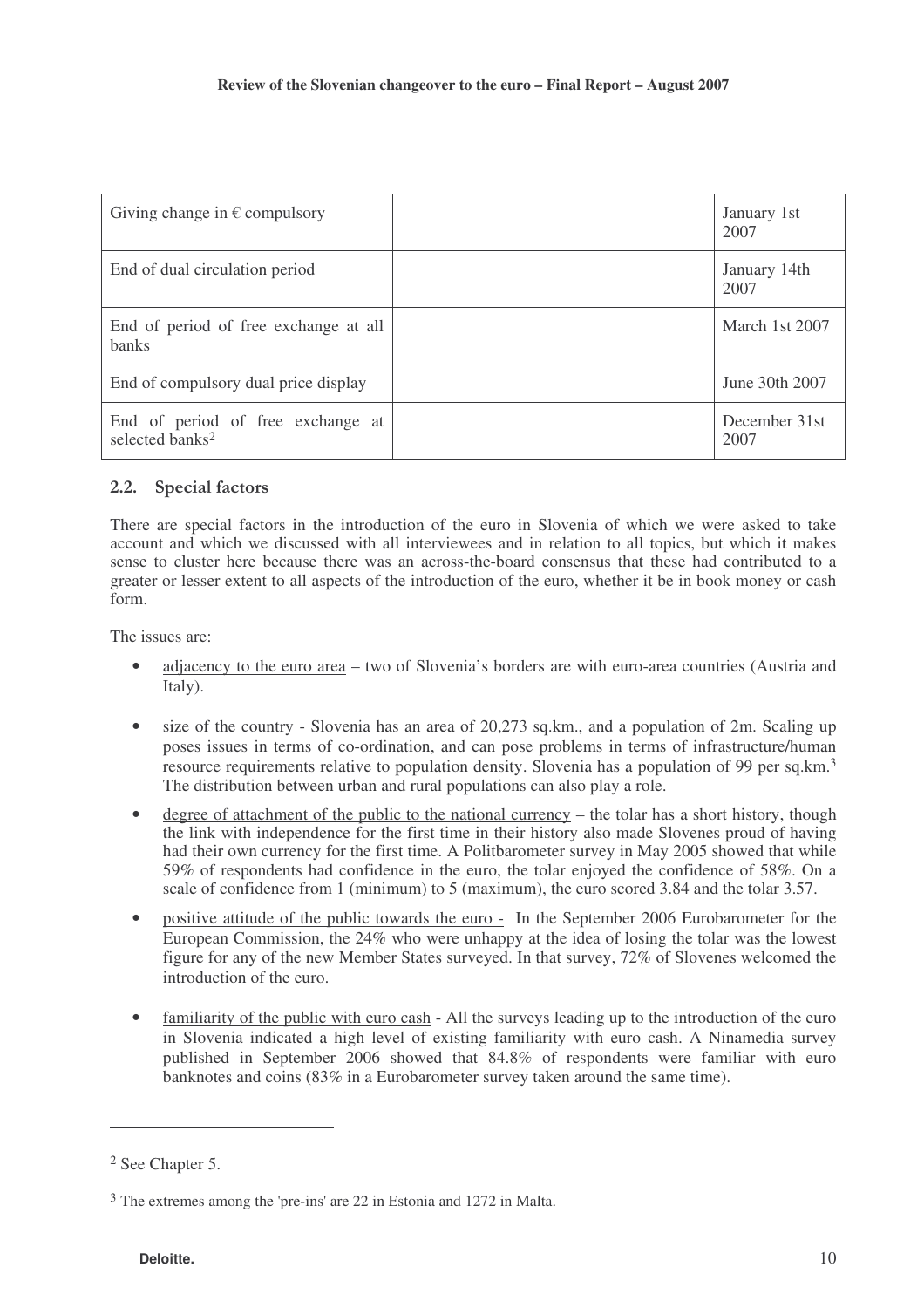- wide availability of euro cash The September 2006 Eurobarometer survey showed that 95% of Slovenes had already used euro banknotes and 93% had already used coins. A Ninamedia survey at around the same period gave a figure of 88% for notes and coins combined. A large part of the reason for this was that personal holdings were very high (see below).
- a high level of public information about the euro: in the February 2007 Eurobarometer, 92% said they felt well informed about the euro (including 36% who felt very well informed). The figure was 83.4% in the September 2006 Ninamedia survey.

We gathered additional data in the course of this review which illustrates the extent to which the euro was already a familiar concept in book money and cash form:

- Slovenians are frequent visitors for shopping and tourism to Austria and Italy;
- many Italians and Austrians shop and/or have relatives in Slovenia or make the short trip to Slovenia for a competitively priced meal – we encountered one small business in a border area which was already doing  $80\%$  of its business in euro;
- many businesses, e.g. petrol stations and many SMEs, transacted with foreign customers in euro. It was not legal for Slovenes to transact in euro, but permissible to hold them. The distinction between domestic and foreign holders of euro was, moreover, not rigidly enforced, and it was not unknown for Slovenians who had run out of tolar to use their euro instead;
- many companies (legally) kept two sets of ledgers, of which one was in euro (and previously in Deutschmarks, when this habit was established to ensure comparability in periods of high inflation or currency volatility).
- many Slovenes worked in companies invoicing in euro even if they were not keeping ledgers in euro;
- euro were kept 'under the mattress' as a flow-on effect from the fact that savings were largely held or remitted in Deutschmarks when Slovenia was part of Yugoslavia<sup>4</sup>;
- more important, however, than money under the mattress was the existing familiarity with the euro which came from savings converted into euro and placed in euro bank accounts in 2002 when  $\epsilon$ 1 billion in Deutschmark cash was deposited in newly opened euro accounts;
- Many Slovenes had accounts in euro with commercial banks prior to the introduction of the euro.
- the euro was used to denominate an estimated 80-90% of life insurance contracts (another flowon consequence of the earlier use of the Deutschmark as a parallel currency);
- Slovenes with mutual fund or equity investments were likely already to be holding part of their portfolio in euro;
- many loans in Slovenia were also denominated in euro.

<sup>4</sup> There is some evidence that the insurance industry experienced a 'mini-boom' in late 2006/early 2007 with hoarded tolars and euro converted into life insurance and other insurance products.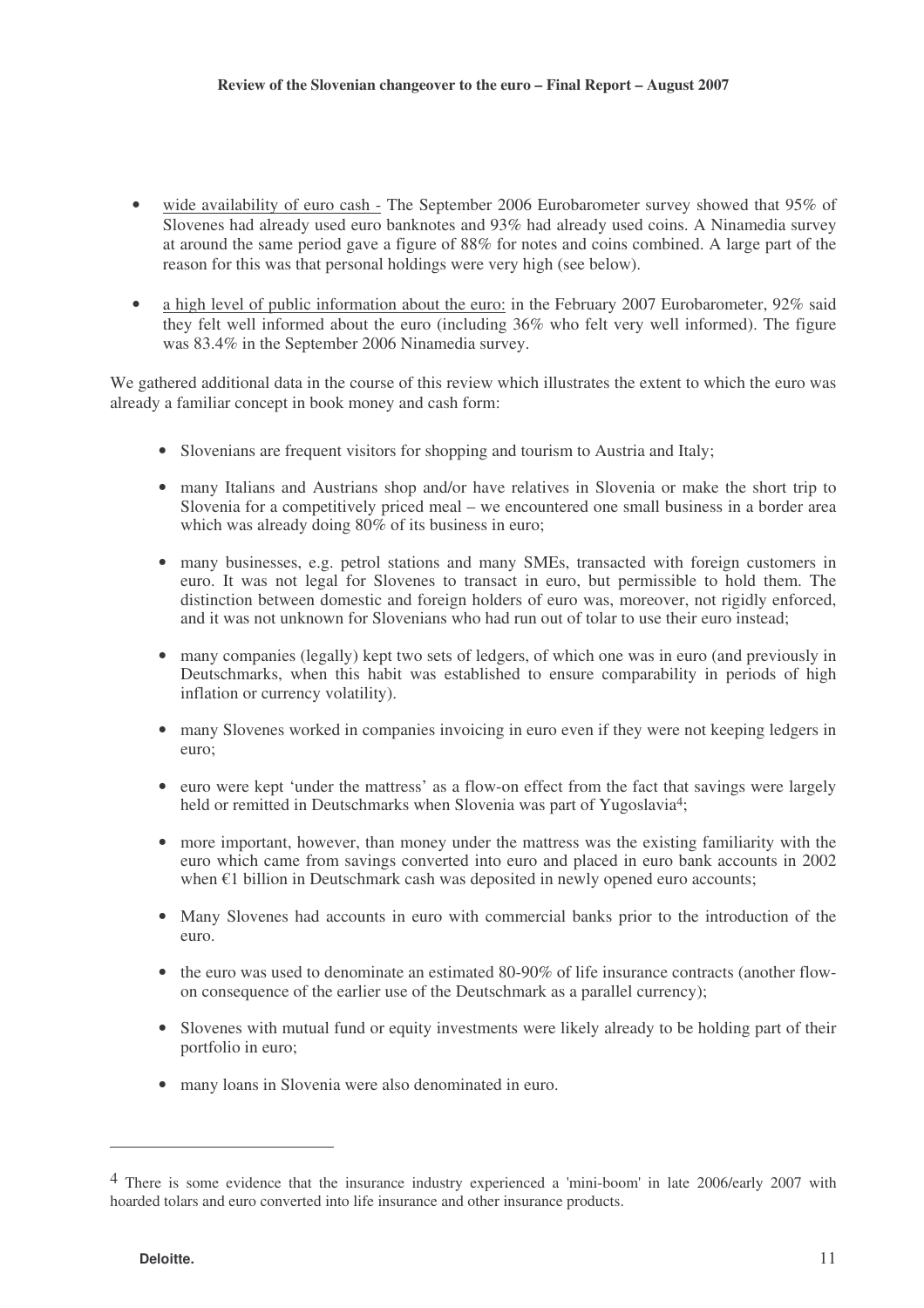- the euro (often as a successor to the Deutschmark) was used in pricing many 'big-ticket' items, e.g. transactions, including purchase of real estate;
- hotel rooms were already generally priced in euro.

In this context, the euro was almost not a 'new' currency, and the amount of euro already in people's pockets was considerable relative to tolars in circulation, as discussed in Chapter 5.

Moreover, the concept of a currency change is familiar: there was a revaluation of the Yugoslav dinar by a factor of 10,000 in 1990. The tolar was officially introduced in 1991, but the notes were not ready until 1992 (and the coins not until 1993), so that payment notes circulated in the interim.

# 2.3. Replicability

We were also asked to consider the extent to which practices and lessons learned in Slovenia could apply in other countries. This was discussed with interviewees and some findings are set out in each chapter. There is, however, no rule-of-thumb.

Even leaving aside the fact that familiarity with the euro was so widespread and thus differentiates Slovenia from most other 'pre-ins', there are areas in which the small size of Slovenia played a role, and others where it did not. Neither in this case is there any 'rule of thumb'.

The fact that Slovenia is a small country played a role in the extent to which familiarity with the euro was even across the country. Interviewees on the whole did not detect significant differences in behaviour that could be explained by geography between urban and rural areas, and between areas bordering on Austria and Italy, and areas bordering on Croatia and Hungary. In terms of logistics, infrastructure and human resource requirements, most interviewees in most areas felt that replicability was just a question of scaling up. In the area of information systems, however, compressing a far larger number of operations, e.g. of account conversions, is likely to increase the risk.

The size of Slovenia was a factor in the smooth changeover in one key respect, i.e. the speed in which consensus could be built on issues relating to the introduction of the euro. As pointed out in Chapter 7, it is possible in Slovenia to constitute a working group from the whole of the insurance industry, and to have all the regulatory staff involved in the project at a single workshop. Larger countries will need additional layers of co-ordination, information dissemination and consultation, which make an early start to preparations and excellent project management even more essential.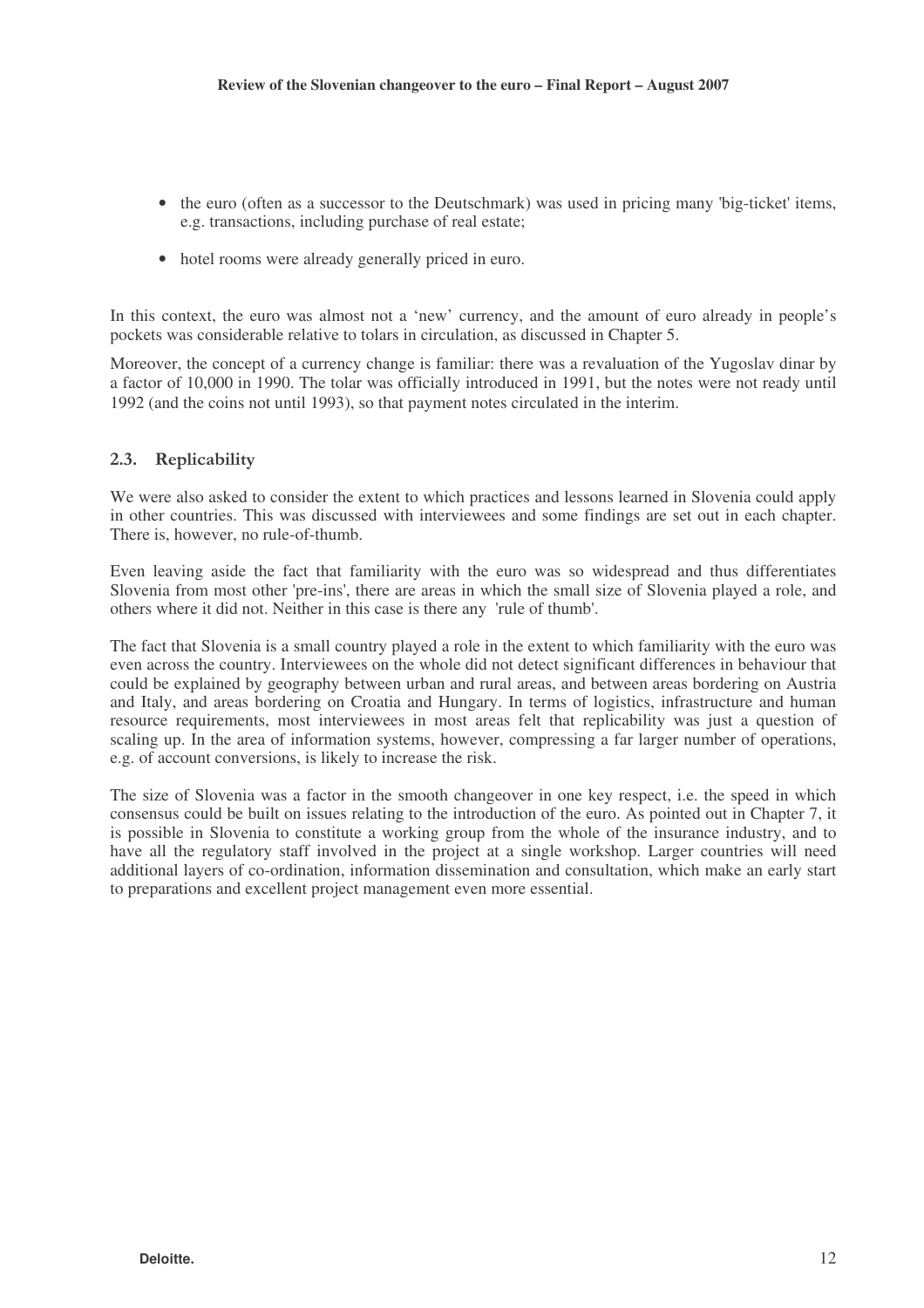# 3. METHODOLOGY

As indicated in the Introduction, this review was not an evaluation in the strictly conventional sense of the word, where a Commission programme or policy is evaluated on the basis of criteria such as relevance, effectiveness and efficiency. Nor was the Commission seeking to evaluate the activities of the Slovenian government.

The purpose was to see what the Commission could learn to pass on to other countries subsequently introducing the euro. Our emphasis is on success factors and lessons learned. We have included recommendations, but these must be assessed in the context of each country's specific situation.

To complement our review of documentary sources, additional data collection was qualitatively based on face-to-face interviews with stakeholders. This was consistent with the desire of the Commission to get beyond the information available from surveys. We provide a number of special insights into technical issues, to complement the narrative which represents the findings of the documentary and interview research.

The structure of this review is based on the evaluation themes in the Terms of Reference, but also took into account a list of issues identified separately by the Commission (Annex 1). Both were taken into account in the interview guide. A standard guide was used by all interviewers in order to reinforce the homogeneity (Annex 2).

# 3.1. Phases of the Review and timetable

The Review was divided into four stages. These followed a standard evaluation logic of: structuring/observing/analysing/judging.

| <b>Phases of</b><br><b>Study</b> | <b>Terms of Reference</b>                                                                                                                                                                                                                                                                                    |                                                                                      | <b>Deloitte methodology</b>                                                      | <b>Reports</b>      |  |
|----------------------------------|--------------------------------------------------------------------------------------------------------------------------------------------------------------------------------------------------------------------------------------------------------------------------------------------------------------|--------------------------------------------------------------------------------------|----------------------------------------------------------------------------------|---------------------|--|
| <b>Phase 1</b>                   | Inception                                                                                                                                                                                                                                                                                                    | Structuring the review;<br>Identifying and<br>accessing existing data                | Understanding the<br>context of the Review;<br>Identifying issues                | Inception<br>report |  |
| <b>Phase 2</b>                   | Data collection<br>and initial<br>analyses                                                                                                                                                                                                                                                                   | Collecting quantitative<br>and qualitative data<br>through extensive<br>consultation | Data collection on the<br>basis of a list of agreed<br>issues; initial analysis. | Activity<br>report  |  |
| <b>Phase 3</b>                   | Close of data<br>Analysing the data<br>Data collection; data<br>collected; Identifying the<br>collection, final<br>treatment and analysis<br>areas in which the<br>analyses and<br>judgement<br>Slovenian changeover<br>has been successful or<br>problematic, and<br>investigate the<br>underlying reasons. |                                                                                      | Draft final<br>report                                                            |                     |  |

#### **Table 2: Phases of the Review**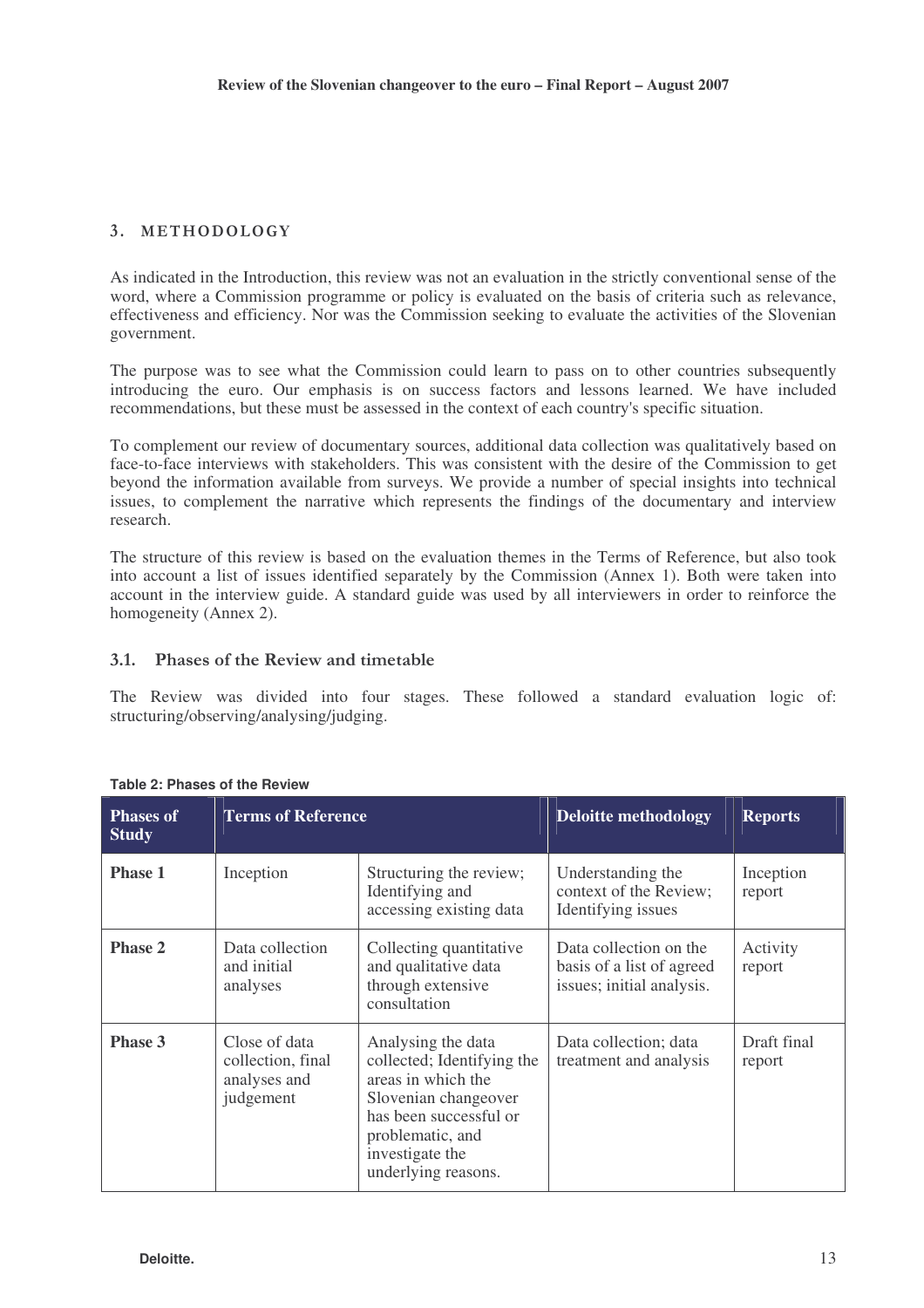| <b>Phases of</b><br><b>Study</b> | <b>Terms of Reference</b>    |                                            | Deloitte methodology               | <b>Reports</b>                                                 |
|----------------------------------|------------------------------|--------------------------------------------|------------------------------------|----------------------------------------------------------------|
| <b>Phase 4</b>                   | Finalisation and<br>feedback | Providing<br>recommendations;<br>Reporting | Conclusions and<br>recommendations | <b>Final Report</b><br>and two<br>presentations<br>in Brussels |

#### **Table 2: Timetable of Review phases**

| <b>Phase</b>                      | <b>Activity</b>                                          | <b>Status/timing</b>    |
|-----------------------------------|----------------------------------------------------------|-------------------------|
|                                   | Draft the data collection plan                           | 14.03.2007              |
| $-$ Inception                     | Draft a detailed plan for the interviews                 | 14.03.2007              |
|                                   | Interview guide                                          | 14.03.2007              |
| Phase 1                           | Validation by the Commission of the data collection plan | 20.03.2007              |
| Data                              | Fieldwork – Stage 1                                      | 26.03.2007 to 6.04.2007 |
|                                   | Fieldwork – Stage 2                                      | $10.0.2007 - 30.4.2007$ |
| collection<br>$\mathcal{C}$       | Submission of the Activity Report                        | 16.04.2007              |
| Phase                             | Steering Group to discuss the Activity Report            | 23.04.2007              |
| $\mathcal{C}$<br>Draft            | Submission of the Draft Final Report                     | 21.05.2007              |
| Phase                             | Steering group on Draft Final Report                     | 29.05.2007              |
| $\overline{\mathcal{A}}$<br>Final | Submission of the Final Report                           | 27.08.2007              |
| Phase                             | Two final presentations                                  | No later than 1.12.2007 |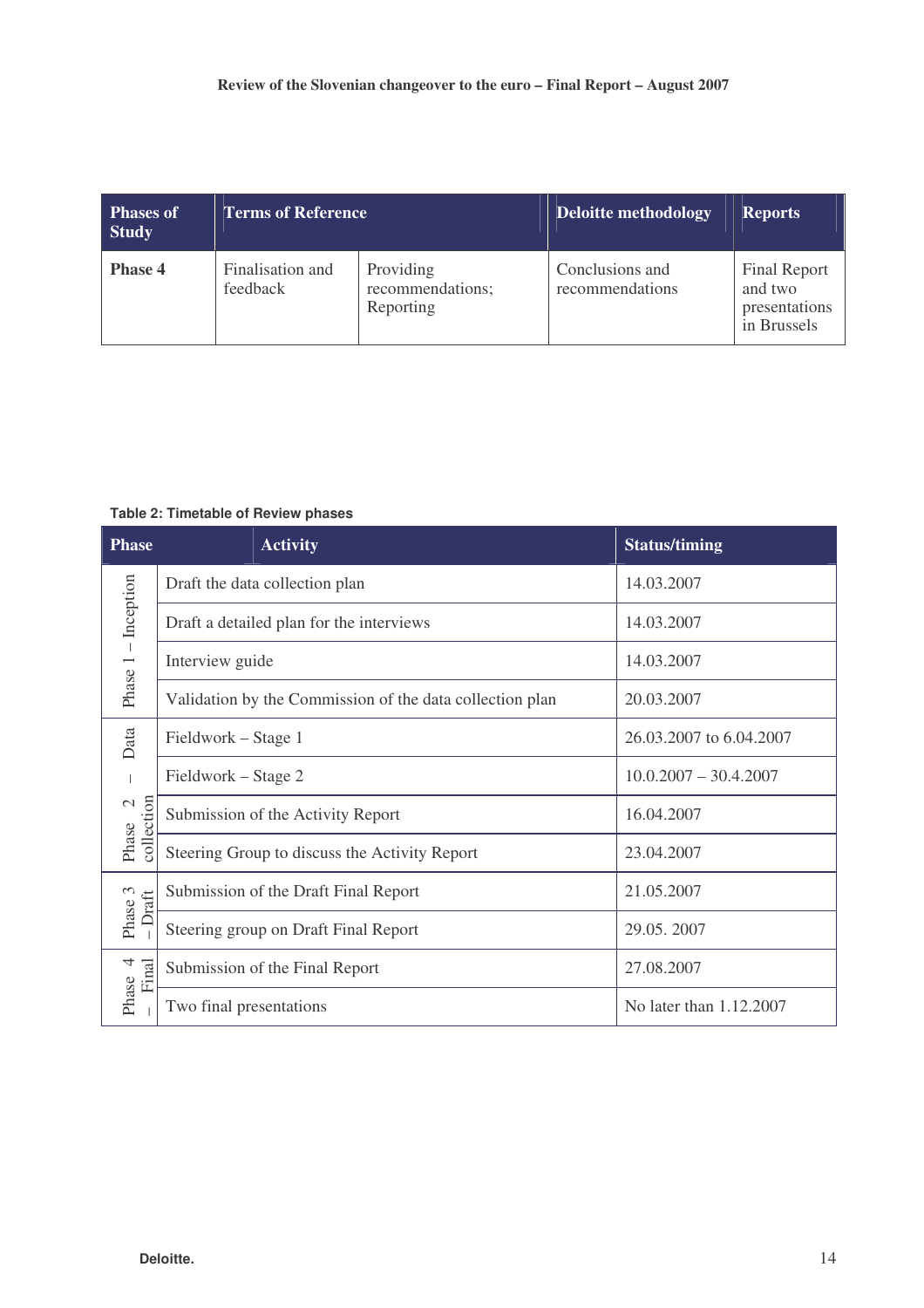# 3.2. The qualitative interviews

The interviews which underpin the findings of this report were with:

The European Commission Ministry of Finance (Netherlands)<sup>5</sup>

Organisations represented on the Slovenian Changeover Board:

- Bank of Slovenia
- Ministry of Finance
- Government Communication Office
- Ministry of the Economy
- Statistical Office
- Insurance Supervision Agency
- Securities Markets Agency
- Bank Association of Slovenia
- Slovenian Insurance Association
- Slovenian Chamber of Commerce
- Chamber of Commerce and Industry
- Chamber of Crafts of Slovenia
- Slovenian Institute of Auditors
- Ljubljana Stock Exchange
- Central Securities Clearing Corporation.

Other public/semi-public sector bodies/associations:

- Office of Gaming Supervision
- Ministry of Public Administration
- Market Inspectorate
- The Post Office
- Municipality of Kranj
- Chamber of Agriculture
- A Trade Union (Sindikat Delavcev Trgovine Slovenije)
- Association of Software Developers
- Association of the Blind and Partially Sighted
- Association of the Deaf.

Other interviewees were:

- the bank and bank card processing centre,
- seven financial institutions five banks (one large, three medium-sized and one small), and two insurance companies, and
- twelve non-financial businesses two manufacturing companies (one of which also has retail outlets), two large supermarket operators, a petrol retailer, a major D-I-Y retailer, three telecoms operators, one cash-in-transit company, one vending machine operator, one fast-food retailer, and two SME retailers (one in confectionery and one in car parts)
- the media four journalists from print and TV.

<sup>5</sup> In relation to a 'twinning' scheme on communication.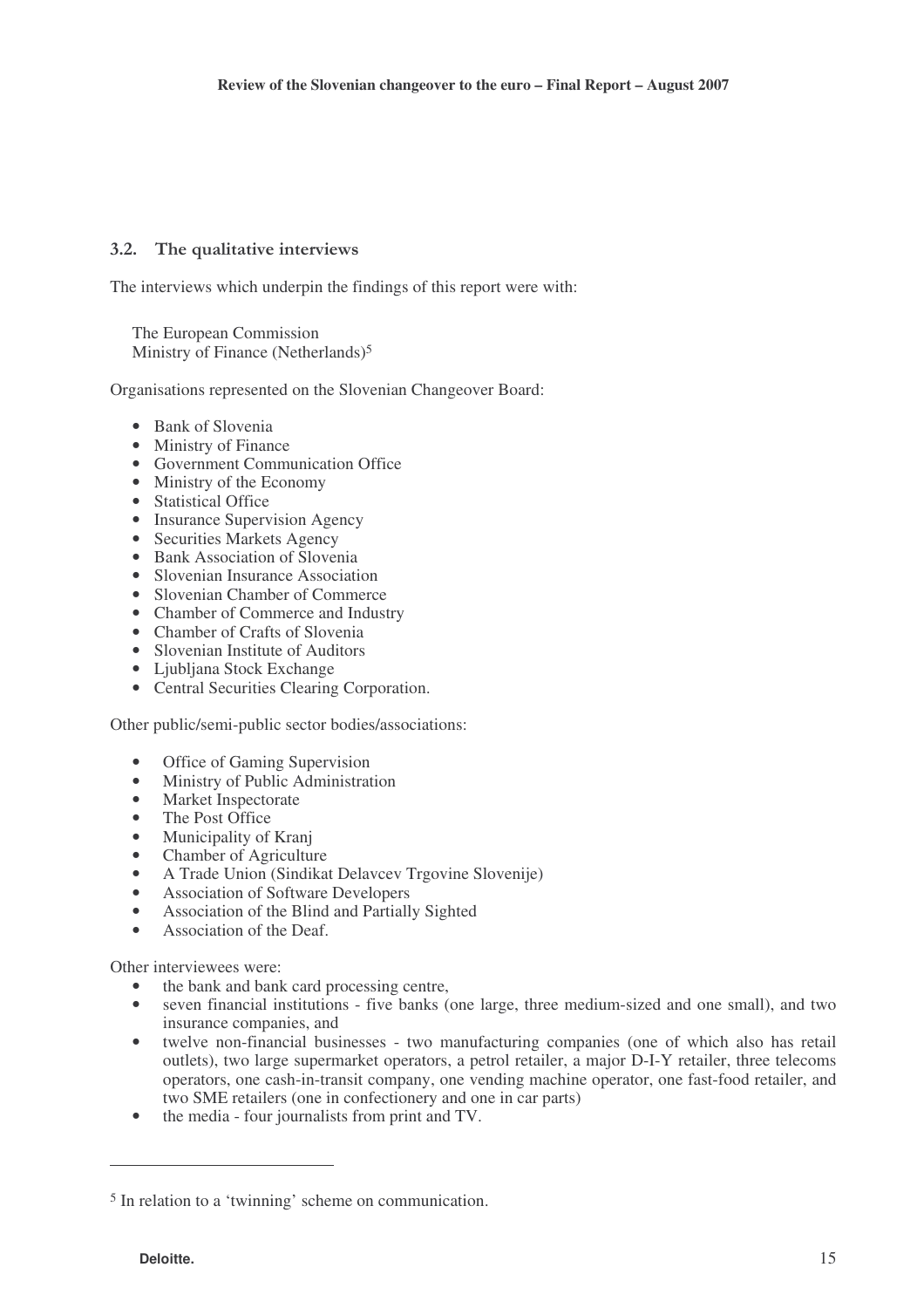The financial institutions and companies included:

- Four which are state-owned or in which the state is a significant shareholder;
- Five which are foreign-owned or in which foreign companies are significant shareholders;
- Five SMEs; and
- Nine companies not based in Ljubljana.

Where views which we attribute to interviewees are not a consensus view, we indicate the relative importance of the view we are expressing. We have not reflected views which when benchmarked against other facts and information do not appear representative or to be an accurate reflection of events, or involve actions which cannot be considered politically feasible.

We have separated our own findings from our account of the views which were expressed to us, and then indicated in a short section on lessons learned what we believe the success factors to have been, and which are the recommendations of points to be borne in mind by other countries considering introducing the euro.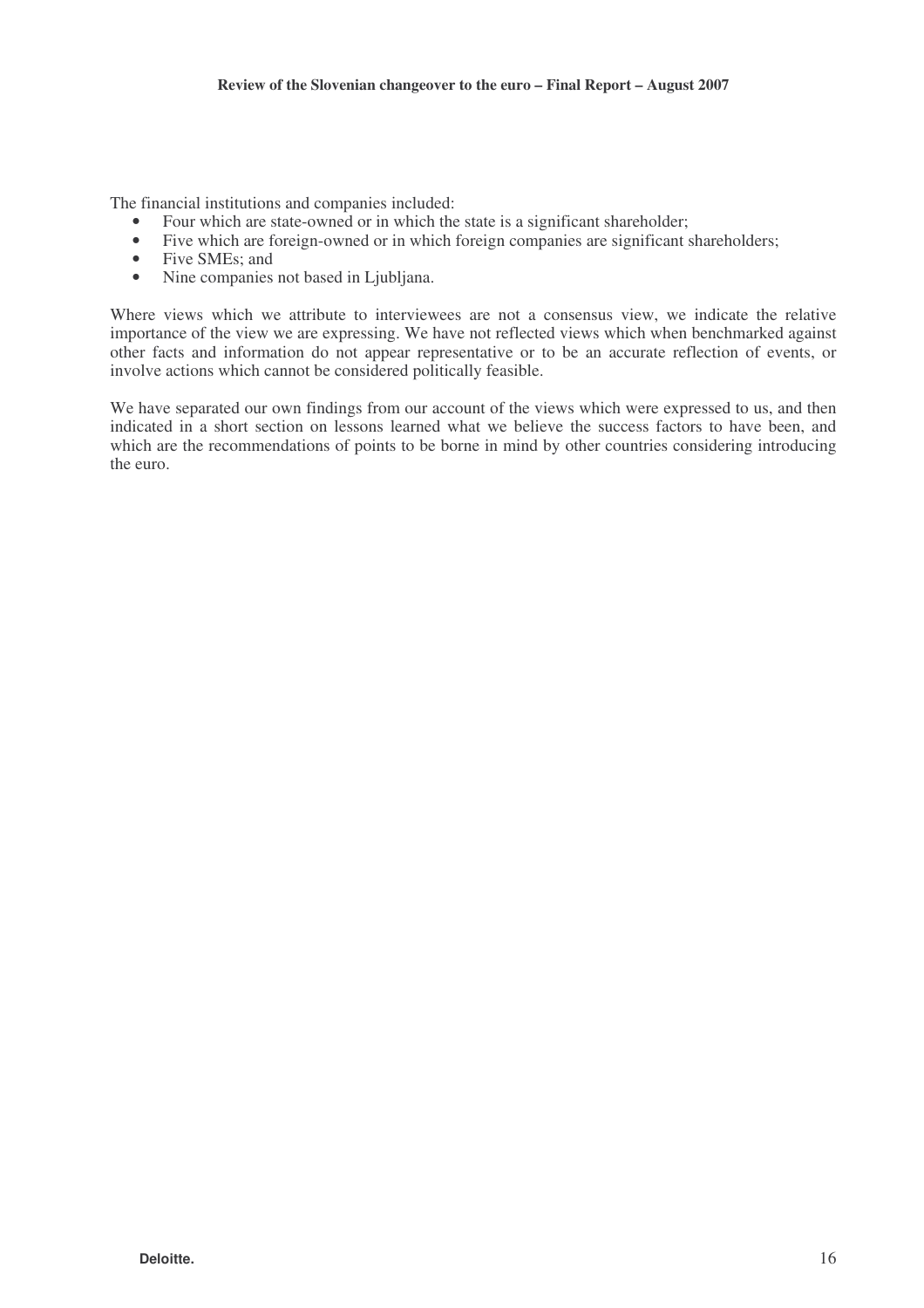# 4. ORGANISATION OF THE CHANGEOVER

#### **Evaluation theme: Organisation of the national changeover in Slovenia**

Evaluation sub-themes:

- Efficiency of overall co-ordination
- National Changeover Plan: quality and comprehensiveness
- Involvement of relevant stakeholders in the process

### 4.1. Introduction

Slovenia set up a Coordinating Committee for Technical Preparations to Introduce the Euro (Changeover Board) when Slovenia joined ERM II in June 2004. It was led by a Vice Governor of the **Bank of Slovenia** and a State Secretary at the **Ministry of Finance**. These joint heads ran the Committee in addition to other tasks.

Other organisations on the Committee were the:

**Government:** Ministry of the Economy, Statistical Office, Government Communications Office

**Regulators:** Insurance Supervision Agency, Securities Market Agency.

**Associations/Industry Groupings/Civil Society:** Bank Association of Slovenia, Slovenian Insurance Association, Slovenian Chamber of Commerce, Chamber of Commerce and Industry of Slovenia, Slovenian Institute of Auditors, Consumer Association of Slovenia, Chamber of Crafts of Slovenia

**Other:** Ljubljana Stock Exchange, Central Securities Clearing Corporation, Slovenian Investment Fund Association, Ljubljana Stock Exchange Members Association.

The Changeover Board was responsible for producing:

- a Masterplan for the Changeover to the Euro in January 2005 (and two updates in January 2006 and October 2006) (Annexes 3-5), and
- a Masterplan for Communication Strategy on the Introduction of the Euro (Annex 6).

In order to facilitate relations with the European institutions and to help with queries from countries which will subsequently adopt the euro, all these documents were produced simultaneously in Slovenian and English, as were all other major pieces of legislation and strategy documents.

# 4.2. Efficiency of the overall coordination

Interviewees said they did not see having a combined lead from the central bank and the Ministry of Finance as a key to success in every circumstance. It was clearly seen as having been successful in the Slovenian context, but a key contributing factor to that success was the history of co-operation between the two institutions in the run-up to EU, EMU and Exchange Rate Mechanism membership which had been a seamless, continuous process.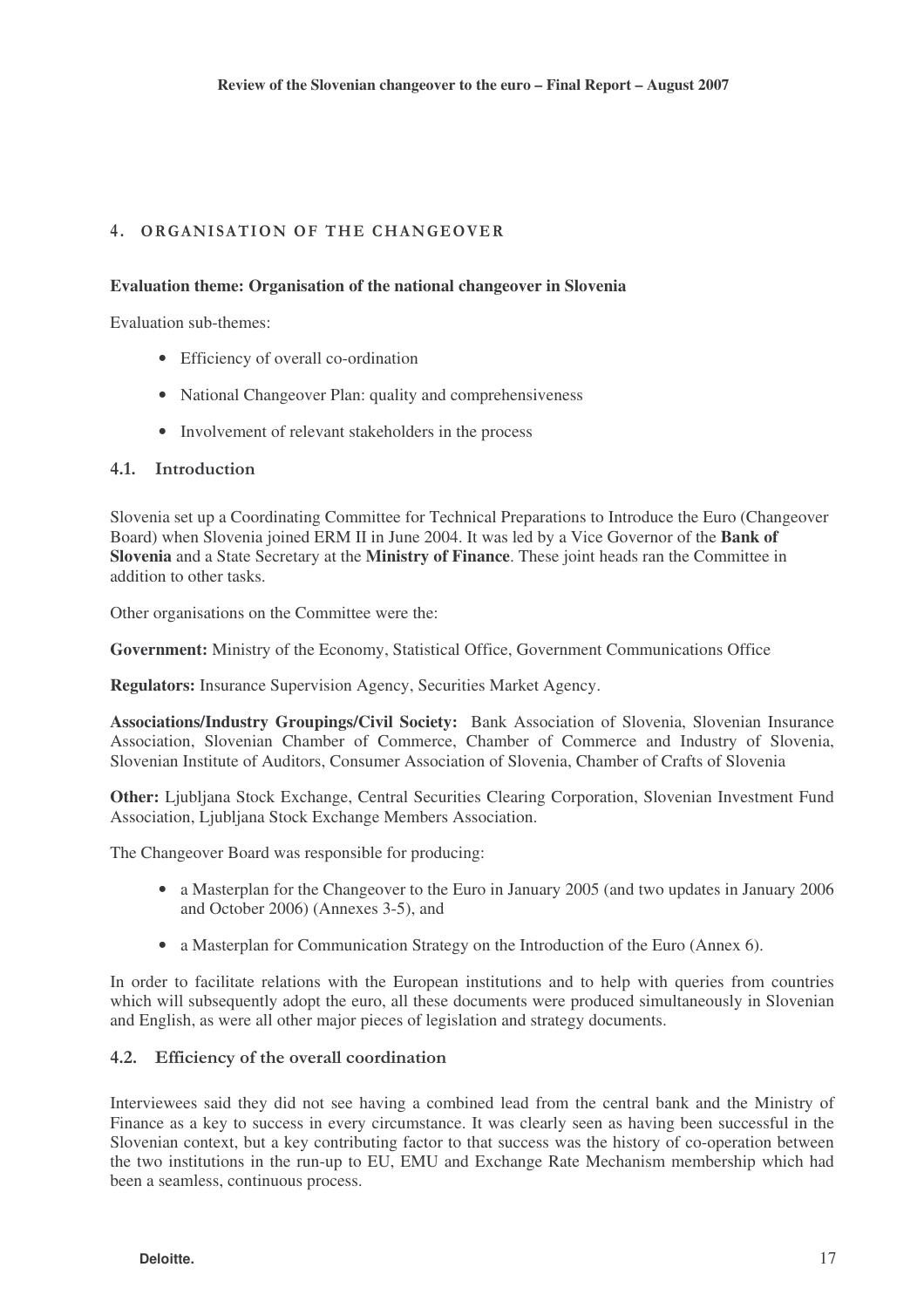Entry into the euro has been an essentially linear process. The introduction of the tolar when Slovenia attained independence in 1991 was a source of great national pride because Slovenia was independent and had its own currency for the first time in its history. Nevertheless, there was recognition among some economists at an early stage that Slovenia was too small to constitute an optimum currency area. Consequently, the idea of entering the Exchange Rate Mechanism as early as possible, and of adopting the euro as soon as possible, was taken up early. Adopting the euro was a policy objective as early as 1997. <sup>6</sup> This objective was then pursued consistently, culminating in November 2003 in a joint government/Bank of Slovenia programme for ERM entry and euro adoption. 7

The two heads of the Board were jointly responsible to government for the success of the changeover. The formal structure of the Changeover Board is at Annex 7 for convenience, but can also be found in the Masterplan for the changeover, with the government represented on the Changeover Board by the Government Communication Office. Broadly speaking, however, the banks' reporting route was via the Central Bank while the rest of the economy reported via the Ministry of Finance. This structure was seen as having the advantage for the banks of working with an organisation with which they were familiar.

Supervision of the introduction of the euro by other financial intermediaries, either directly or through the appropriate regulatory authority, was direct to the Ministry of Finance. The Ministry of the Economy acted as an intermediary route for companies and consumers. In the case of companies, the Ministry of the Economy worked directly with state-owned companies, while the Chambers represented on the Changeover Board were the conduit to the private sector.

These historic reasons which formed the basis for continuity in planning for the introduction of the euro also made it appropriate for the co-chairmanship to be a part-time activity for the heads of the Board. The fact that heading the Changeover Board was a part-time job for the co-heads was not seen as having been a barrier to efficiency in the Slovenian context, or necessarily being a barrier to efficiency in a larger country.

Stability in staffing at every level was, on the other hand, described to us in such terms as 'critical' and 'crucial' at every level, and across government. The degree of detail involved in the project makes it very difficult for people to come on board mid-stream. In the case of Slovenia, the principle of staffing stability was applied at the very top when the Ministry of Finance co-head moved to a position outside government, but continued to exercise this role.

Finally, the level of detail, the importance of good preparation begun well in advance, i.e. three years before entry into the euro, were emphasised without exception by all interviewees.

### 4.3. Involvement of relevant stakeholders in the consultation process

All stakeholders represented on the Changeover Board expressed satisfaction with the degree of consultation. Many others felt equally satisfied at the way they had been represented by their Associations or a relevant government department, in some cases expressing recognition for the fact that the consultation had been better in relation to the introduction of the euro than on other issues. Generally speaking, the make-up of the Changeover Board was felt to have been representative.

Given the importance of the price issue, the presence of both the Statistics Office and the Consumers' Association on the Changeover Board was felt to have been particularly useful.

<sup>6</sup> Bank of Slovenia, Annual Report, 1997, p. 49.

<sup>7</sup> Programme for ERM Entry and Adoption of the euro - Joint Programme of the Slovenian Government and the Bank of Slovenia, November 2003.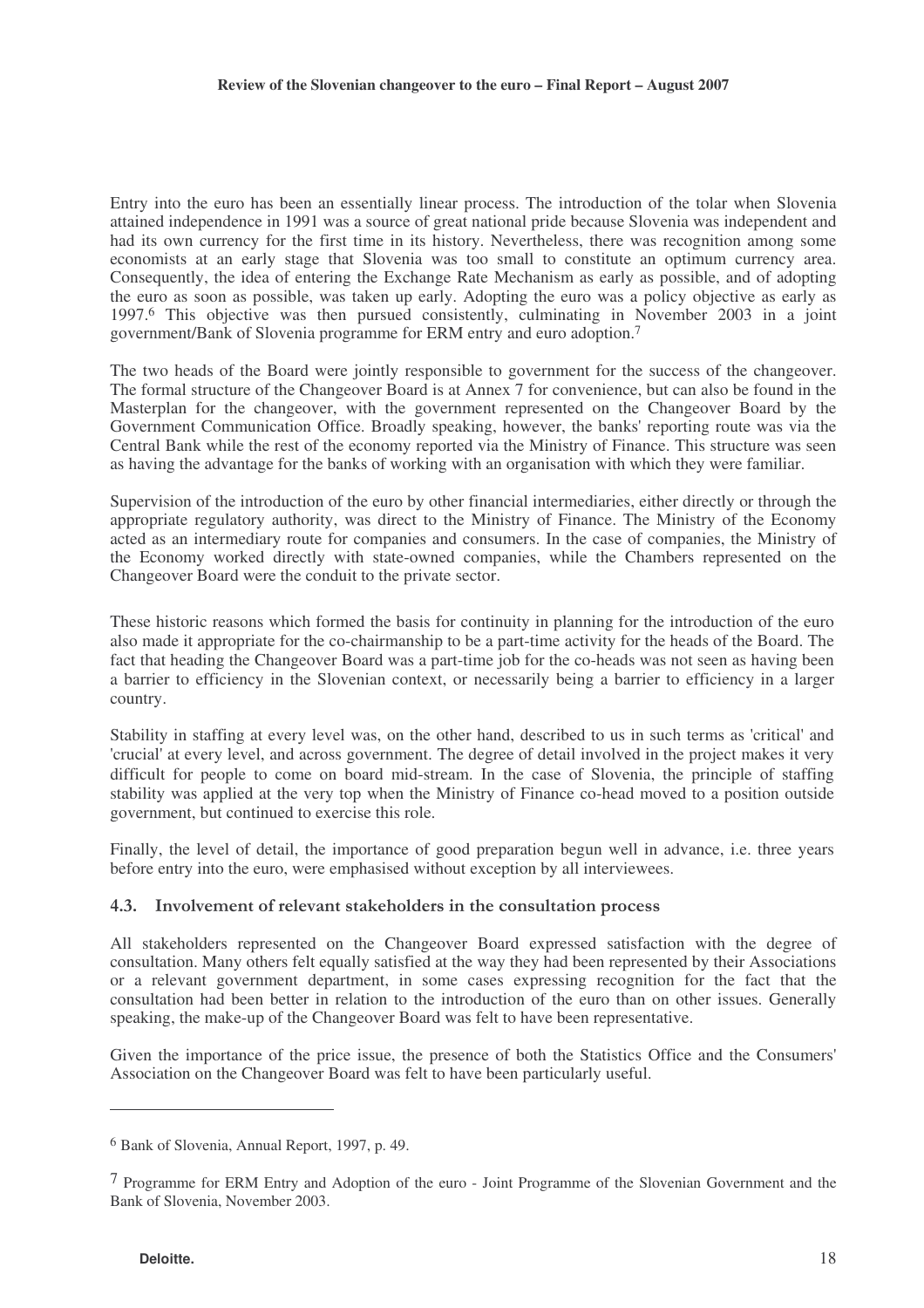There were three provisos to this overall positive picture:

- despite the fact that there was to all intents and purposes a separate reporting structure for banks and other entities, there was a view among some interviewees that the Changeover Board did not always take the specificities of individual sectors into account, but rather to feel that what was appropriate for banks was appropriate for all.
- the case was made strongly to us by some interviewees that IT developers and the tax authorities should not be regarded as second-tier stakeholders who can provide input to the Changeover Board indirectly, but should be directly represented on the Changeover Board. The reasons for this are discussed in more detail in Chapter 7.
- some interviewees felt the particular issues relating to their sector had not been adequately fed into the work of the Changeover Board or that awareness-raising had passed a very few sectors by. While there will always be 'special pleading', the case made by those operating coin- and noteoperated systems was relatively compelling, and the taxi industry appears to have woken up late to the impact of the euro in its business.

# 4.4. National Changeover Plan: quality and comprehensiveness

As noted above, the Changeover Board produced a basic Masterplan and supplemented this with two updates. When the original Masterplan was published, it was assumed that the Convergence Report on Slovenian euro membership would not be published until October 2006. Changeover Board interviewees stress that, in the light of experience, it would not have been possible to complete the changeover on time if the decision on membership had been taken that late.

The Masterplan of January 2005 established the principle that Slovenia would adopt the 'Big Bang' approach to introduction of the euro, i.e. the euro would be introduced as book money and as cash on the same date (i.e. without any transitional period between the two) and would be followed by a short dual circulation period, i.e. shorter than the one-to-two months which was the norm for the then euro-area countries.

That plan still left a number of key issues open, e.g. it was at that time envisaged that the dual circulation period would only be one week, whereas it was subsequently increased to two weeks in the First Update of January 2006; the original Masterplan established the principle of compulsory dual price display, but did not fix the duration; it established basic principles on the items to which dual price display would be applied, but these were not finalised (with some changes in the case of the list of items) until the Act itself was drafted; the analysis of legislation which would need modification was not in the original Masterplan, but in the First Update. The accounting and tax rules were in the Second Update (though they had been available from mid-2006.)

# 4.4.1. THE LEGISLATIVE UNDERPINNING

The two major pieces of legislation prepared by the Changeover Board were the:

• Act on Dual Display of Prices in Tolars and Euro published in the Official Gazette of the Republic of Slovenia, no 101 of 11 November 2005 (Annex 8).

This made dual price display (subject to a list of exemptions) compulsory from March 1st 2006 to June 30th 2007, and is dealt with in greater detail in Chapter 6;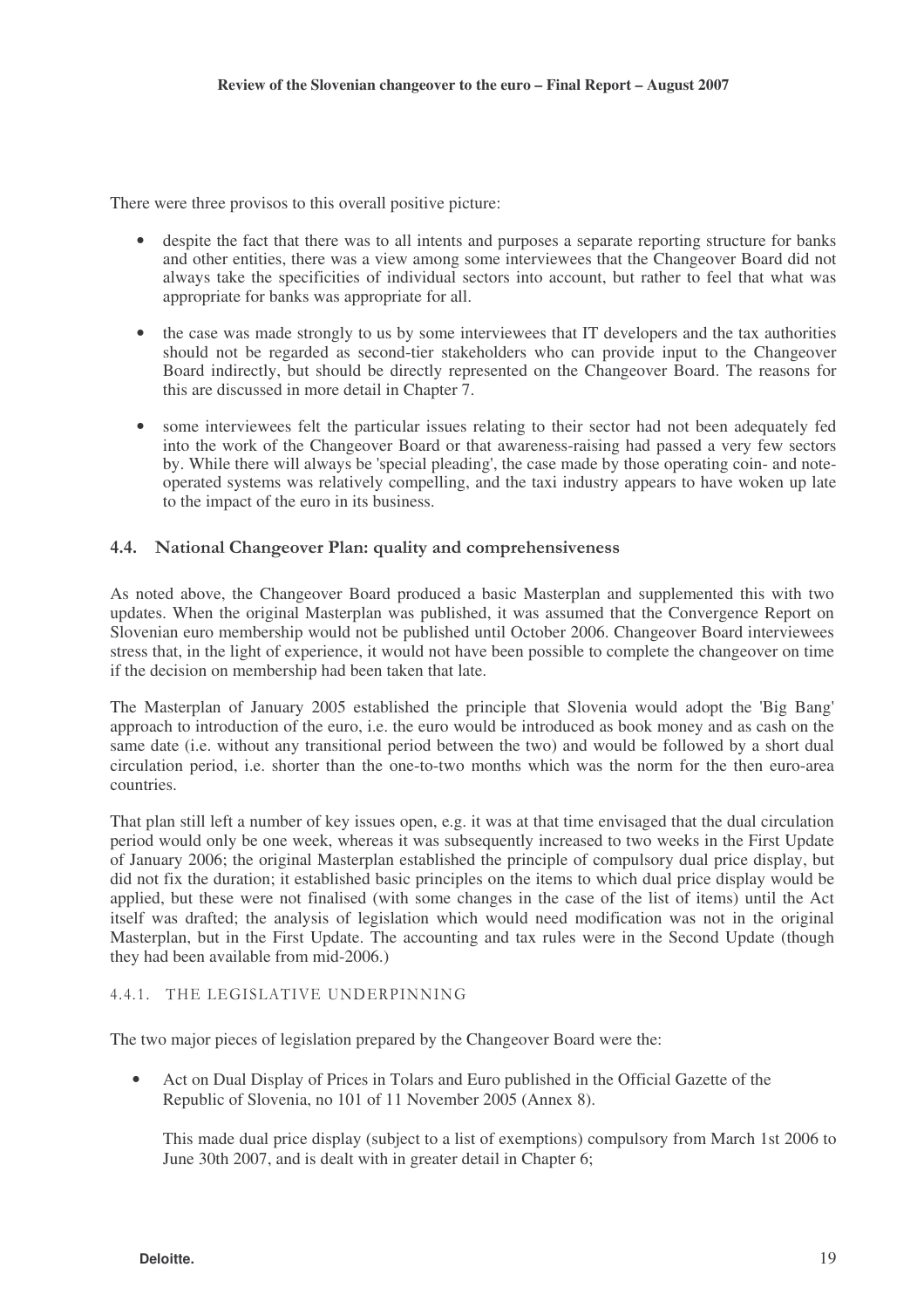• The Euro Adoption Act ('Euro Law') (Annex 9). This was approved by the Slovene cabinet in July 2006, but did not enter into force until November  $26<sup>th</sup>$  2006.

This law established the conversion rate in Slovenian law, set the dual circulation period (zero hours on January 1 to midnight on January 14), the period during which banks would convert tolars to euro free of charge (zero hours on January 1 to March 1 at midnight), and made it illegal to give change in tolars during the dual circulation period.

It established the requirements for account conversion, the methodology for debt redenomination and enshrined in law the principle of continuity of contract. It set the principles for conversion of interest rates, indices and rates of exchange.

It set the rounding rules and established that as from the euro adoption rate the selling prices of goods and services should be converted into prices in euros with not less than three decimals and expressed in not less than two decimals<sup>8</sup>, that four decimals should be used for pricing certain low value units (e.g. utility prices) that three decimals should beused for certain items, such as petrol.

It stated that the word "evro" in all its inflections would be replaced by appropriate inflections of the word "euro" in legal acts and other regulations<sup>9</sup>.

The Act should be read in conjunction with a number of other pieces of basic legislation, and with some subsequent amendments via primary or secondary legislation, some of it not directly relating to introduction of the euro and not all of it available in English.

For example, the rules on capital redenomination were incorporated in a modification to the Companies Act, but were then subsequently modified in 2007 via a Court Registries Act to make it simpler for smaller companies to redenominate; the December 31st business day was extended by means of an exchange of letters between the Chamber of Commerce and Industry and the Ministry of the Economy to 4 a.m. to allow businesses open on New Year's Eve to close out their books in tolar after the last revellers had left; a requirement that the euro symbol be used on invoices and price lists was legislated for in February 2007.

### 4.4.2. PERCEPTIONS OF THE NATIONAL CHANGEOVER PLAN

The concept of the 'National Changeover Plan' cannot be considered as being comprehensive without taking both the Masterplans and the legislation into account. The quality of the Plan can only be assessed taking this broader view. In that connection, there was a clear difference in perceptions among interviewees between those close to the Changeover Board and those working via intermediaries, such as their trade associations.

For the former, the Master Plan was a 'Bible' to quote one interviewee and there was a confidence that what the Plan said was going to be translated into legislation and/or a knowledge of what was going to be in the legislation, i.e. that the legislation would reflect expectations or what they knew of discussions in

<sup>&</sup>lt;sup>8</sup> This respects the principles of EU law on the use of six significant figures, but we encountered cases of confusion where it was thought that the position of the government had changed from one of requiring six decimal places to use of only three. While we do not think a formal recommendation on communicating on this is necessary, we do believe it is relevant to understand the importance of communicating this clearly.

<sup>9</sup> This has been a sensitive issue, with Slovenes attached to the continued use of 'evro' for everyday purposes.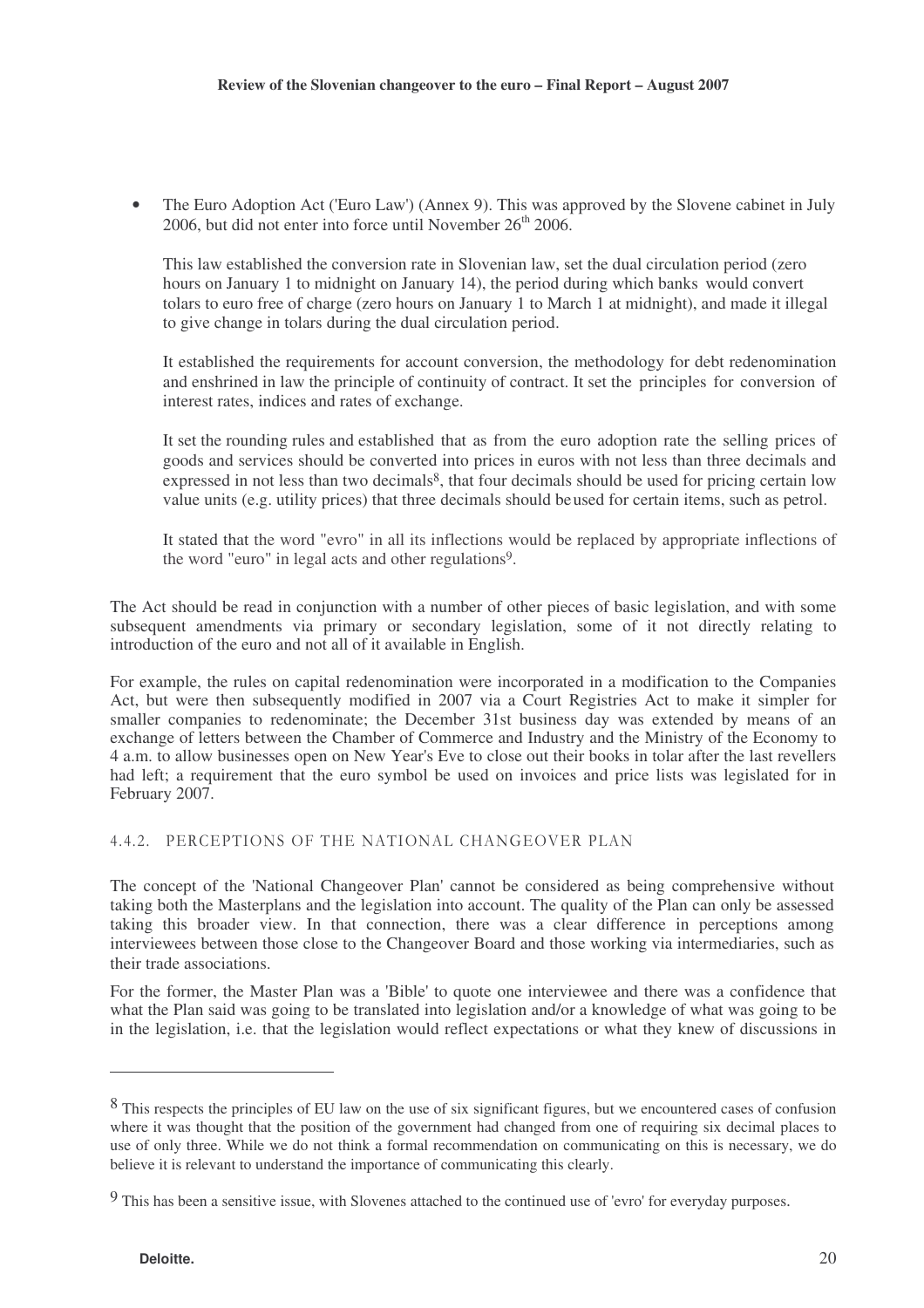the Changeover Board. Some interviewees not directly privy to the preparatory discussions on the January 2006 update to the Masterplan, in particular, felt on the other hand that it was published late in relation to their planning needs.

In the broader economy beyond those directly involved in work within the Changeover Board (including the associations), interviewees told us that it was not the Masterplans that were the driving force, but the Dual Price Display Law - both for its content and the role it played in awareness-raising - and the preparations for the Euro Law and other legislation, such as the changes to the Companies Act, notably on capital redenomination and no-par value shares, on the requisite changes to accounting rules and to tax requirements, and on the flow-on impacts for IT.

Interviewees in this group, even in larger entities, were often unaware of the work - or even the existence - of the Changeover Board and the Masterplans, or did not feel it was relevant to them. The Changeover Board funnelled information largely through associations, which we are aware did make considerable efforts to disseminate the information, but who nevertheless represented an additional step in the process. A number of interviewees felt that it would have been desirable for the Changeover Board to have had a higher profile as such.

The Changeover Board did not, for example, have a website of its own. Information for entities beginning their preparations two-to-three years in advance, e.g. the finance sector in the broadest sense of the word, government departments, trade and industry associations, and some large non-financial companies, was not available in a single location. The national communication strategy site, www.evro.si, contained some of the necessary information, but not all regulatory materials, and in any event did not go on line until February 2006.

Many felt that only the Euro Law gave them the certainty they needed to finalise their preparations for the euro, and that this had been finalised late. While drafts circulated in advance, this was not considered as enough to provide certainty for many players, both in the public and private sectors. Indeed, there were some minor changes with relatively significant practical impact in the light of the comments by the European Central Bank.

The draft was submitted on May 12th 2006, and the ECB gave its opinion on June 12th 2006. The European Central Bank was consulted by the Slovenian authorities on the draft Law on the basis of Article 105(4) EC; according to this provision, the ECB shall be consulted by national authorities on any draft legislative provision in the ECB's fields of competence. National legislation is not allowed to prejudge the EU Council's decision regarding abrogation of the derogation from euro membership and the date on which this abrogation takes effect. Consequently, any legislation adopted before that must be carefully worded. 10

National legislation can be adopted before the formal Council decision on the abrogation of the derogation, with the proviso that it will only enter into force "upon euro adoption" or "once the derogation becomes effective" - an approach adopted in the dual display legislation. National law can, however, not refer to the adoption of the euro at a specific date (e.g. 1 January 2007) as long as the Council Decision on the abrogation of the derogation has not been taken.

<sup>&</sup>lt;sup>10</sup> The European Central Bank also gave an opinion on the procedures and method for exchanging banknotes and coins denominated in tolars for banknotes and coins denominated in euro, and the conditions for transport, storage, security, provision of collateral and statistical monitoring in this respect. The relevant draft decision - which was submitted to the European Central Bank in August 2006 - also established the regime for frontloading and subfrontloading of euro banknotes.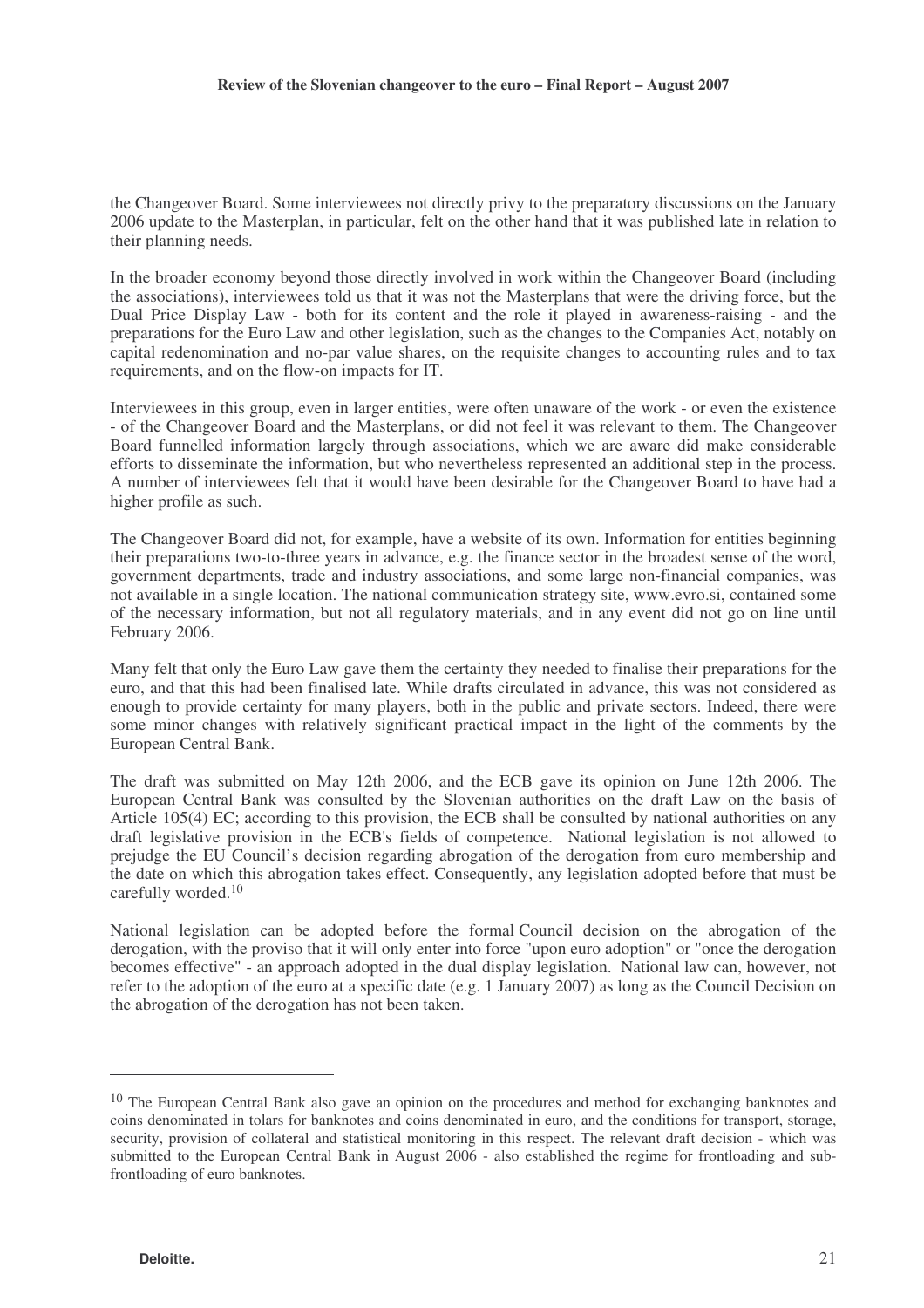The ECB noted in the case of the Slovenian draft that "According to Article 28, the draft law 'shall enter into force on the fifteenth day after its publication and shall take effect from the day following the publication of the Council decision on abrogation of the derogation pursuant to Article 122(2) of the Treaty'…Certain provisions of the draft law containing specific dates (e.g. Article 11(3), potentially Article 16 and indirectly Article 8(2)) presuppose that Slovenia will adopt the euro on 1 January 2007."

This was, it noted, not going to cause problems in practice because the "consulting authority" had informed the ECB that the draft law would be submitted to the Slovenian Parliament only after abrogation of the derogation.

This meant in this specific case, therefore, that - because of the approach it had adopted - the government of Slovenia did not finalise the law until July 2006 and it was not promulgated until November 2006, having in the meantime needed to pass through the legislature.

# 4.5. Findings

We conclude that the overall co-ordination by the National Changeover Board was effective. The fact that it was headed jointly by a representative of the Bank of Slovenia and the Ministry of Finance on a part-time basis was logical in the Slovenian context and was not only not a barrier to effective coordination, but actually contributed to it. Another success factor was the recognition at the highest levels of government of the importance of the work of the Changeover Board, conferring it with authority to carry out its tasks. Stable staffing from the top down also contributed significantly to the success. The fact that the Changeover Board was set up in 2004 further contributed to the successful outcome.

We conclude that the membership of the Changeover Board was on the whole representative, but believe that there is a case for paying attention at an earlier stage than was the case in Slovenia to IT, accounting and tax issues, and that one solution to this would be to widen the membership of the Changeover Board.

We note the absence of local government, trade unions, the Ministry of the Interior (for security and cashin-transit issues) and the Ministry of Public Administration from the Changeover Board, though they provided input as necessary through sub-groups. In the Slovenian context, these were not issues, but we draw attention to the fact that these are entities and institutions that might have a place in the Changeover Board in countries with different socio-economic structures and traditions.

We believe that the Slovene Changeover Board and its target audiences would have benefited from an independent identity and strategy for communication purposes within the overall communication strategy, with as a minimum its own website from a very early stage.

We consider that the inability or unwillingness of economic entities to take the final steps in their preparations until the legislation establishing the basic principles of introduction of the euro is in place could be a serious barrier to successful introduction of the euro in a large country and/or a more complex economy unless that legislation would be adopted at least one year in advance.

Consequently, while the quality and comprehensiveness of the Slovenian National Changeover Plan (in the broadest sense of the word) were not an issue, there were issues in relation to timing on release of detail, and to some extent in relation to dissemination of information. While there was sufficient certainty about the entry date for planning in the private and public sector to start, lack of certainty about the fine print did cause arguably unnecessary hiccoughs in preparation in the closing stages. If decisions on euro membership continue to be taken in mid-year and Parliaments are not in session over the summer period, and governments prefer to wait until the formal decision before adopting umbrella legislation, it is almost inevitable that the legislation will not be passed until the autumn.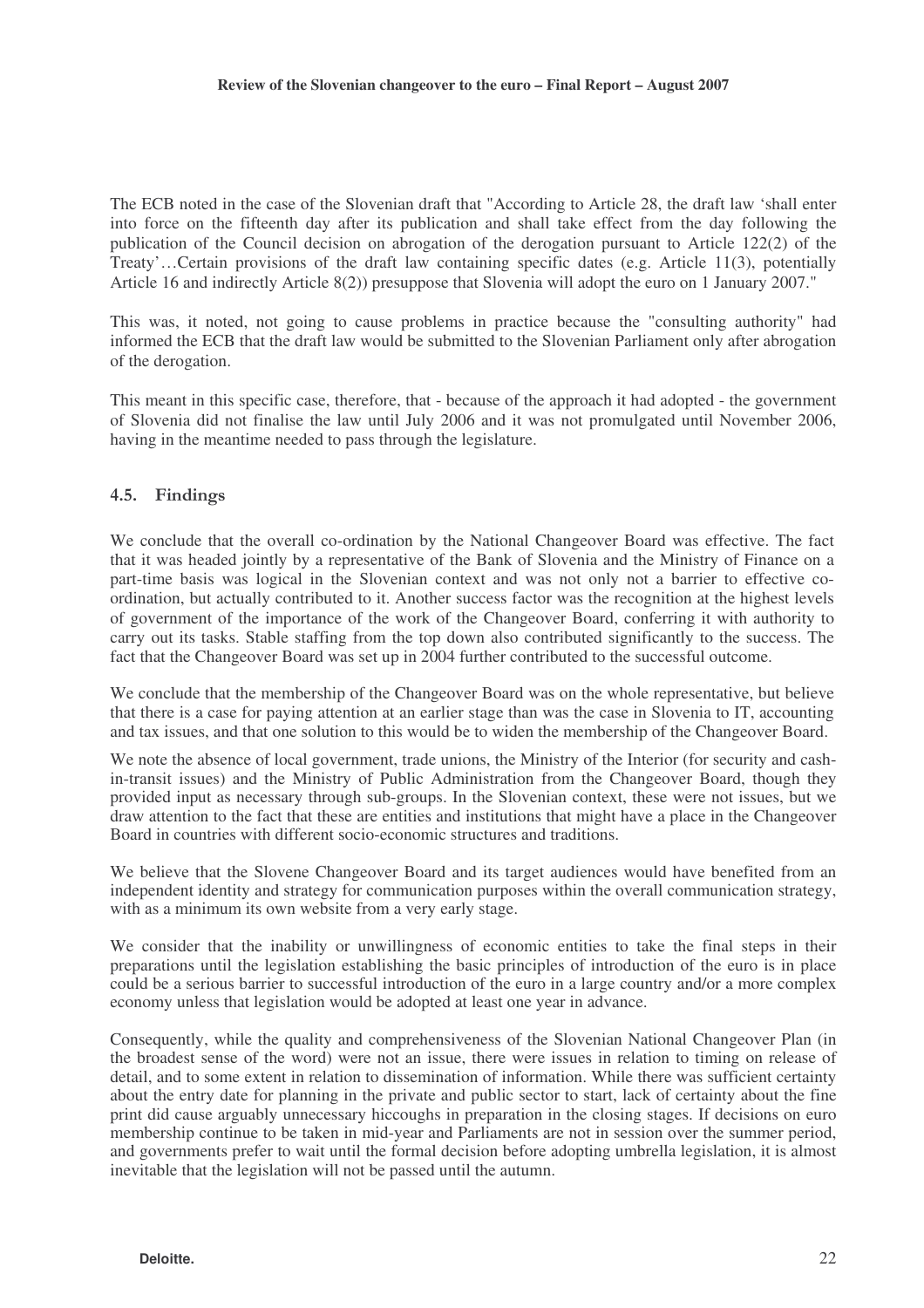The problem of tight timetables based on this type of scenario could be exacerbated in a country with strict rules on government departments not including in their budgets for the following year funding for events which are uncertain, and who are therefore unable to make budgetary provision until the year of the decision. It could also be exacerbated where public procurement procedures are lengthy, and/or where the outcome of public procurement procedures are frequently subject to challenges, as we are aware that many public procurement procedures in Slovenia related to introduction of the euro were completed 'just in time'.

The timing issue would also be even more problematic in a country which did not have the same level of political consensus on the introduction of the euro, or where decisions are often disputed via litigation. It is important to note, therefore, the importance of providing certainty on detail well in advance, by whatever means is appropriate.

### 4.6. Recommendations

We recommend that other countries planning to introduce the euro:

- learn from the recognition at the highest levels of government in Slovenia of the importance of the work of the Changeover Board and the authority this conferred, and the stability of its staffing and hands-on approach from the top down;
- set up their Changeover Board at least three years in advance;
- include players from outside central government, including private sector associations and civil society, on their Changeover Board, and consider the Slovenian Changeover Board as a model, but one which should be adapted to national socio-economic structures;
- recognise the importance of the ability (at every level of the Changeover Board and across the public sector) to manage a complex project with tight time frames and immutable deadlines;
- confer a clear identity on the Changeover Board and resource it so that it can have an independent communication strategy, and at the minimum a website, from the earliest stages within the overall national strategy;
- provide the certainty needed for economic operators, including those of government, no later than one year before the date of euro adoption by whatever means are appropriate (publication of a regularly updated national changeover plan; publication of final drafts of national legislation relating to the introduction of the euro at an early stage; adoption of legislation on the introduction of the euro well in advance, with the proviso that it enters into force once the abrogation becomes effective, etc.)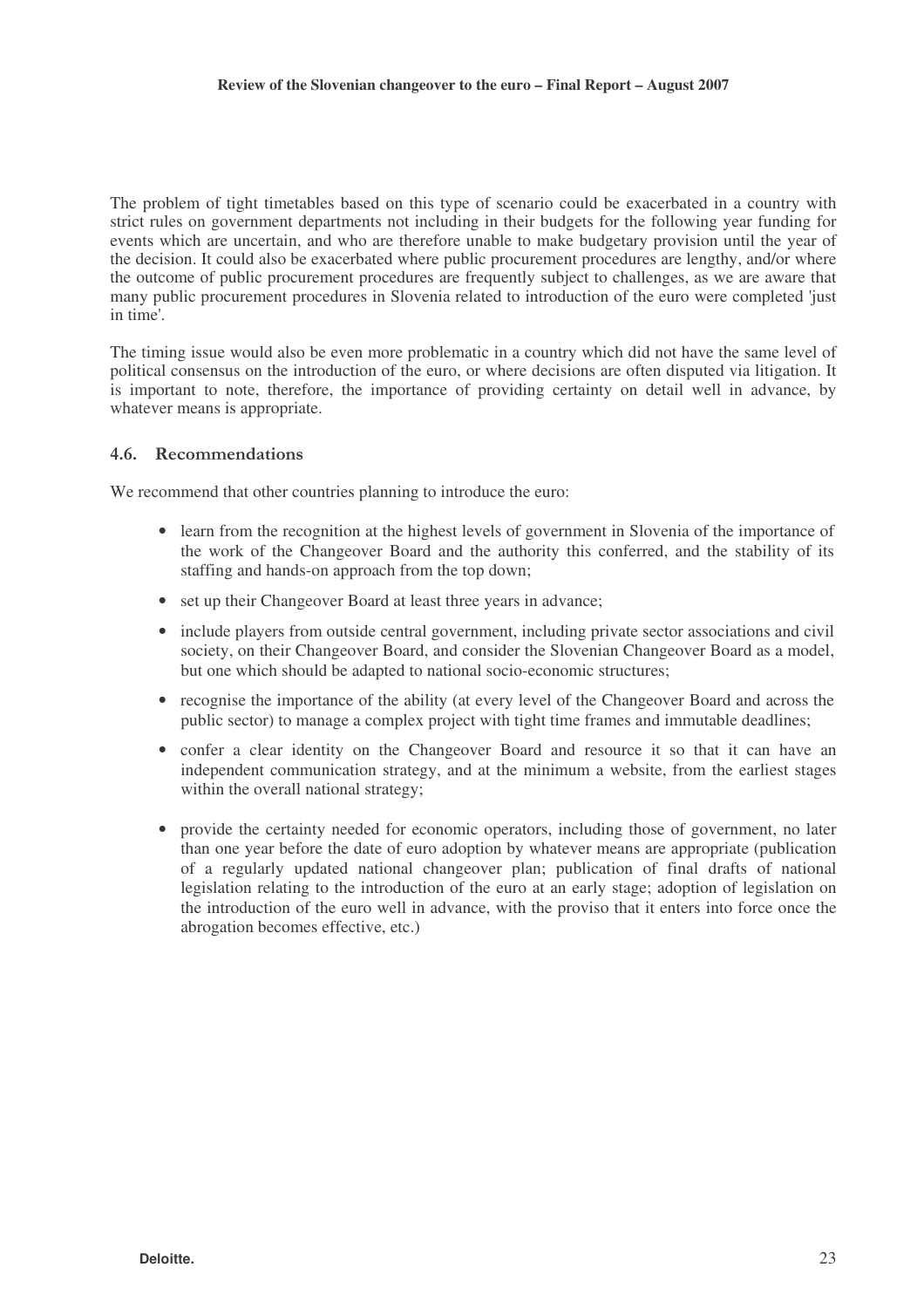# 5. THE CASH CHANGEOVER

#### **Evaluation theme: ex-post evaluation of the cash changeover**

#### **Evaluation sub-themes:**

- **Preparation prior to €-day**
	- o Timeliness and effectiveness of the frontloading operations; identification of problems and shortcomings
	- o Timeliness and effectiveness of the sub-frontloading operations; identification of problems and shortcomings
	- o Sufficiency and effectiveness of the supply of businesses and individuals with starter kits
	- o Preliminary backflow of national currency notes and coins

#### • **Activities after €-day**

- o Rhythm of conversion of cash dispensers to issuing euro banknotes; euro banknote denominations issued in cash dispensers in the first two weeks of January 2007
- o Smoothness and efficiency of the backflow of national cash, including the free exchange of notes and coins by commercial banks
- o Problems encountered (logistics, transport and storage of cash, counterfeiting etc.)

#### • **Assessment of the speed of the euro cash changeover**

- o Evolution of the share of euro cash transactions in all cash transactions in January 2007; evolution of the share of retailers giving change in euro only in the course of January 2007
- o Appropriateness of the length of the dual circulation period.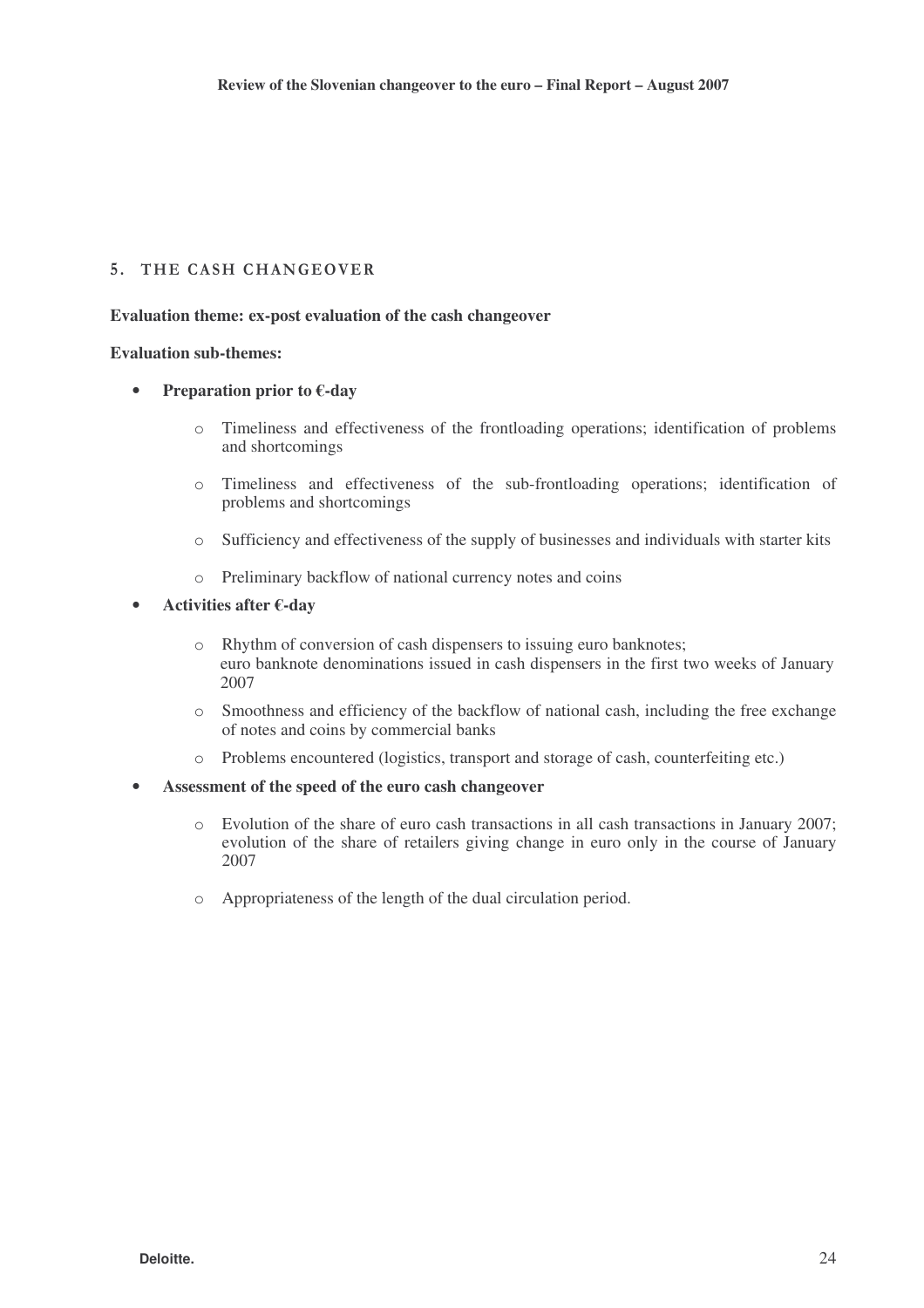# 5.1. Preparation prior to  $\epsilon$ -day

# 5.1.1. INTRODUCTION

Slovenia received 94.5m banknotes from the Eurosystem via the Bank of Austria (with a total value of €2.175 billion.)<sup>11</sup>

Notes were delivered to the vaults of the Bank of Slovenia and in most cases re-distributed via the intermediary of five deposit banks, who are traditionally used as hubs for distributing cash. The option of dealing directly with the Bank of Slovenia (an option not normally available) was offered as an alternative, but not widely taken up.

Minting of the coins began on 12 July 2006. The Mint of Finland produced 296.3m euro coins with a total value of €104m, and an overall weight of 1,465.2 tons. The first shipment of Slovenian euro coins arrived on September 4th 2006. Further shipments followed in thirteen weekly intervals.

While the timetable for the coin deliveries may seem late, minting did not start until after the formal decision on Slovenian entry had been taken. The timing was also affected by what is likely to have been a one-off issue, i.e. the finalisation of the designs and procedure for approving mass production of the new common sides of euro coins which previously represented the European Union of 15 Member States and needed as a result to be modified to reflect the impact of the EU's wider membership. Slovenia was the first country to use the new common sides of euro coins.

These delays, and in particular, changes to initial plans caused some problems for the cash-in-transit industry. In a larger country, this could have a more significant impact on the logistics. We note that minting coins is one of the most time-consuming aspects of the changeover process, and in a large country it can take well over a year or more to mint sufficient coins if only one mint is used.

We note that there is intrinsically no reason why a country needs to use its own coins to introduce the euro, and Slovenia at an early stage considered the implications if it were not able to mint coins in time. It came to the conclusion, however, that this was a politically unacceptable solution even in a country with a high level of acceptance of the introduction of the euro.

Indeed, creating an image of the new coins as one of being particularly attractive relative to other countries' and emphasising the use of the Slovene language on the coins was seen as a key element in part of the preparations for the introduction of the euro and acceptance of the euro. Having photos of actual coins available for this purpose at the earliest possible stage was seen as important.

In order to ease the changeover, pensions were paid out one week (de facto three working days) early in December 2006, since approximately 20% are paid out in cash through the Post Office. This eased the burden on the banks. In terms of the impact on cash use in the economy, interviewees indicated that they had felt neither positive nor negative impacts.

 $11$  A more detailed description can be found in Annex 10, which is an extract from the Bank of Slovenia's March Price Stability Review.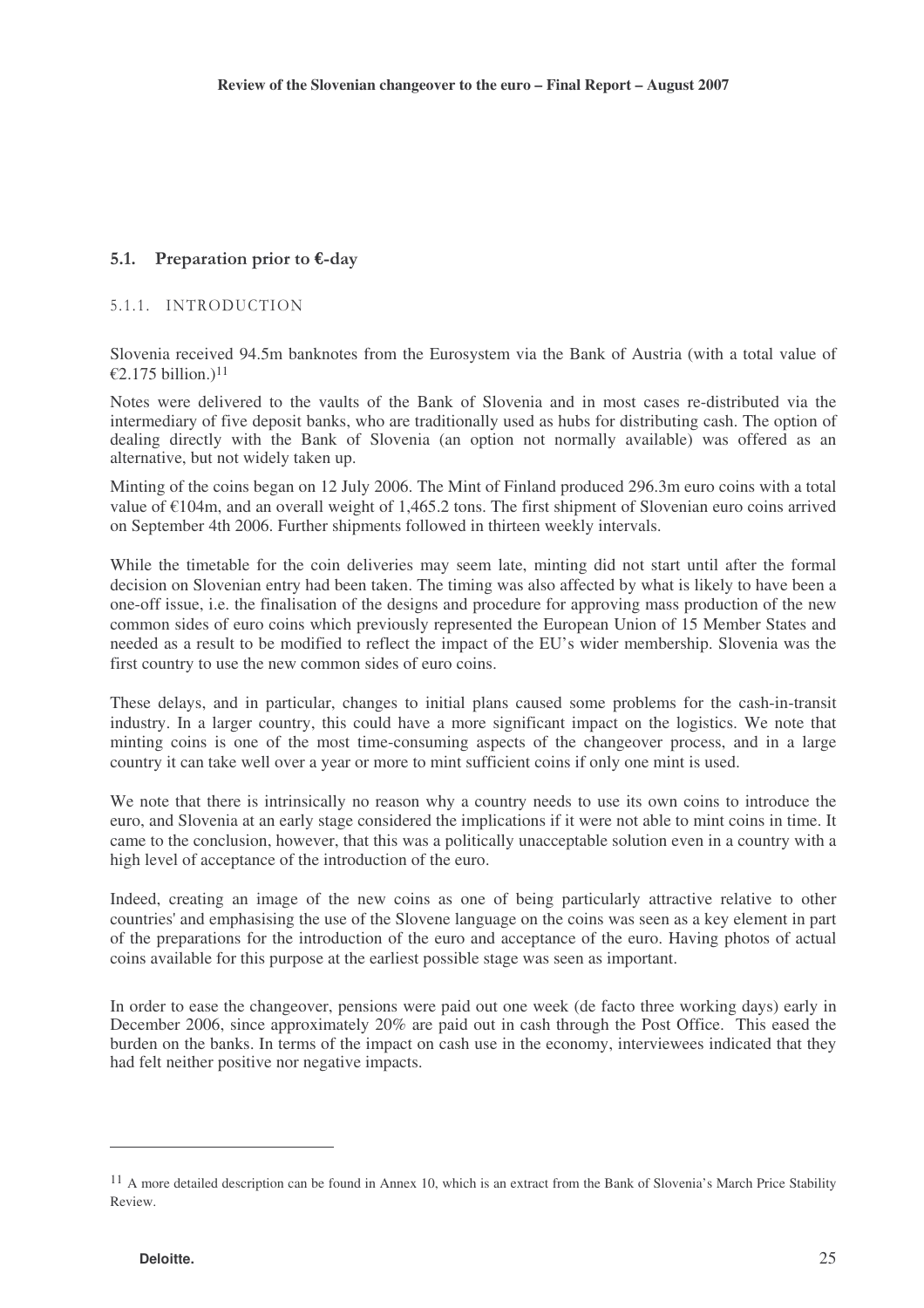A key element in the preparation was the planning by the Bank of Slovenia - with interviewees commenting particularly favourably on the professionalism of this aspect - and within individual financial institutions, and to some extent cash-handling businesses.

The ultimate success owed a great deal according to interviewees to a simulation exercise run by the Bank of Slovenia in April 2006. This was a practical exercise in the logistical implications of the cash changeover in different scenarios, and financial institutions themselves analysed this carefully, including the implications of moving from a note-heavy to a coin-heavy scenario. Nevertheless, there is anecdotal evidence that the weight of the coins was not fully taken on board everywhere until the first pallet of coins arrived on the doorstep of the bank. The total weight of the coins minted was 1,457 tonnes.

#### **The complexity of forecasting cash requirements in the Slovenian context**

The Bank of Slovenia's forecasts of cash requirements were based on the two methodologies available from the European Central Bank combined with the Bank of Slovenia's own calculations. Using the ECB methodologies alone would have resulted in an order of €2.8 billion. The actual figure of €2.3 billion took tolars in circulation (€850m) and the desirable level of strategic reserves into account. In practice, the note order, in particular, was extremely conservative. In hindsight, much less could have been ordered, but relevant interviewees do not regret the policy of being risk-averse.

The reason for the overshoot was the large amount of euro cash already in the economy, largely because of the special characteristics of the Slovene economy where the euro has traditionally been used as cash under the mattress, but which was also 'in the pockets' of Slovenes for their regular use on frequent trips outside the country. It is estimated by the Bank of Slovenia that as much as  $\epsilon$ 400m- $\epsilon$ 600m may have entered circulation from these sources from January 1st 2007.

While there was an awareness that this pool of cash existed, there was no basis for making a sound assumption of how much this represented. Consideration was given to carrying out surveys in advance, but it was not felt that this would give a reliable result as Slovenes would be reluctant to reveal the extent to which they were hoarding euro cash.

Moreover, even accurate forecasts would have proven inaccurate in practice because certain banks, including the largest in Slovenia, subsequently announced that they were exchanging tolars for euro in December 2006 at the conversion rate.As the current ECB rules do not allow frontloaded amounts to be used before the official date on which the euro is adopted, these banks chose to purchase these euro as foreign exchange in Austria and absorb the cost, both as a promotional measure and to reduce the pressure on them at the time of the changeover.

It is estimated by the Bank of Slovenia that no less than €100m and as much as €150m may have entered the economy this way.

Therefore, as a minimum as of January 1st, there was already in the economy in euro the equivalent of 60% of the tolars in circulation, and as a maximum nearly 90%.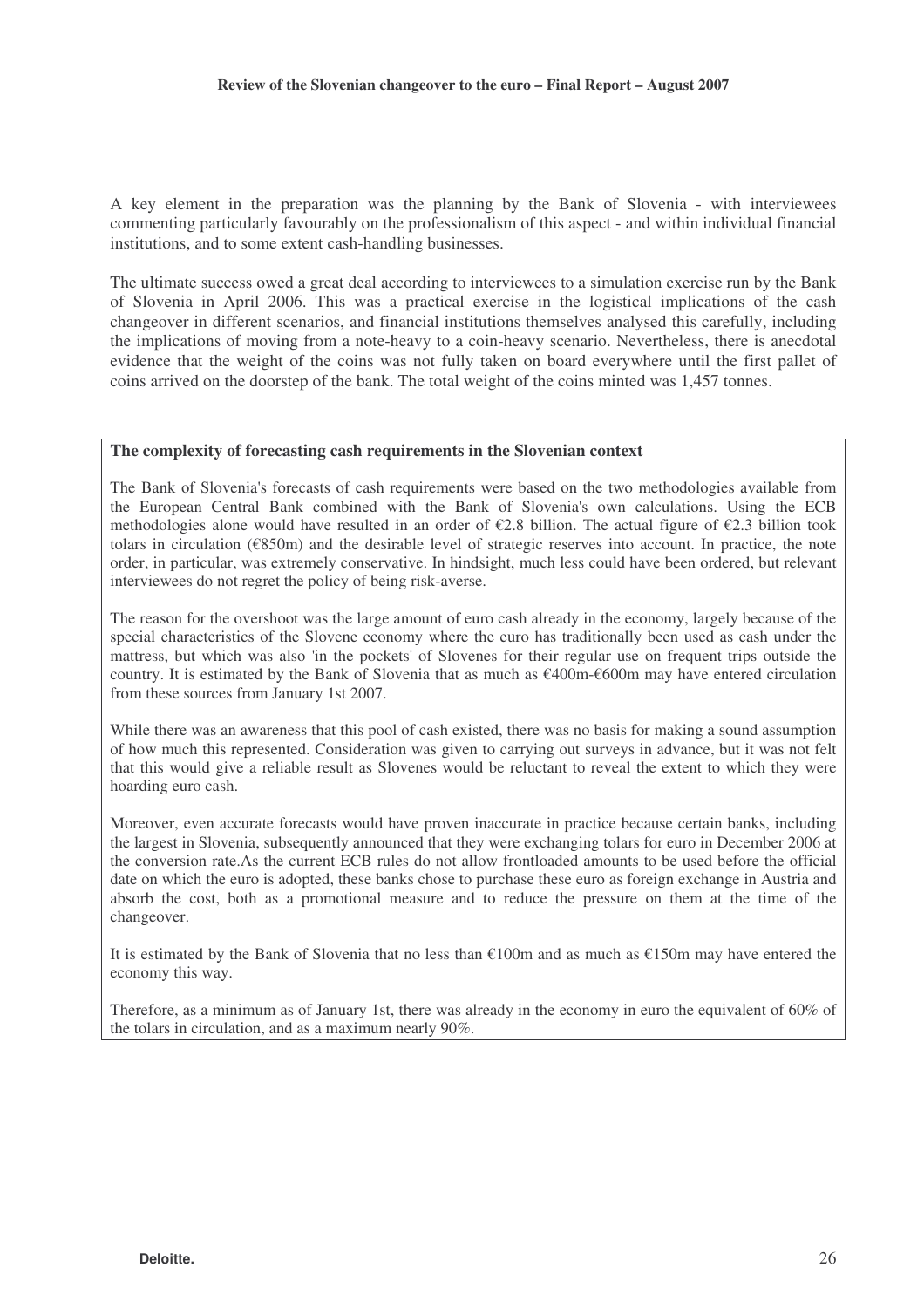#### 5.1.2. TIMELINESS AND EFFECTIVENESS OF THE FRONTLOADING OPERATIONS; IDENTIFICATION OF PROBLEMS AND SHORTCOMINGS

The frontloading of euro banknotes began on 29 November 2006. By 15 December 2006 the complete amount of 41.5 million banknotes, which had been ordered by the commercial banks under the frontloading regime, had been handed over<sup>12</sup> to banks. This amounted to  $\text{\textsterling}771.96m$ , i.e. 35.5% of the total obtained from the Eurosystem.

Frontloading of euro coins to banks started on September 25th, 2006. By end-December 2006, the Bank of Slovenia had frontloaded some 250 million coins worth €83.2 million to bank vaults. This included starter kits made up by the Mint of Finland. In volume terms approximately 47% of the frontloaded coins had been prepared as starter kits:

- 150,000 starter kits for retailers, each worth  $\epsilon$ 201.00:
- 450,000 starter kits for the public, each worth  $£12.52$ ;
- 100,000 collectors sets with a face value of  $£3.88$ .

No interviewees reported any problems with obtaining deliveries at the time they needed them, even though - as indicated above - the cash-in-transit industry felt it had needed to be particularly flexible in dealing with changes in delivery dates for the coins. There were no problems with capacity in the cash-intransit industry.

It is clear from interviews that the bare facts of this successful frontloading mask a great deal of detailed and complex advance planning.

The argument was made by some interviewees that in the situation of countries adopting the euro from now on, i.e. where euro cash is already available, the restriction on using frontloaded cash to provide euro at the conversion rate even prior to the date of adoption of the euro should be eased and the economy should be allowed to euro-ise in advance. A potential downside of this would be the increased risk that euro would 'leak' into circulation. However, we encountered no evidence that making euro available in this way created pressure on retailers to start accepting the euro before January 1st 2007.

#### 5.1.3. TIMELII AND EFFECTIVENESS OF VENESS OF THE SUB-FRONTLOADING OPERATIONS; IDENTIFICATION OF PROBLEMS AND SHORTCOMINGS

Banks started supplying traders with euro coins on 1 December 2006, and euro banknotes on 11 December 2006. 225 businesses received sub-frontloaded cash. They received  $€10.1$  million in euro banknotes,  $\epsilon$ 8.8 million in coins. In addition, retail kits were sold to a value of  $\epsilon$ 7.24 million - making a total of  $f(16.04m)$  in coins.

No interviewees reported any problems with obtaining deliveries at the time they asked for them. The system was flexible enough to accommodate supplying at least one large retailer on January 1st/2nd. There were no reported problems obtaining cash-in-transit capacity.

<sup>&</sup>lt;sup>12</sup> One large bank received part of the banknotes only after this date, but at its own request, because of internal capacity restraints.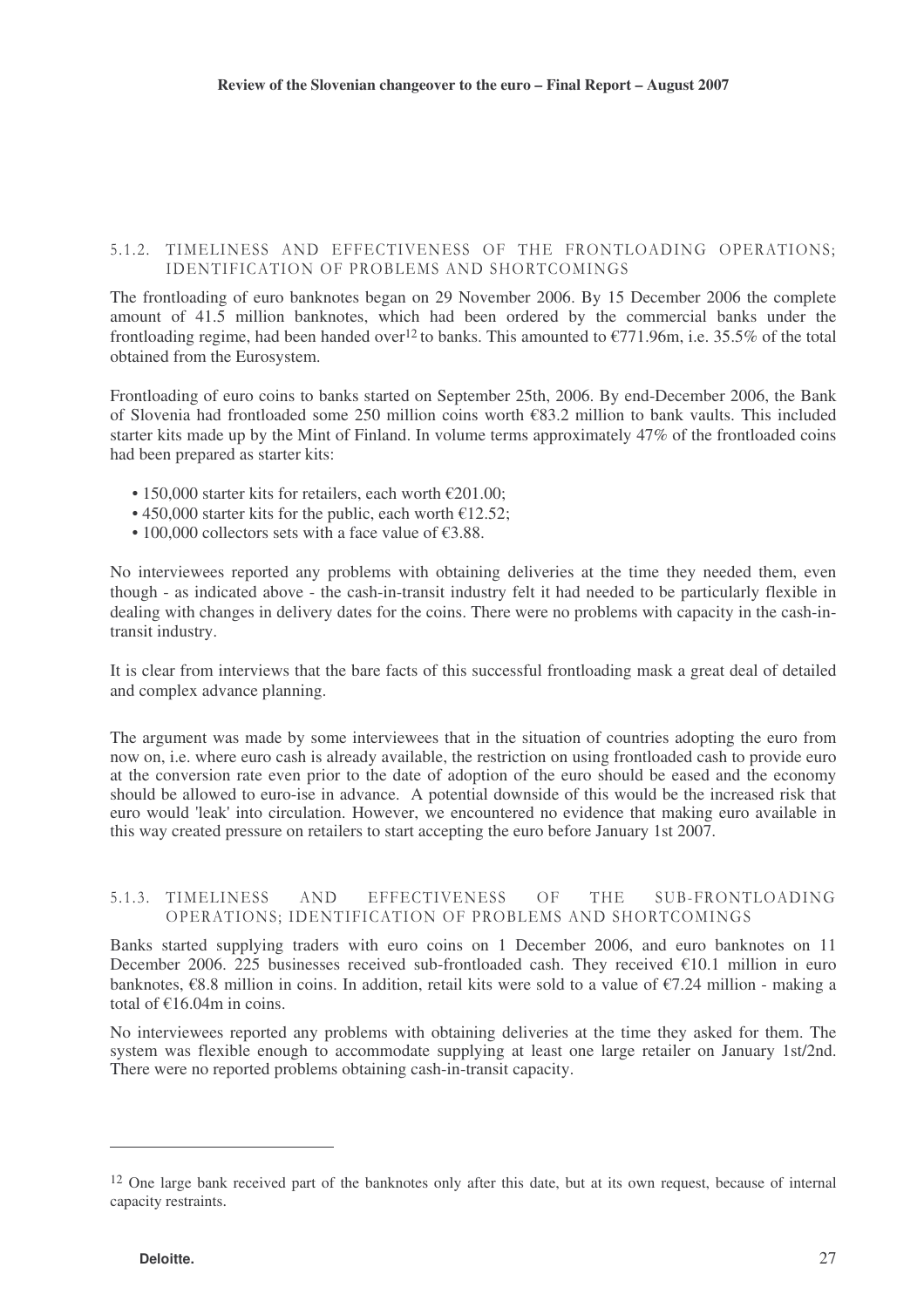Interviewees did see the conditions attached to sub-frontloading as restrictive in terms of the precautions they were required to take to prevent euro leaking into the economy (and the penalties attached if that happened). Given the fact that there were no shortages of cash in the economy at the beginning of January 2007, these restrictions do not appear to have been a deterrent to enough cash being sub-frontloaded, though we are aware of one case of coins being acquired in large quantities commercially in Austria as being seen as preferable to being sub-frontloaded. It is not possible to say whether the sub-frontloading would have been adequate had there not already been large amounts of euro in people's pockets and had small retailers not stocked their cash registers from their personal holdings (see next section).

One interviewee with a major retailing operation felt that there were too many or too few of certain coins in circulation, but this has not been reflected in any nationwide imbalance which has required action by the Bank of Slovenia.

Some interviewees were surprised by the number of high-denomination tolar notes used for payments, which was higher than in the past, and both ran contrary to the received wisdom that Slovenes only kept euro 'under the mattress' and an apparent expectation that such notes would be deposited/exchanged at banks. Where such high-value notes were presented, retailers did not always have sufficient change in euro, even though they were statutorily required to give change in euro, but this was dealt with pragmatically.

On the other hands, a significant amount of coin was exchanged at banks on the first two days of the New Year, somewhat surprising at least one major bank, which had expected coin to be spent despite its low value.

As in the case of frontloading, it is clear from interviews that the bare facts of this successful frontloading mask a great deal of detailed and complex advance planning, which should not be underestimated.

#### 5.1.4. SUFFICIENCY AND EFFECTIVENESS OF THE SUPPLY OF BUSINESSES AND INDIVIDUALS WITH STARTER KITS

 $5.1.4.1.$ RETAIL KITS

Retail starter kits were available with a value of  $\epsilon$ 201. The make-up of the kits was a mix of coins considered suitable for retailers on the basis of consultation in early 2006 of larger retailers by the Bank of Slovenia.

In practice, the starter kits were little used. Out of a total of 150,000 kits, only 36,020 were sold. Retailers instead either ordered tailor-made kits from their banks, or took coins and notes in standard rolls, or in the case of small businesses run by the self-employed used their personal holdings of euro cash. In some cases, retailers initially placed orders for the kits with their banks, and then cancelled them.

The reasons for the lack of success of the retail kits appear to be relatively straightforward as there was a consensus on this amongst interviewees. Retailers' views were sought in the first quarter of 2006. At that time, they were not far enough advanced in their planning (and indeed had often not yet started) to have given proper thought to the issue. In addition, there is no such thing as a 'one-size-fits-all' retailer kit, in terms of total value or mix. Some interviewees felt the kits *might* have proved more attractive if they had contained €5 notes.

The fact that small retailers had personal holdings of euro and/or were often already accepting euro which they could 'hoard' in advance of introduction of the euro also played a role. As many Slovene small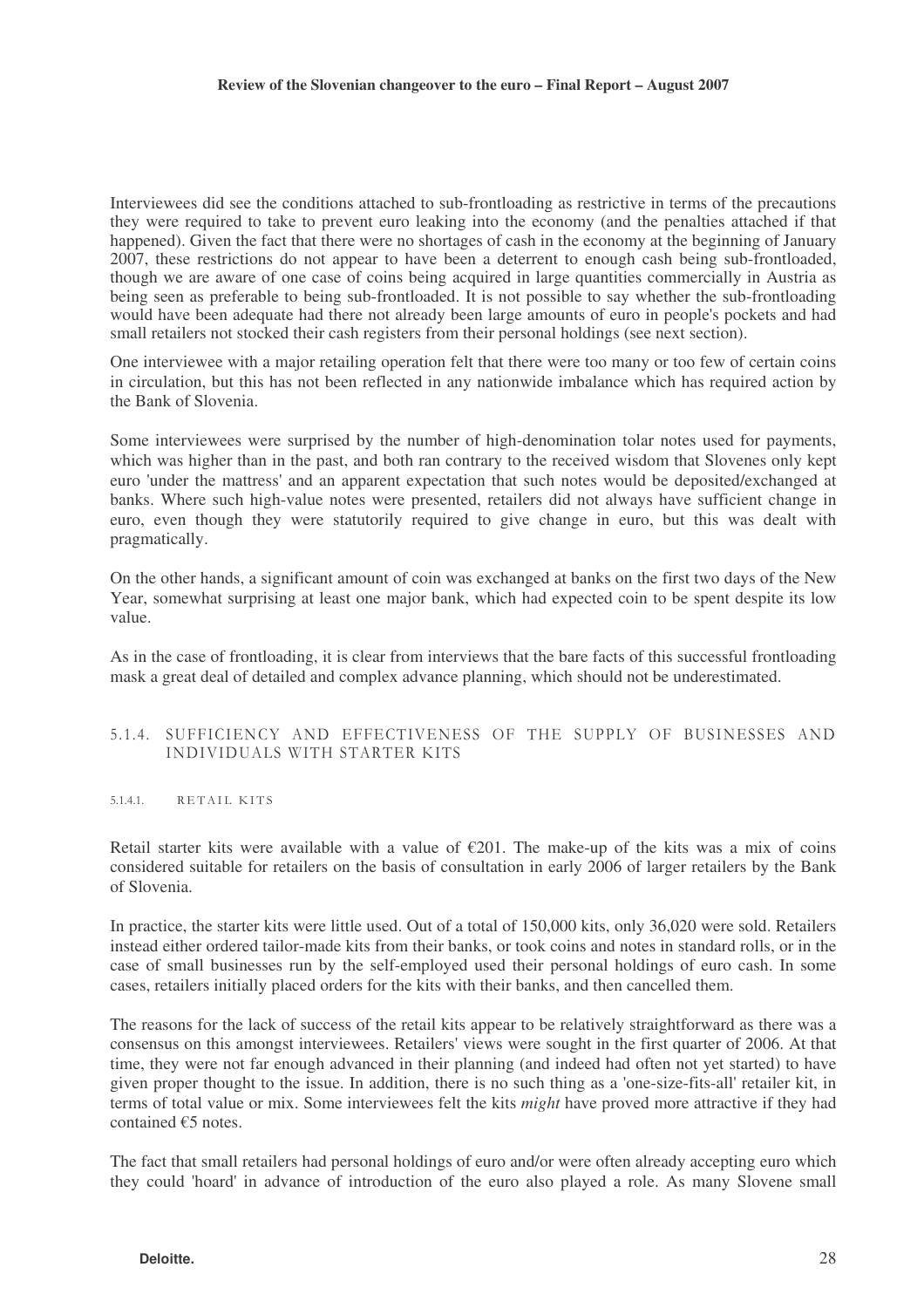businesspeople are self-employed, they were able to put bridging cash from their personal holdings into the business; in at least one instance, insurance agents are also known to have done this.

The ability to obtain cash - inclusive of  $\epsilon$ 5 notes - from the bank on January 1st and 2nd (when 52 branches were open, but most shops were shut) was another contributing factor. Some interviewees also indicated that they knew they could be confident that their customers would already hold euro, both in note and coin form.

Some interviewees felt that it would have helped to have had a methodology available for calculating their small-change requirements for the changeover. Consideration was in fact given by the Bank of Slovenia to adapting software developed for this purpose in Austria. However, the idea was dropped because of the cost of combining the cost of acquiring the rights, and the cost and time involved in modifying the parameters for the local market. Some interviewees who had used the software in the unmodified form found that it nevertheless gave an accurate result, while others did not.

Whether they used software or 'the back of an envelope', or were lucky because of the amount of euro already in the economy, retailers appear to have forecast and obtained their requirements fairly accurately, as we uncovered no evidence of major shortages/problems.

#### 5.1.4.2. STARTER KITS FOR THE GENERAL PUBLIC

By the end of December, 85% of the 450,000 starter kits for the public and 46,725 starter kits produced by banks themselves had been sold; 82% of the 100,000 collector kits had been sold. As far as can be ascertained, banks satisfactorily forecast demand. There was some pressure on supplies in the first couple of days, and there were some local bottlenecks, but these problems were quickly ironed out.

Despite the fact that the kits were kept deliberately simple to discourage hoarding, interviewees in Slovenia believed that a large number did not enter circulation, but were kept as souvenirs - not just because they made useful Christmas gifts, but because Slovenians might believe that their own coins could very quickly become a rarity in their own country because of the amount of interchange between Slovenia and other countries.

One of the lessons learned from the changeover was the high demand from collectors for the starter kits for consumers. Coins from these kits fetched significantly more than their face value in coin shops and on Internet auction sites immediately after the introduction of the euro.

Overall, there was satisfaction with the distribution of starter kits for the general public and their acceptance by the general public. Interviews with retailers indicate that customers were paying with coins from the beginning of January and that, in some cases, coin use was higher in the first few days, and indeed weeks, of the year than subsequently.

The relative role of existing coin holdings in this and of the starter kits for the general public cannot be quantified. Interviewees felt certain that their customers in fact already held euro coins, but there is no way of substantiating this.

#### ---

There was no policy to encourage the backflow of national currency notes and coins prior to January 1st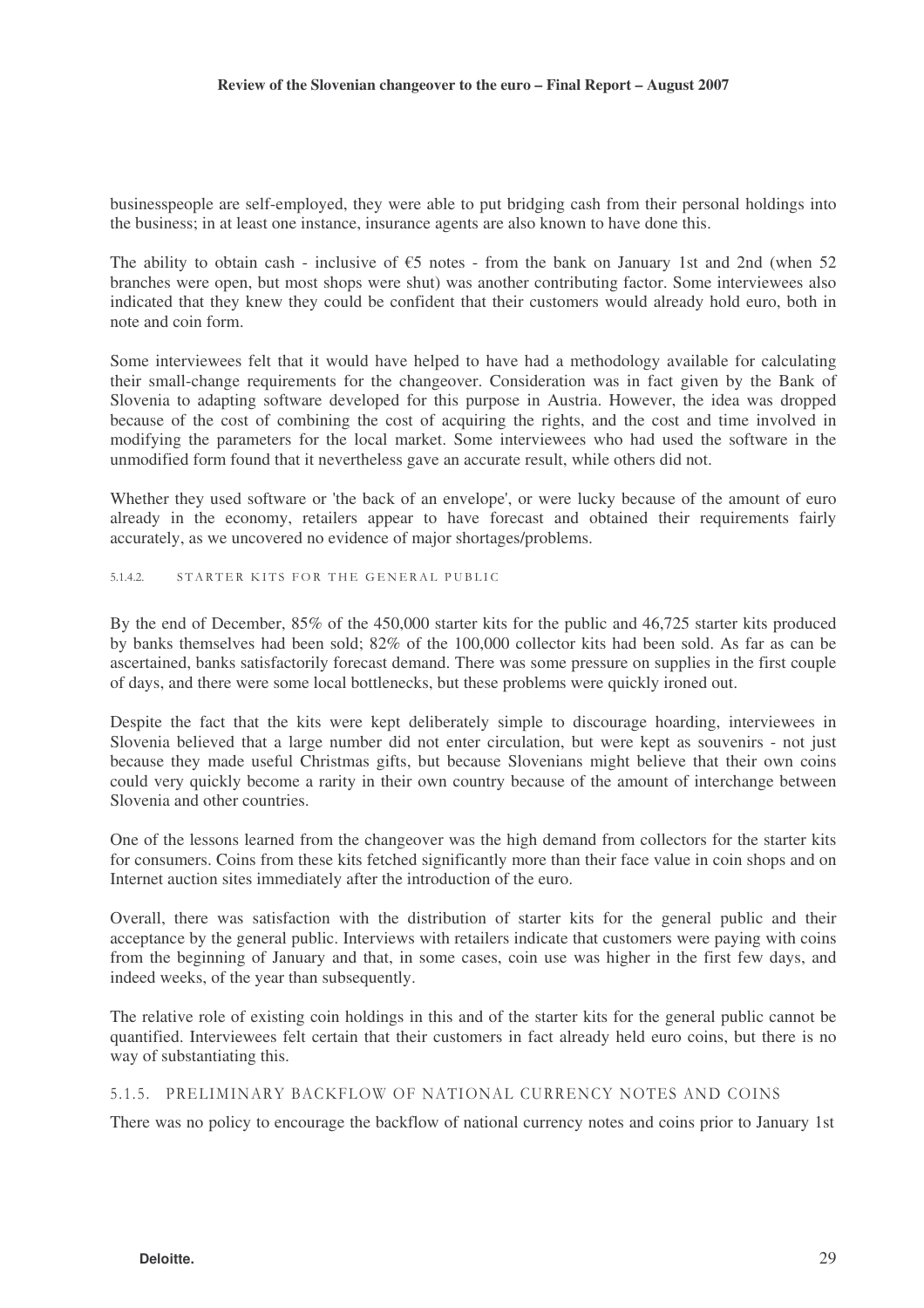2007. <sup>13</sup> Tolar notes nevertheless began flowing back to the Central Bank before 1 January in particular because some banks, including the largest, were exchanging tolar for euro (or euro deposits) without charging an exchange commission from December 1st 2006. This is felt to have eased the subsequent pressure on the backflow.

# 5.2. Activities after  $\epsilon$ -day

5.2.1. RHYTHM OF CONVERSION OF CASH DISPENSERS TO ISSUING EURO BANKNOTES; EURO BANKNOTE DENOMINATIONS ISSUED IN CASH DISPENSERS IN THE FIRST TWO WEEKS OF JANUARY 2007

ATM conversion had been identified as one of the most critical aspects of the changeover. Consequently, particular attention was paid to this, including the risk that the data links might fail. The 1,524 ATMs – which are the means by which 70% of cash enters the Slovenian economy according to the European Central Bank - were converted rapidly and smoothly despite some particular challenges, e.g. that they come from several different suppliers and there is no single type of software, There were occasional glitches (ATMs which failed to convert immediately, or which debited the wrong amount), but these were quickly rectified. We note that the conversion may have been facilitated by the fact that ATMs in Slovenia offer fewer functionalities than those in some other countries.

The smooth changeover was the result of meticulous planning according to interviews: the project plan incorporated a micro action plan for every ATM (timing of the changeover, people responsible, back-up solutions etc.) Each ATM was manually tested within a half hour of being changed over. 30% of ATMs were working in the first half hour after the euro changeover and a further 45% were working in the first two hours. All ATM's in public places (as opposed to those in stores, for example) had been changed over by the end of January 1st (Annex 11).

The risk of failure was reduced by moving some ATM data connections in advance from the GSM to the UMTS network, which has much greater spare capacity.

ATM's were used less than usual in the first couple of days in order to obtain cash, though withdrawal levels returned to normal within a week. ATM's were, however, used more intensively than usual to consult account balances, i.e. to check that conversion had been successful. They were used more than five times as much as usual for this purpose on January 1st, more than three times as much on January 2nd, and well above normal levels on the following two days. (Online banking experienced similar high levels of usage with the result that the speed of service slowed significantly.) There may be specific reasons for this in the Slovenian context, as indeed some interviewees believed to be the case, i.e. that behaviour was influenced by a major IT issue at a large Slovene bank earlier in this decade. The fact that parallel  $\epsilon$  and tolar accounts were being merged for many people may have been a factor, but it would require survey data to substantiate either of these hypotheses.

ATMs were loaded with €10 and €20 notes in order to be sure to get low-value notes in the economy. As of May 2007, this was still the loading pattern, but consideration was being given to whether to start

<sup>&</sup>lt;sup>13</sup> The ECB regards this as good practice to facilitate the logistics of this withdrawal (particularly given the bulk and weight of coins in circulation and the special storage facilities needed). However, withdrawal of coins was less of an issue in Slovenia because of their low value, and the ratio of notes to coins in circulation.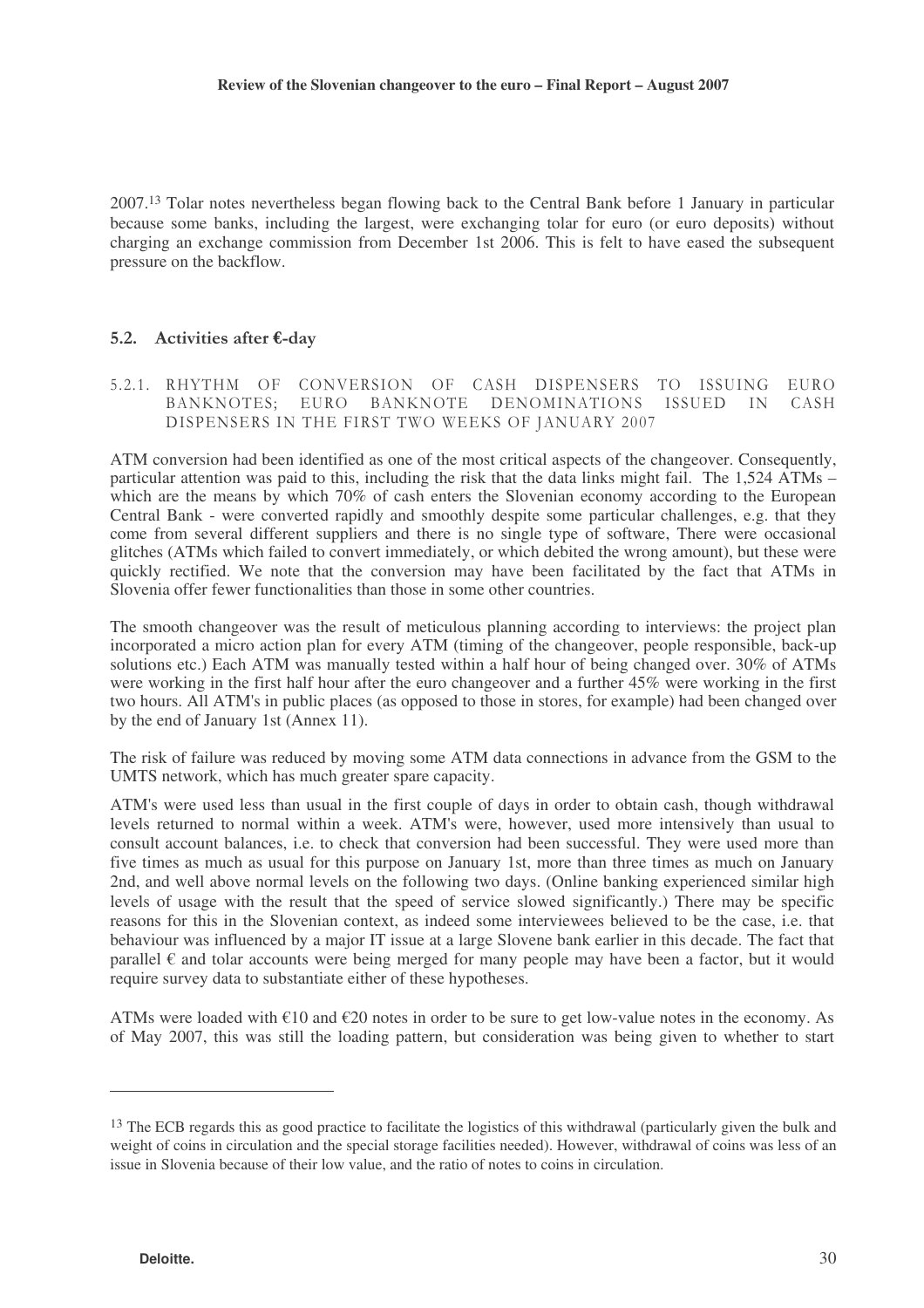loading  $\epsilon$ 50 notes  $^{14}$ .

Interviewees do not report either any switch to the use of credit or debit cards as an alternative to cash in early January 2007 or excessive pressure on banks for the exchange of tolars in the first couple of days of 2007.

This appears to confirm that the economy was already highly 'euro-ised' at that point.

A smooth changeover of ATM's is clearly critical, and the punishment in the media for a failure would have been severe. Nevertheless, some interviewees wondered whether it was necessary to devote so much resources to conversion of ATM's in such a short space of time, particularly given the fact that:

- the speed of the conversion increased the systemic risk;
- there was not likely to be (and there was not) the same rush to ATM's in the early hours of January 1 as there was on January 1st 2002.
- 5.2.2. SMOOTHNESS AND EFFICIENCY OF THE BACKFLOW OF NATIONAL CASH, INCLUDING THE FREE EXCHANGE OF NOTES AND COINS BY COMMERCIAL **BANKS**

The backflow of tolar notes was very rapid. As of January 1st 2007, some 28% of the total outstanding value of tolar banknotes had already been returned. By January 11, it was 80% and by end-January, 91.5% - despite the fact that tolars could still be exchanged for euro without charge until March 1st. The corollary of this was that at end-of-day on January 1st (when most retailers were still closed, but banks were open), the value of euro banknotes officially in circulation was higher than that of tolar banknotes, a position reached only after two weeks in the euro-area taken as a whole in 2002. The value of euro banknotes to the total value of euro banknotes and tolar notes in circulation was 55.36% on January 1st 2007.

The return of tolar coins was much more gradual. At end-of-day on January 1st 84.77% of coins (by value) were still in circulation. At end-January, 71.5% were still outstanding at the end of January, and 64.1% at end-May 2007 (84.8% by number of coins). As the value of the largest tolar coin in circulation was €0.21 and Slovenians had come to disregard most coins in their change, this was not unexpected. Moreover, there were no government or other campaigns (e.g. by charities) to encourage or facilitate the return of coins. Many of these coins are likely to remain 'down the back of the sofa'.

Banks continued to exchange tolar notes and coins for euro free of charge until March 1st 2007. Since March 12th and until end-2007, it is possible to exchange tolar notes and coins free of charge at two banks - NKBM Nova kreditna banka Maribor and Deželna Banka Slovenije. These successfully tendered in early 2007 to take this on in what is a win-win situation for the Bank of Slovenia as it is more consumer-friendly and also cost-effective. The usage of this service was expected to be low, unless there

<sup>14</sup> This is a question of a trade-off between the frequency of re-loading and amounts which sort average withdrawals. It was not, however, an option at the beginning of 2007 as ATM's standardly contain four note holders, of which two were loaded with tolars and two with euro, with the first two being de-activated and the second two activated at the time of conversion. A number of interviewees expressed the view that ATM's should be loaded with €5 notes, but we recognise that the €5 note is not generally considered technically suitable for this purpose because of its size.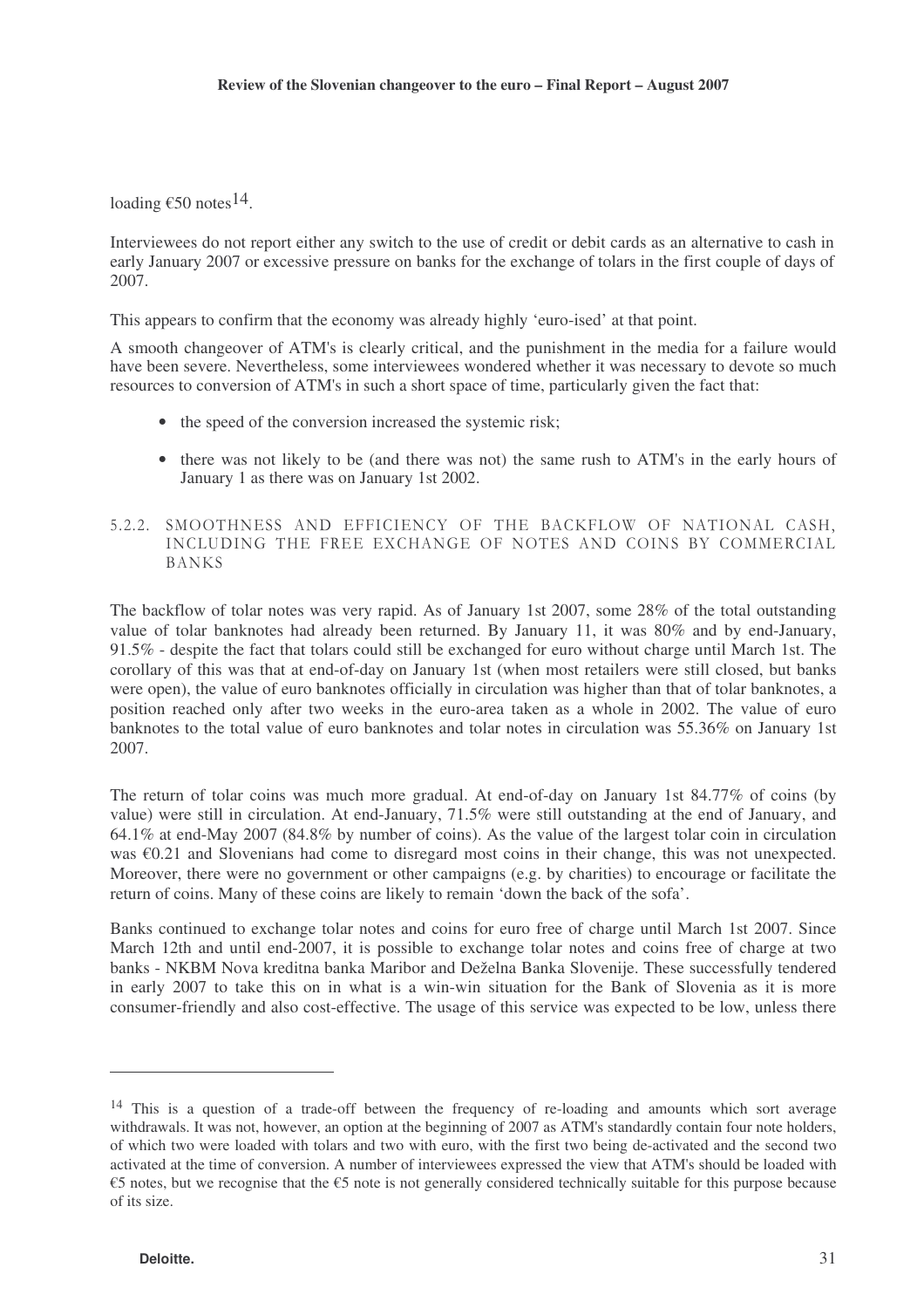was a year-end rush, as the amount of tolars in circulation is low and remained stable over the spring months of 2007. Notes and coins can also be exchanged free of charge at the Bank of Slovenia.

The backflow of notes and coins does not appear to have caused any particular problems. It was helped by being spread over a period beginning on December 1st 2006 when some banks began accepting tolar for euro cash or deposit at the official conversion rate in December 2006.

### 5.2.3. PROBLEMS ENCOUNTERED (LOGISTICS, TRANSPORT AND STORAGE OF CASH, COUNTERFEITING ETC.)

**Logistics, transport, storage:** As indicated above - and bearing in the mind that this was the result of careful planning, interviewees reported no logistics, transport or storage issues - subject to isolated cases of shelves buckling under the weight of the coins, the need to work around the fact that not all banks have vaults, and the logistical aspects of unloading at post office branches in rural areas where staff consists of one person staffing the branch and one delivering the post.

**High-value notes:** The issue of whether high-value notes, and in particular the €500 note, could be accepted emerged in the first few days of 2007 as a source of confusion. The number of instances where €500 notes (and €200 notes) were presented was limited according to retail sector interviewees. Many interviewees in fact felt the issue had been blown out of proportion by the media. Nevertheless, the issue was genuine in the first few days when hoarded notes did appear in small quantities. 15

The confusion arose because retailers originally received information that they could refuse highdenomination notes if they put a notice in their stores to that effect. However, this was not covered by the Euro Law, which merely states that all euro are legal tender. The final interpretation by the Slovene Ministry of Finance was, however, that such notices were not legal, but that the principle of proportionality applied to individual transactions, and that the Market Inspectorate would take a pragmatic approach. The Ministry of Finance issued a statement clarifying its interpretation on December 28th 2006. 1617

**Counterfeiting:** The need to identify counterfeits was taken very seriously. Slovenia had been relatively exposed to counterfeiting prior to the introduction of the euro. There was also a recognition that counterfeiters are intrinsically more attracted by the euro than they were likely to have been by the tolar. 18

Slovenian institutions and businesses focused heavily on counterfeiting in their training and purchase of

<sup>15</sup> Demand for  $\epsilon$ 500 notes remains high – higher than anticipated, but they are not being spent in retail shops.

<sup>16</sup> www.mf.gov.si/slov/mediji/2006/spor1\_28\_12\_06.htm

<sup>&</sup>lt;sup>17</sup> We note that this is not intrinsically an issue which cannot be resolved by legislation. For example, even though the French penal code makes it an offence to refuse legal tender, Article 112-5 of the French monetary code places an obligation on the debtor to provide the right change and this was upheld by the Cour de Cassation, the Appeal Court, in December 2005. The monetary code also makes it possible to make the acceptance of legal tender conditional on proof of identity if there are suspicions that the source of the money or the money itself may not be legitimate.

<sup>&</sup>lt;sup>18</sup> It was also recognised - and interviewees had concrete instances of this, though it had been successfully combated - that introduction of the euro made Slovenia more attractive for computer-based bank fraud (via 'hacking').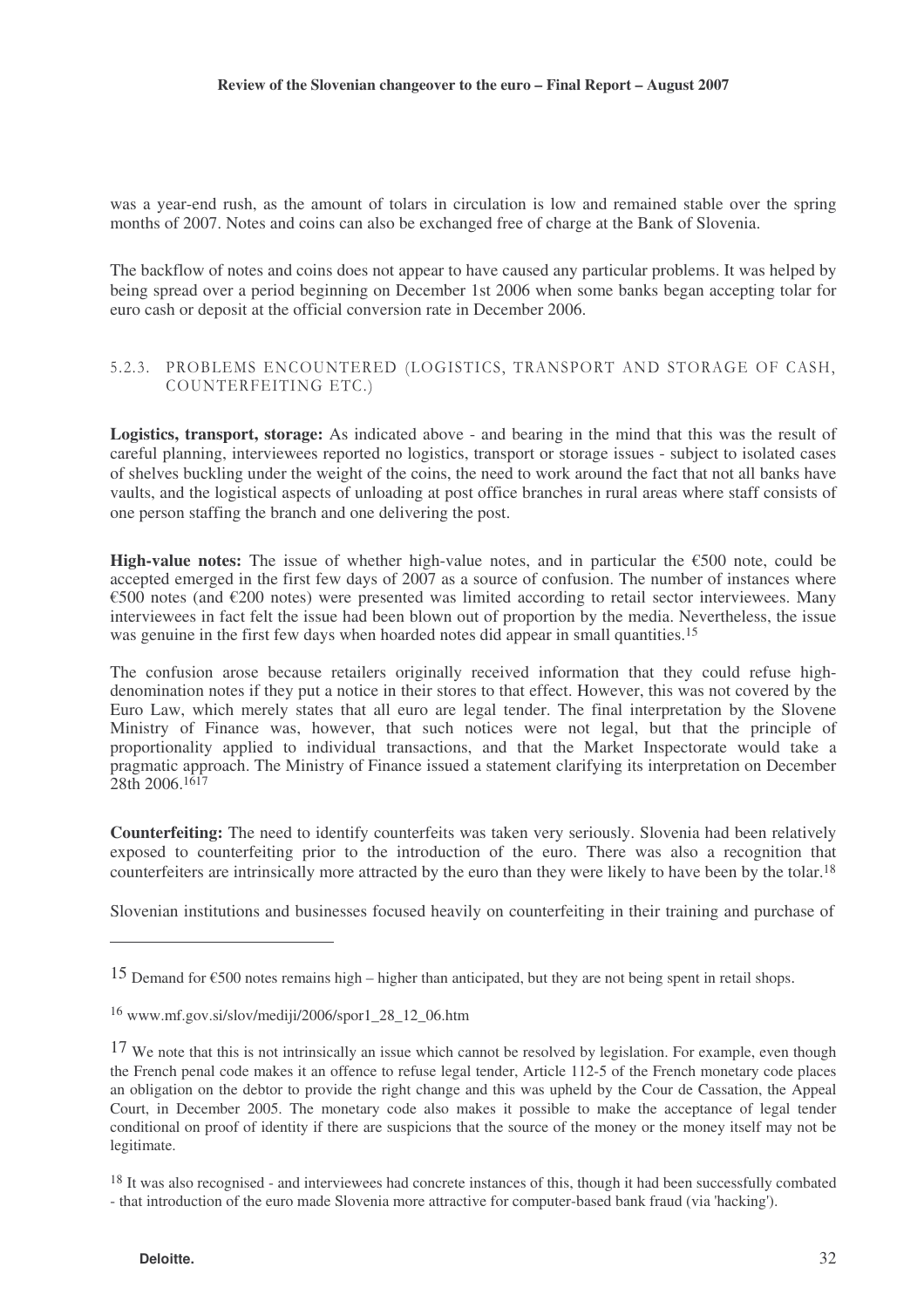new equipment, in part because they knew it would have a more attractive currency for counterfeiters and in part because it had been paid particular attention by counterfeiters prior to introduction of the euro. Only the figures for Italy and Bulgaria were higher in 2005. Slovenia has in the past also been the target of counterfeiting concentrated on notes of high value  $- \epsilon$ 50 and above - to a greater extent than other countries.

The incidence of counterfeiting rose in the first few months of 2007 relative to the extent of counterfeiting of the tolar, but not sufficiently to cause alarm. The initial indications were, moreover, that the extensive training and purchase of anti-counterfeiting equipment by banks and cash-handling businesses had been effective, as counterfeits were being detected at cashier and teller level. Counterfeiting appears to have been restricted to notes in the first instance, predominantly  $\epsilon$ 10,  $\epsilon$ 20 and, in particular,  $\epsilon$ 50 notes. Counterfeiting of coins increased, but was low relative to the number of coins in circulation.

**Charges for coin return by business**: After the introduction of the euro, there were protests from retailers at the cost of returning coins to the banks. These charges were based on practices with tolar coins, which had a much lower value and which were not returned to banks to the same extent. The value of the tolar coins nominally in circulation ranged from 10 stotins to 50 tolars ( $\epsilon$ 0.21). The implications were described to us as a 'make or break' issue for some small and medium-sized enterprises.

A combination of forceful lobbying by business associations, market forces and moral suasion by the Bank of Slovenia brought the charges down. Whereas previously the maximum charge had been around 4%, prices aligned at a level of around 1-2% of the value of the coins.

**Night deposit arrangements:** A related issue, which surfaced frequently in interviews and which it appears not all banks had thought through in advance was the need for new night deposit arrangements suited for the deposit of coins in addition to notes.

**Charging of individuals:** An issue which was emerging as of May 2007 was the charging of individuals for certain cash transactions, e.g. a 2% commission on changing a  $\epsilon$ 500 note into smaller denominations.

**Confusion over new coins:** We are not aware of any confusion because the 'common' sides of the Slovenian euro coins are the first to use the new designs showing the enlarged EU.

However, we do have some indications of lack of awareness of businesses in existing euro-area countries that a new euro coin had been introduced (and needed to be tested in coin-operated machinery).

While the Mint of Finland (which minted Slovenia's coins) did make arrangements to allow large operators across the euro area to test Slovene coins, the evidence we collected suggested that there were gaps in the dissemination of information and availability of coin samples.

### 5.3. Assessment of the speed of the euro cash changeover

#### 5.3.1. EVOLUTION OF THE SHARE OF EURO CASH TRANSACTIONS IN ALL CASH TRANSACTIONS IN JANUARY 2007; EVOLUTION OF THE SHARE OF RETAILERS GIVING CHANGE IN EURO ONLY IN THE COURSE OF JANUARY 2007

There was a legal obligation under the euro law to give change in euro from January 1<sup>st</sup> in order to optimise the rate at which cash tolar disappeared during the two-week dual circulation period. According to the European Commission's daily monitoring, by 4 January 2007, all change was being given in euro. By the end of the dual-circulation period, 90% of those surveyed were only carrying euro notes, and 82%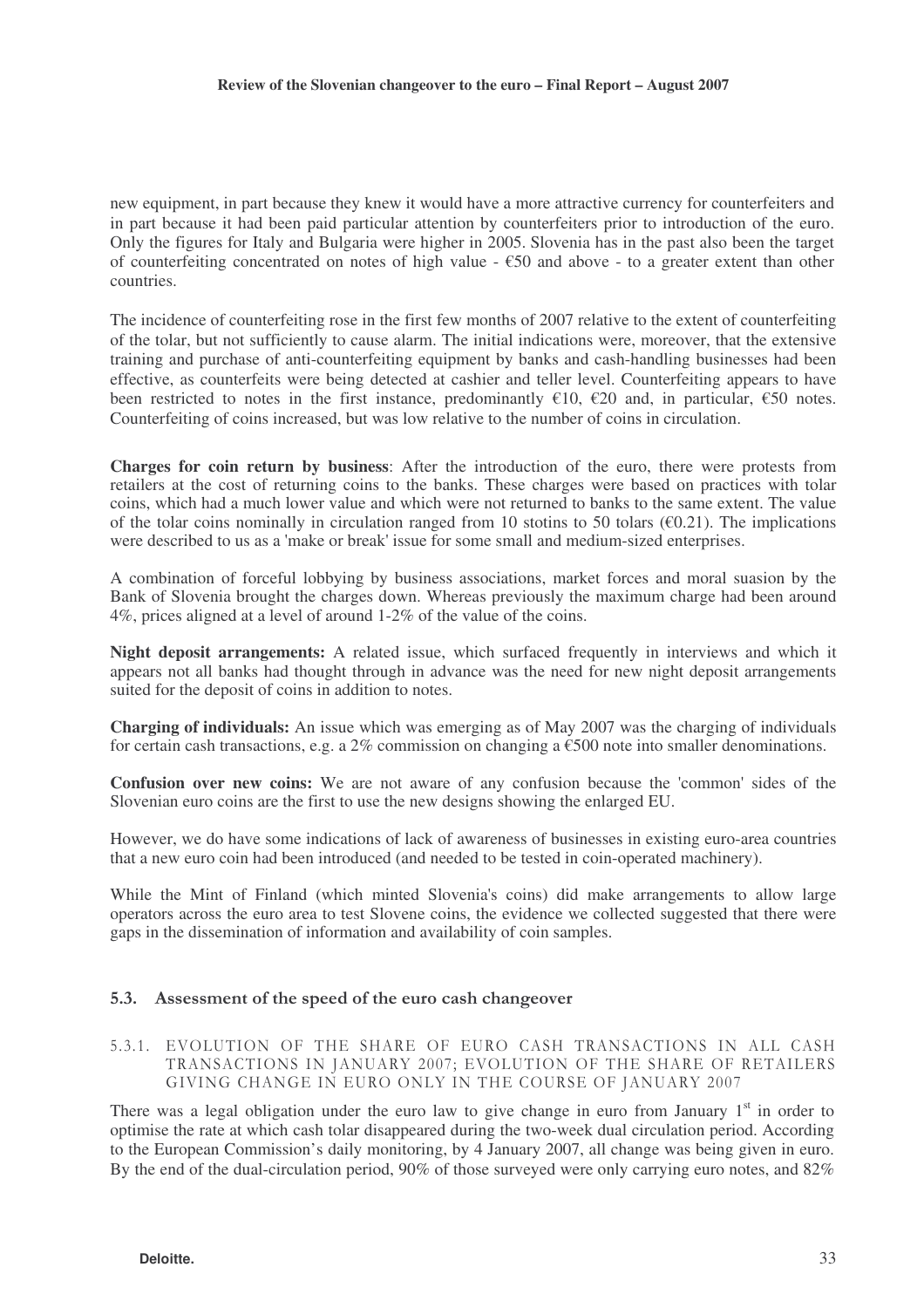were operating solely with euro coins<sup>19</sup>.

There has been nothing in our interviews to suggest that these surveys are not correct. In fact, they underpin these findings, with some retailers interviewed reporting virtually no need to 'give change in euro' because customers were immediately paying in euro.

The fact that it was possible to go to the bank to change tolar for euro in December 2006 and in the first two days of 2007 is thought to have helped, but this cannot be quantified. There is also some evidence of credit cards and debit cards being used more in December 2006 which one interviewee attributed to a sign that customers were running down the tolars in their pockets. However, unbundling this effect from pre-Christmas spending using cards in order to delay payment is not possible.

The concept of giving change in euro from day one was not uncontroversial with retailers, who in many cases felt and continue to feel that they should not be used as bankers. At a practical level, however, it posed no particular problems. Interviewees felt that the familiarity of the population with the notes and coins, and the fact that many people already had euro notes and coins to spend from their personal holdings considerably facilitated giving change in euro (and indeed the whole changeover).

# 5.3.2. APPROPRIATENESS OF THE LENGTH OF THE DUAL CIRCULATION PERIOD

The dual circulation period was two weeks, of which January 1st and January 2nd were public holidays in order to allow a four-day period for the conversion of financial systems (December 30 and 31st were a Saturday and Sunday). The Stock Exchange was shut on December 29th - enabling them to settle final trades in tolars, since the Stock Exchange still operates on T+2 settlement. Most retailers were shut on January 1st and 2nd.

The fact that the changeover fell on a weekend followed by a Monday and Tuesday, as it did in the first wave, was fortuitous, but recognised as having considerably facilitated planning and changeover.

As indicated above in discussing the Masterplans, the original plan was for a one-week dual circulation period. This was extended to two weeks following further discussion.

It was a characteristic of the first-wave changeovers that people had to experience a dual circulation period to believe that it could actually be very short. This also appears to have happened in Slovenia, with many interviewees believing a one-week circulation period would after all have been feasible and some arguing that a pure 'Big Bang' would have been possible in which tolars would only have been exchanged by banks.

We encountered contradictory views as to what is best. We reflect them here as an indication of a clear consensus that a two-week dual circulation period, while it had a perfectly satisfactory outcome, was not necessary and there could be other approaches.

Many felt a one-week dual circulation period would in fact have been desirable. Of these, many retailers, and some others, felt that retailers should not be asked to act as banks at all. Some felt a complete 'Big Bang' in which tolars could only be taken to the bank from January 1st would be feasible.

Others felt that a smooth changeover could be achieved without obliging retailers to give change in euro, but to leave it to their judgement and to communication with the general public on the cut-off date for

<sup>19</sup> EB Flash Eurobarometer 204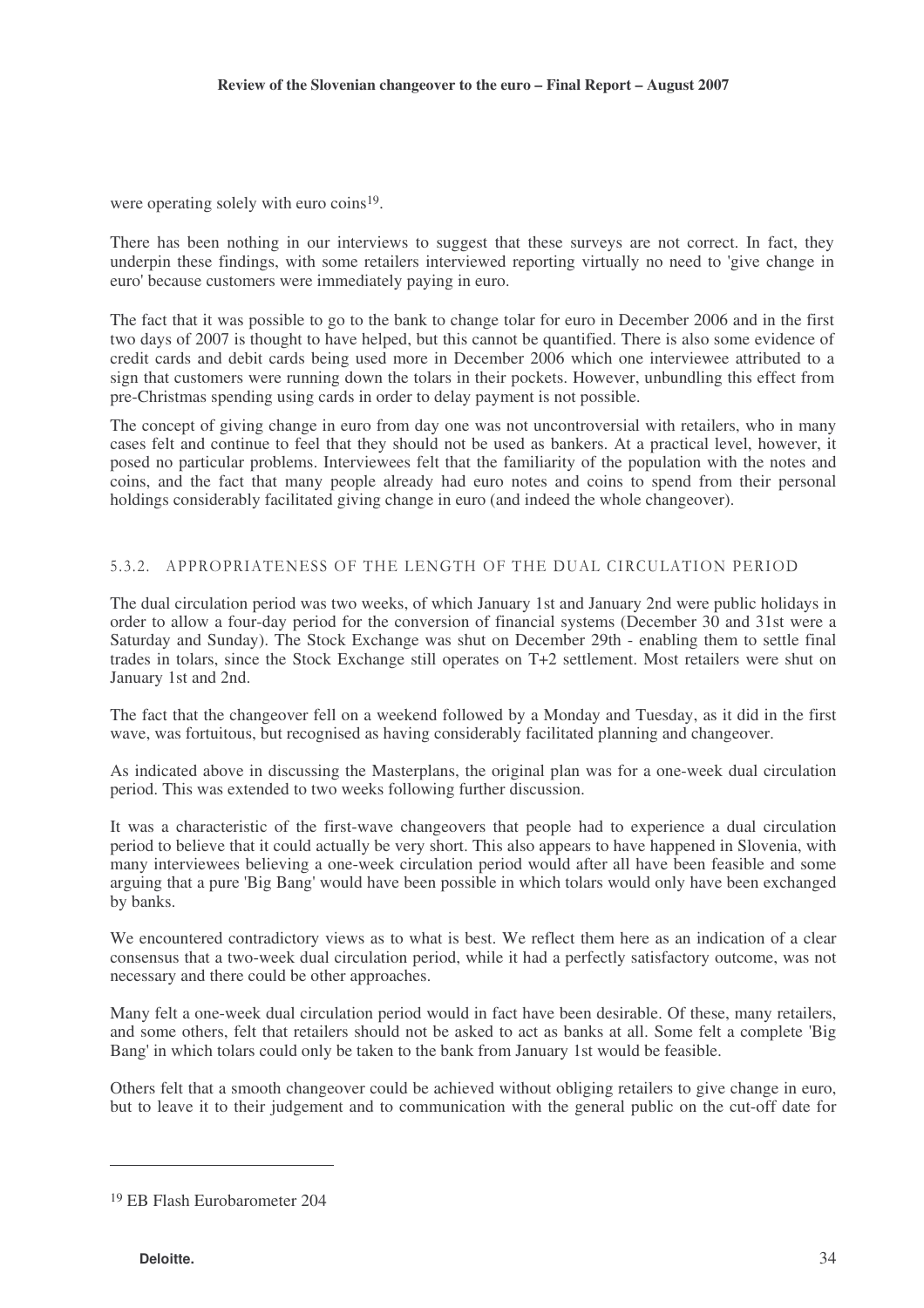nevertheless getting rid of their tolars in shops flanked by clear communication on the fact that tolars can be exchanged at banks for a much longer period for those who have surplus amounts of national currency.

Only a minority of banking and retail interviewees felt that a one-week circulation period would put too much pressure on the banks.

No one interviewed argued for a longer dual circulation period.

### 5.4. Findings

We conclude, therefore, that the cash changeover was extremely smooth and was the result of meticulous planning and close supervision of the banking sector by the Bank of Slovenia. The over-ordering of bank notes was the result of an understandable risk-aversion combined with the lack of data on the amount of euro cash already held by residents of Slovenia, and the unforeseeable sale of euro by some banks at the conversion rate in December 2006.

The smooth changeover was independent of the rapid conversion of ATMs. The advantage of rapid conversion of ATMs was as a confidence-building measure in terms of overall public relations and reassurance for customers that account conversion had been seamless. It is important to be aware, however, that the more rapid the conversion, the greater the systemic risk, and that some interviewees would have preferred the less rapid Greek model.

We note that there may have been particular circumstances in Slovenia why reassurance about seamless account conversion was needed, and it cannot be assumed that the behaviour of the general public in the other 'pre-in' countries will be identical. It can also not be ruled out that ATMs will be used more for note withdrawal when the euro is introduced in other countries. Factors which would play a role would include the nature of the communication, e.g. if those countries run a more 'emotional' campaign designed to generate more excitement about the introduction of the euro; the extent to which the euro is already present in people's pockets; the duration of the dual circulation period.

ATMs therefore played some role in introducing low-value notes into the economy, but did not play a significant role in introducing euro into circulation in early January 2007. On the contrary, they played less of a role in introducing cash into the economy than usual.

We note that ATMs play a much more important role in Slovenia than in general in 'pre-ins' (Annex 12), and that the changeover process will always be influenced by the relative importance of different types of payment, including debit cards, of which Slovenia also has relatively high usage (Annex 12) and cheques (which play a negligible role in Slovenia) 20 .

We also note that technology in this area is advancing rapidly. Additional functionality may make ATM conversion more complex. New forms of electronic payments are also emerging. Payment by mobile phone exists in Slovenia, but only on a small scale.

We conclude that the retail kits were of limited usefulness. The reasons include the difficulty of finding a kit to fit all sizes of retailers and the fact that retailers focus late on their changeover requirements. The existence of euro in the pockets of customers and self-employed retailers provided a cushion which meant that retail kits were not necessarily needed on a large scale in the Slovenian context.

<sup>20</sup> Conversion of POS terminals also played a part. This is discussed in Chapter 7.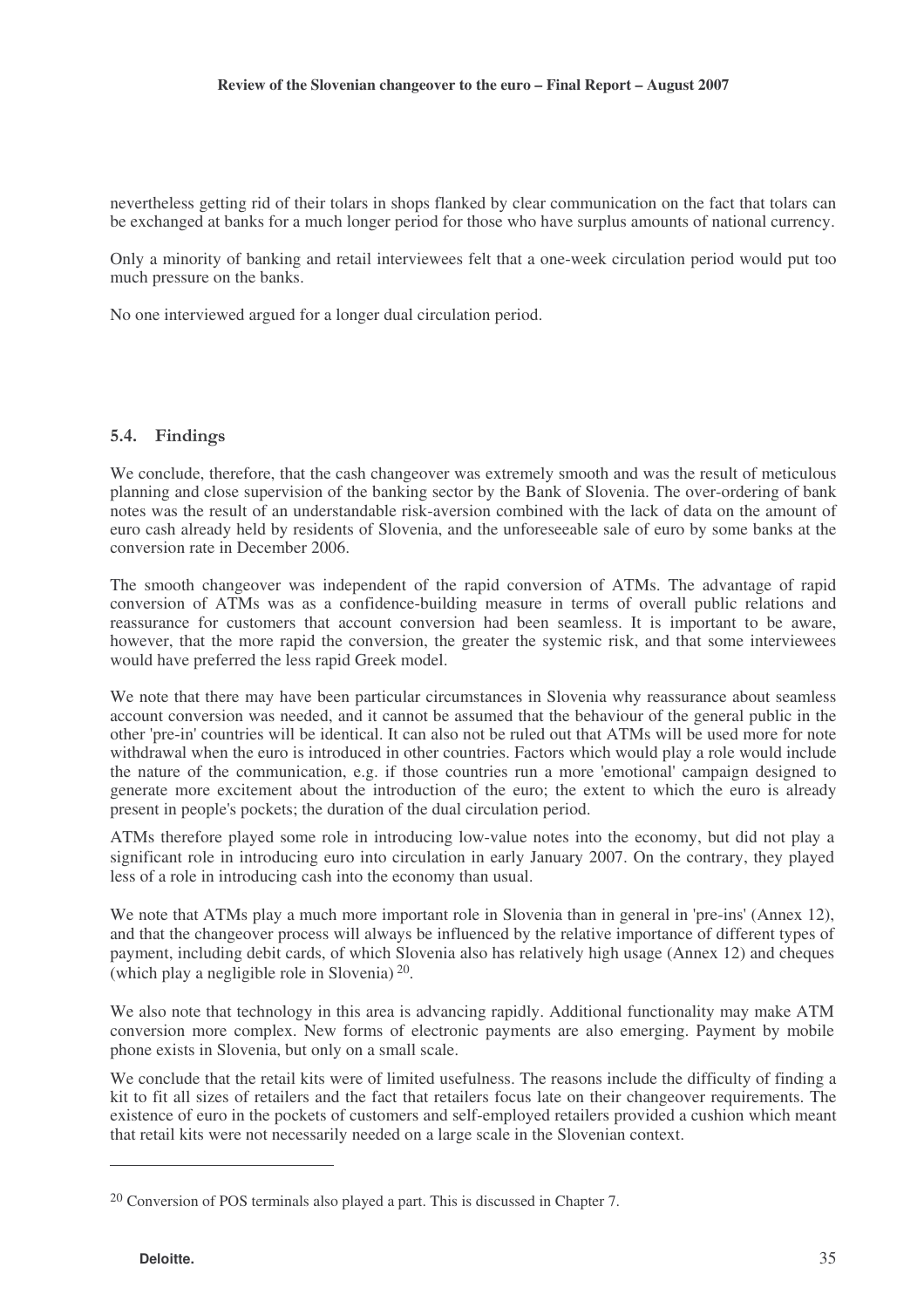We conclude that the starter kits for the general public served a useful purpose, but note that it is not possible to separate the public relations value of the kits from their actual usefulness during the cash changeover.

We conclude that the Big Bang scenario of introducing the euro as book money and cash at the same time posed no problems in the area of the cash changeover.

We also conclude that a two-week dual circulation period was not necessary to a smooth cash changeover or a smooth backflow in the Slovenian context, and that a one-week dual circulation period would have been feasible.

While the fact that euro cash was available at the conversion rate in December 2006 was a factor in easing the changeover and the backflow, but this should be seen in context: the amount of euro introduced into circulation in this way was only around one third that believed already to have been in the economy.

We agree that there was no reason where coins are of such low value for campaigns to encourage their return, but note that this might not be appropriate for countries with high-value coins which the general public will want to return, and the return of which needs to be organised in an orderly fashion in order to avoid piggy banks and jam jars being emptied out in front of the teller for immediate counting<sup>21</sup>.

The existing euro-isation of the economy was clearly a major factor in the smooth changeover. Other factors which contributed were the relative importance of credit and debit card use relative to a number of other non-euro-area countries in the EU.

The fact that most retailers were closed on the first two days of the year contributed to the gradual transition and made it more likely that banks would be used to exchange money rather than retailers.

### 5.5. Recommendations

We recommend that other countries preparing to adopt the euro:

- carry out a cost/benefit analysis of the value of surveying the amount of euro holdings of their citizens when assessing the amount of euro notes to order and coins to mint;
- conduct an analysis and discuss with the European Central Bank the advantages of using frontloaded cash for sales to the general public at the conversion rate prior to the date of introduction of the euro;
- in taking decisions on the speed of conversion of ATMs weigh appropriately the relative importance of the public relations value, the possibility that they will play an important role in reassuring the general public that account conversion has been seamless, the role of ATMs in introducing money into circulation in a given country, and the systemic risk in rapid conversion of all ATMs;
- make a cost/benefit analysis in the light of the Slovenian experience as to the usefulness of retail starter kits as such, and of including  $\epsilon$ 5 notes in retail starter kits;
- regard starter kits for the general public as good practice, and factor in the likely demand from collectors for starter kits in addition to collector kits be factored in to calculations of requirements;

<sup>21</sup> This was the experience of the German *pilot* on World Savings Day in 2000, when banks found themselves not only with coins to sort and count, but also jam jars and piggy banks to dispose of.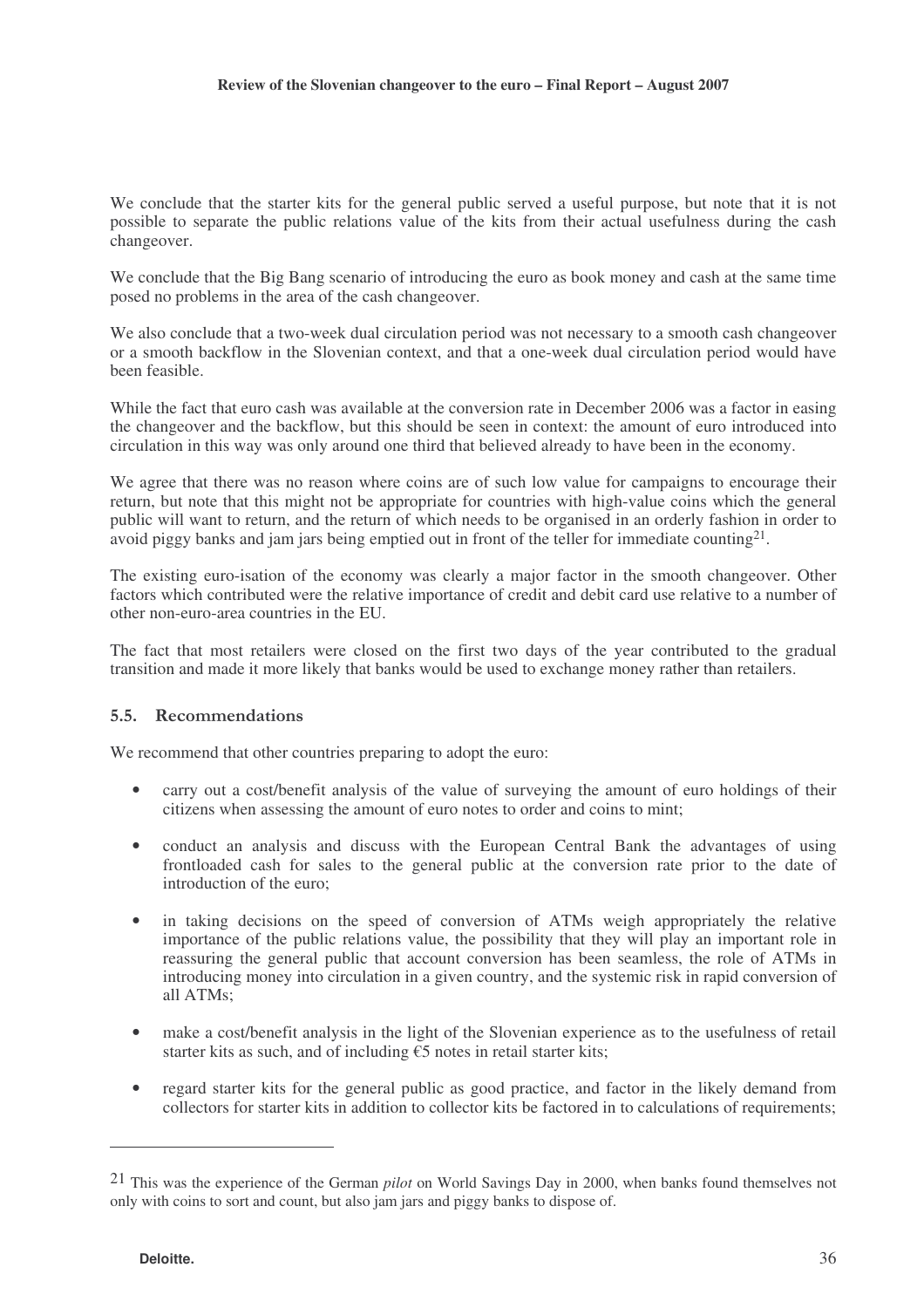- consider adopting the approach of creating an obligation to give change in euro from the date of the introduction of the euro onwards;
- consider campaigns to encourage the orderly return of coins if their coins are of relatively high value;
- decide the length of the dual circulation on the basis of what is appropriate for the national context, but not consider that the size of a country *per se* has a relationship to the length of the dual circulation period;
- ensure that attention be paid to disseminating information via mints and euro-area/EU trade associations to the need for economic operators in the existing euro-area, notably those with coinoperated equipment, but also retailers, to be made aware that new coins are in circulation and have comprehensive access as required to coin samples for testing.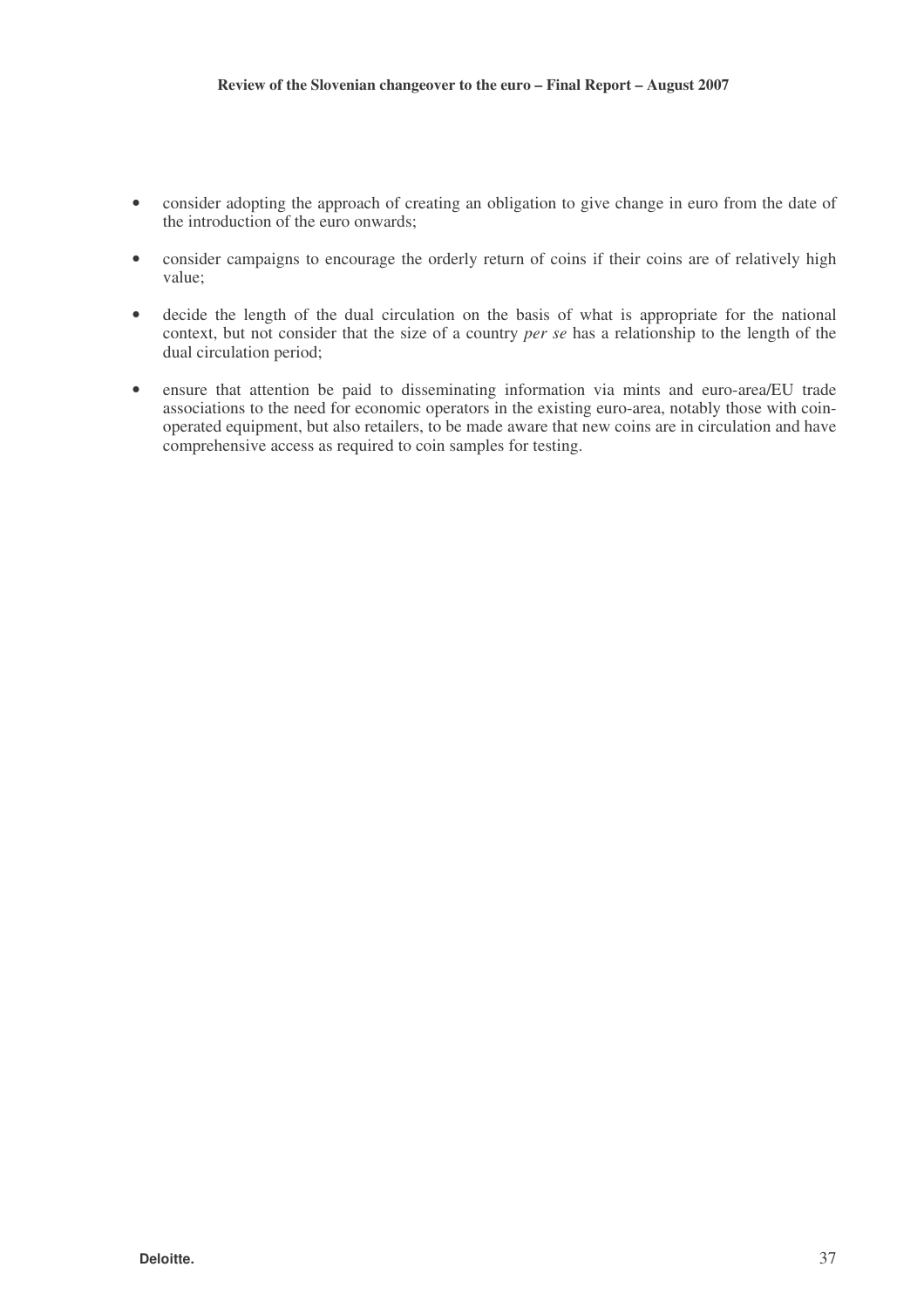# 6. CONSUMER PROTECTION

# **Evaluation theme: The role of dual price display and fair-pricing agreements 22**

Evaluation sub-themes:

- Implementation of mandatory dual price display according to the law
- Application of fair pricing principles
- Involvement of the public sector in the promotion of fair-pricing policies and associated monitoring
- Neutrality of price conversions in the public sphere (fees, fines, amounts in national legislation, etc.)
- Effect of the changeover on prices (reality and public perception)

## 6.1. Introduction

Protecting consumers during the introduction of the euro is ultimately about protecting them from unjustified price increases, though the abuse may take different forms - from straightforward price increases for no good reason to use of the wrong conversion rate in order to make a price increase.

The two top-down tools which have proven to be most effective at achieving this are dual price display and fair pricing agreements. In Slovenia, the emphasis was placed on the former, at least at first.

Contrary to the philosophy of the first-wave countries of separating the two elements, Slovenia took the view that by making dual price display compulsory from an early stage, it could achieve a dual objective with a single piece of legislation, providing this was accompanied by monitoring of what was actually happening to prices.

Fair-pricing agreements were nevertheless adopted by the government and the private sector in December 2006.

Flanking measures included special analysis by the Statistical Office of Slovenia, the Consumers' Association PriceWatch scheme, and the work of the Market Inspectorate.

The end-result, overall, was a limited impact on inflation, similar to the true, as opposed to the perceived impact, of introduction of the cash euro in 2002.

According to an initial analysis by the Institute of Macroeconomic Analysis and Development (IMAD) (Annex 13), the total effect of the euro changeover on the consumer price index amounted to 0.24 percentage points. IMAD did not believe that the euro changeover affected long-term inflation dynamics,

<sup>&</sup>lt;sup>22</sup> In line with discussions in the Steering Group, this is a separate Evaluation Theme that pulls together strands from different parts of the Terms of Reference.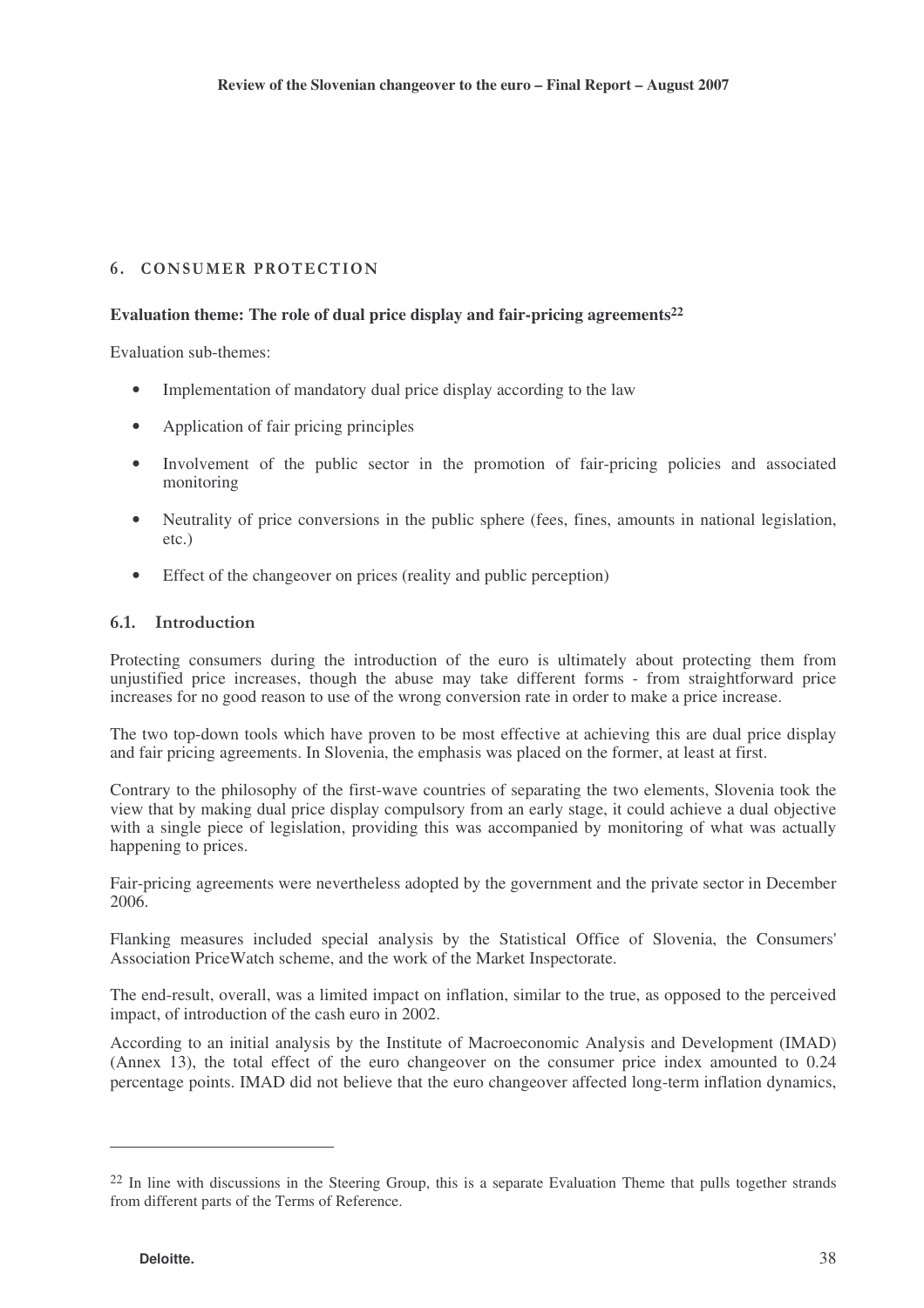but it had a significant effect on some groups of the CPI, notably on services in restaurants and cafes. Eurostat put the figure at 0.3% (Annex 14).

This analysis is borne out by the results of a Eurobarometer survey in February 2007, in which 6% of the enterprises admitted to have adjusted their prices upwards in the context of the changeover, while in the hotel and restaurant sector, the figure was 15%. This was in line with the results in a November 2006 Eurobarometer, which also indicated that 6% planned 'mostly' to put their 'psychological' prices up when the euro was introduced, while this figure was 21% in the hotel and restaurant business.

### 6.2. Implementation of dual price display according to the law

The Act on the dual display of prices (Annex 8) became law on November 15th 2005.

The Act states that the purpose of the reference dual display and the dual display of prices shall be:

- 1. to provide an organised transition during the changeover of the monetary unit of the Republic of Slovenia;
- 2. to allow customers to adapt gradually and prepare for the valuation of goods and services in euros;
- 3. to prevent higher inflation due to the introduction of the euro through comparable prices.

The law included total or partial exemptions from mandatory total dual price display for a number of activities, including petrol stations, catalogues, certain fresh foods, vending machines, books and publications, gambling operations, small and craft companies, goods and services already priced in euro and farmers selling directly to consumers. It also included eased requirements in a number of other circumstances, such as small businesses issuing handwritten receipts, unit prices or digital price displays. Interviewees expressed satisfaction with the exemptions apart from some issues of detail relating to the pricing of insurance policies already denominated in euro.

Dual display became mandatory on March 1st 2006. It remains mandatory until June 30th 2007. The conversion rate for dual price display, including for voluntary dual price display prior between November 15th and March 1st 2006, was the central parity within the exchange rate mechanism until such time as the conversion rate was set and the conversion rate thereafter.

We note that the European Commission emphasises that it regards it as completely inappropriate to introduce compulsory dual price display before the official decision on adoption of the euro and the fixing of the conversion rate. The reasons are that it

- prejudges the EU Council decision on euro adoption and there are already examples of countries fully expecting to introduce the euro on a given date and then eventually not meeting the conditions,
- prejudges the EU Council decision on the conversion rate,
- creates potential for confusion in consumers' minds if the rate for dual price display prior to adoption of the euro is not the eventual conversion rate, or if introduction of the euro does not go ahead as originally planned.

There is also a potential double cost for the economic operators who have to introduce dual price display if they have to repeat (or annul) the operation if the conversion rate is not the initial dual-display rate (or if euro introduction does not go ahead as envisaged).

In practice, the ERM II central rate became the conversion rate and the Slovenian authorities were always confident that that would be the case. The authorities felt that clear rules on dual price display before the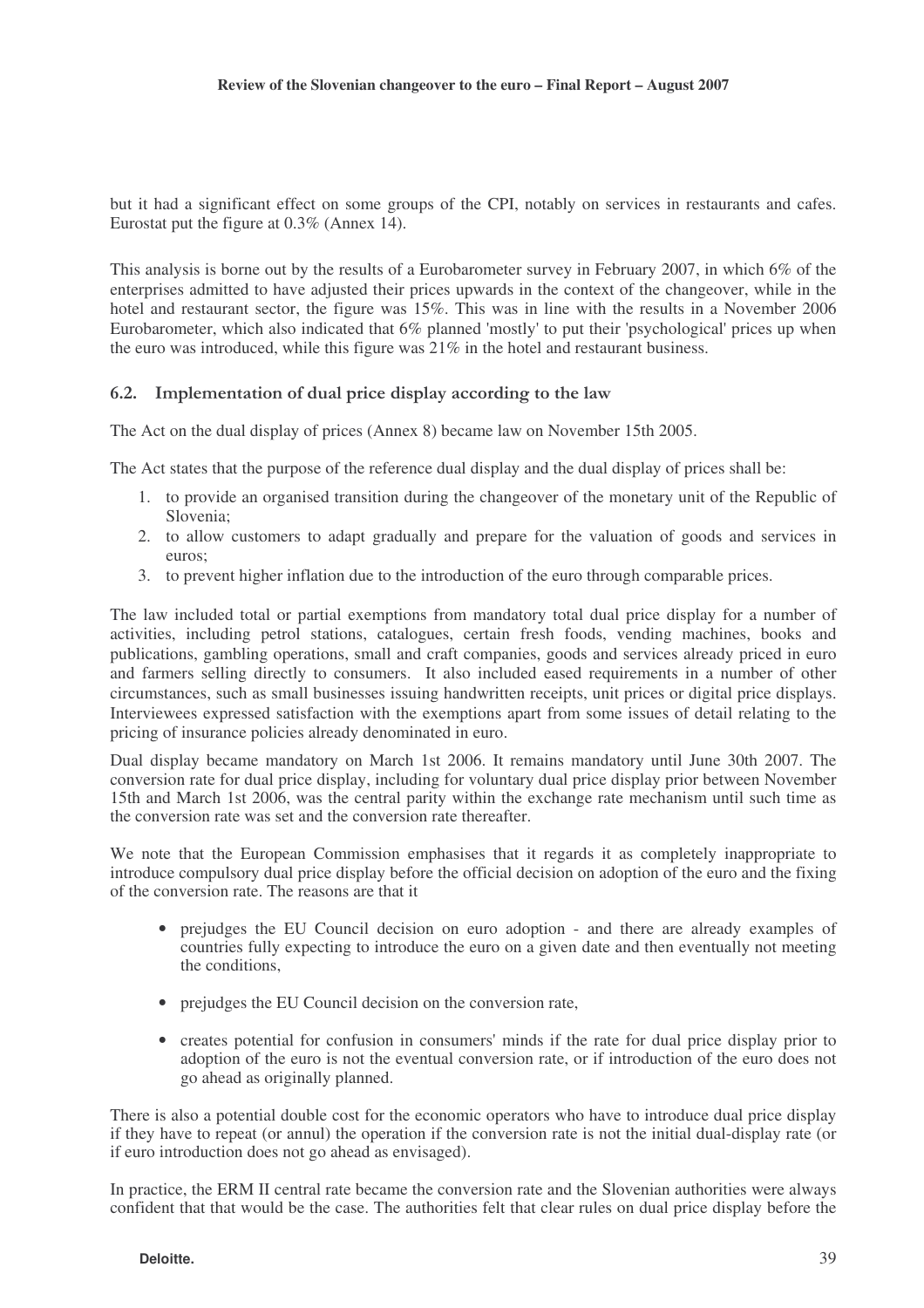conversion rate was set were necessary because of a risk of voluntary dual price display in anticipation of introduction of the euro (and for tourists) at a range of rates. If dual display had only initially begun to appear in tourist areas (a concept difficult to define in many countries, including Slovenia), there was, according to the Slovenian authorities, a risk of it not remaining ring-fenced in the Slovene context. It is also possible that a major retailer would have seen this is a promotional/commercial opportunity, which others would follow without a clear regulatory framework.

In order to counter the perceived risk of confusion from a range of rates being used, the Slovene legislation required the use of the ERM II central rate for any voluntary price display from the time the legislation entered into force in November 2005. The Slovene legislation made dual displays based on the central rate mandatory from March 1<sup>st</sup> 2006.

A key reason for introducing compulsory dual price display before the final decision on euro adoption was taken was to act as a deterrent to price increases. This was a specified purpose of the law. Interviewees close to the decision-making and in trade associations regularly stressed to us that this had been a primary purpose, and that there had been an expectation that dual price display legislation as such would be anti-inflationary (and therefore obviate the need for fair-pricing agreements). It is arguable whether this was a justifiable expectation, but it was clearly a widely held view.

The cost and timing of dual price display were the main issue for interviewees. As the legislation was passed in November 2005, they felt that they had enough time to prepare. The date from which mandatory dual price display applied, however, was the most controversial aspect of the Act. At the time the legislation was being discussed retailers were unhappy at the idea that they were potentially exposed to a change in the rate to be applied after the introduction of compulsory dual price display. This was both because they felt it could confuse consumers and because of the potential cost to them of re-labelling a second time (which either involved product-by-product labelling with labelling guns in the case of a small retailer or replacing all shelf labels in the case of a supermarket, an operation which can take all night.) Interviewees still felt strongly about this at the time of the fieldwork for this review despite the fact that in practice the central parity and the conversion rate were ultimately identical.

Economic operators saw no direct benefits from the dual display at such an early stage, whereas the authorities and trade association did feel that it had been anti-inflationary. If that was the case, the legislation fulfilled one of its purposes. In terms of consumer acclimatisation, on the other hand, such early dual price display is unlikely to have been useful. We are not aware of any evidence that the general public focuses to any extent on dual price display before the last three months prior to introduction of the euro.

Interviewees also believed that dual price display had created a marginal upward price pressure in two respects:

- the cost of dual price display<sup>23</sup>;
- the cost to retailers who were already accepting euro on a significant scale. These retailers were in principle allowed to charge for the fact that they were accepting the euro as foreign exchange, but this was widely regarded by interviewees as impractical. They assumed that retailers would have recouped this through their prices. Motorway toll booths did put the additional charge into practice and reportedly encountered confusion and negative publicity.

<sup>23</sup> For cost data, see Chapter 7.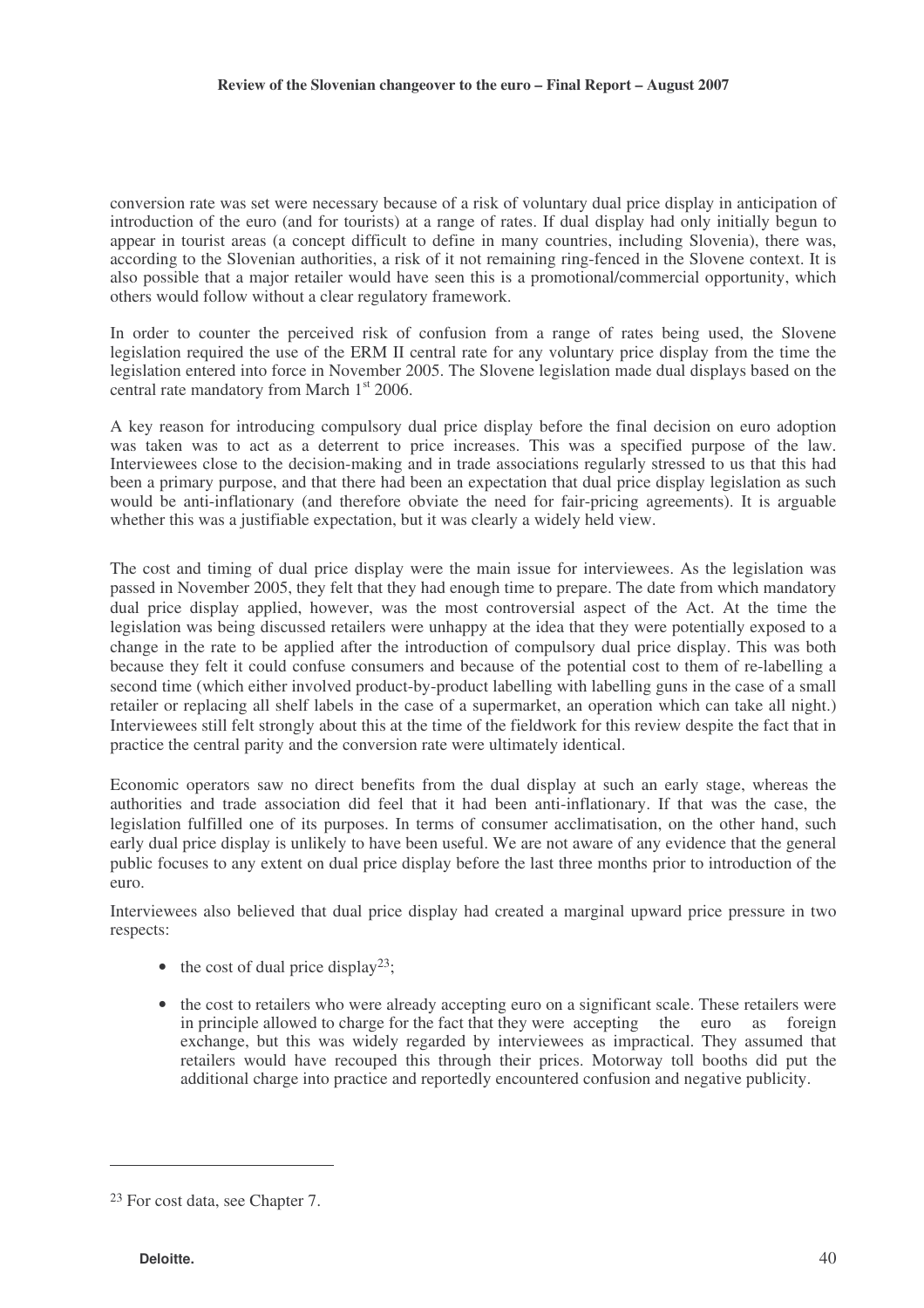#### Dual price display in practice

The Market Inspectorate, which was responsible for monitoring compliance with the Act on dual price display, began its euro-specific activity when mandatory dual display came into force on March  $1<sup>st</sup>$ , 2006. The purpose of the first round of inspections was mainly preventative and to check the status.

In the first week of March 2006, it conducted 1,291 inspections and found 396 irregularities. By end-March 2006, a total of 1,611 inspections had been carried out and 589 irregularities found. Inspections mostly focused on retail shops, restaurants and cafes, and other retail service providers (hairdressers etc).

Most of the irregularities dealt with missing signs for the parity rate of 239.64, i.e. the dual display as such was correct and the conversion rate was correct, but there was no separate sign to indicate that all prices were converted at  $E1 = SIT239.64$ . This was a requirement of the law, but the message appears not to have got through in the communication about the requirements. There were also some instances where dual display had not been applied to every product, but the shop was clearly making a best effort.

All the infringements found corrected, with 13 warnings issued, and 13 fines imposed (fines ranged from €500-€1,500), i.e. in less than one percent of offences. Fines were imposed strictly in cases where a warning was not adhered to after a period of a week or so and never at the first visit. Given the positive results, no specific euro-related inspections were repeated in 2006, though dual display was monitored during the course of normal inspections. No further significant irregularities were found.

A second round of euro-specific inspections was carried out in the period 25.12.2006 to end- January 2007. A total of 879 inspections were carried out, 142 irregularities found, 141 warnings issued, and 1 fine imposed. The Inspectorate also received 110 reports from the general public, of which around half of which dealt with price increases. (The others related to signs indicating that notes of larger denominations would not be accepted, shops refusing tolars or not giving change solely in euro.)

The Market Inspectorate took soft approach to infringements in lines with its standard practice in new legislation. However, the fact that they were highly visible over the key periods is felt to have had a significant deterrent effect.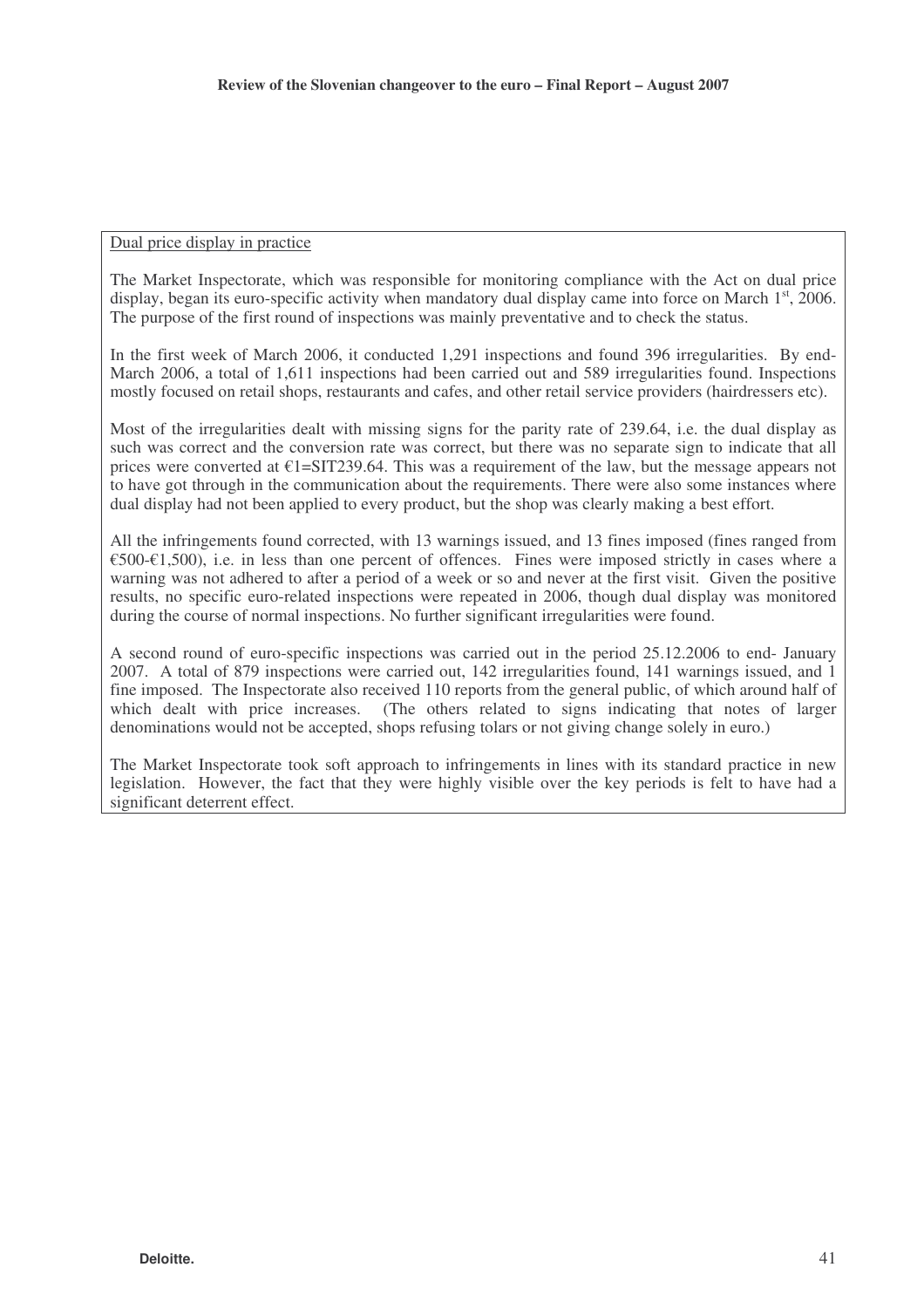#### $6.2.1.$ CONTINUATION OF DUAL PRICE DISPLAY BEYOND JUNE 30TH, 2007

In terms of continuation of dual price display beyond June 30th 2007, interviewees were broadly divided into three groups:

- those who had not yet taken a decision,
- those who would definitely stop dual price display on July 1st, 2007, and
- those who would phase it out, bringing it to an end as prices changed, but leaving it as long as existing labels (mainly shelf labelling) could be used.

Interviewees did not indicate that they would use the end of dual price display to put up prices - with one exception where this was implicit.

#### 6.3. Application of fair-pricing principles

Fair pricing agreements were adopted by both the government and the private sector in December 2006. Some, but not all, interviewees felt that this was too late to be useful. There was no fair-pricing agreement with the banking sector.

There were a number of reasons for the timing. First and foremost among these was a conviction in both the public and private sector that dual price display was in itself a sufficient safeguard against price increases (as reflected in the stated purposes of the legislation).

Three other views were also frequently expressed:

- (i) that it would be wrong in a market economy to go beyond the steps taken via the dual price display law, the PriceWatch scheme (see below) and the dissemination of actual information by the Statistical Office (see below);
- (ii) that a certain number of price increases, particularly in the non-tradable goods sector, were inevitable and Slovenia would just have to 'bite the bullet';
- (iii) price increases around the time of the introduction of the euro were an inevitable step in a process of price convergence with the result of the EU, and with the euro-area in particular, with the comparability with neighbouring countries focusing attention on the price gap, and the potential for closing it<sup>24</sup>;

<sup>&</sup>lt;sup>24</sup> The aggregate price level of products and services for final household consumption in Slovenia was in 2005 and 2004 75% of the EU-25 price level. In 2003 it was a percentage point higher (76% of the EU-25 average) according to a release by the Statistical Office on May  $7<sup>th</sup>$ , 2007. In 2005, prices of products for household consumption were in Slovenia 16% and prices of services a bit more than 30% lower than the EU-25 average.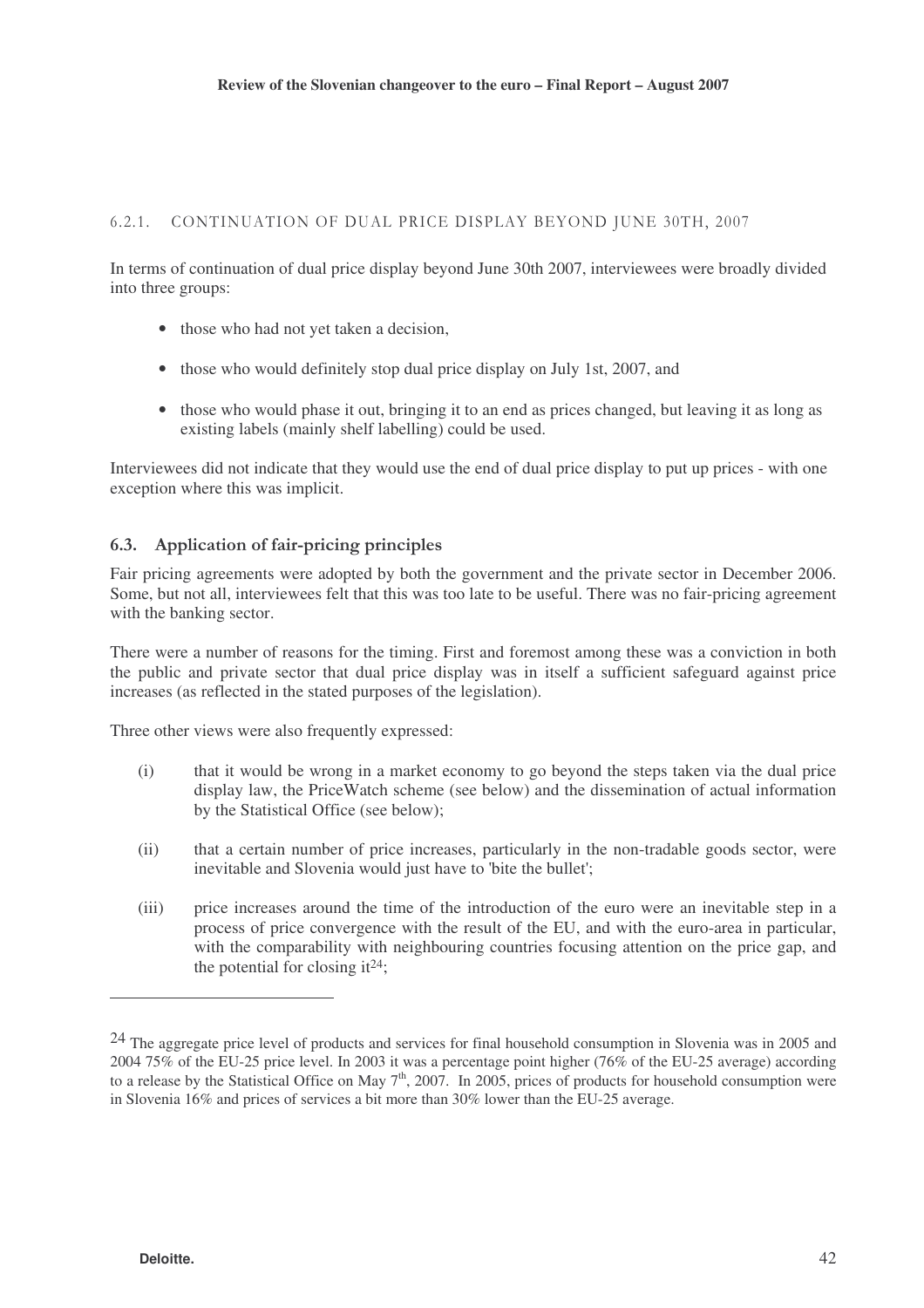(iv) consumers should have taken for granted that business would behave responsibly in pricing. The suggestion that it would be otherwise was an 'insult', according to one interviewee.

A combination of factors appears to have contributed to the reasons for a change of stance in December 2006. These included pressure from the European Commission, a realisation that - contrary to expectations - retailers were on the whole not using their pricing honesty as a marketing tool, and the build-up of publicity for price increases. Continuing unfavourable publicity for price increases in the banking sector earlier in the year was also a catalyst for evolving thinking on this.

The fair pricing agreement for the private sector (Annex 15), which was an initiative of the Chamber of Commerce (i.e. the organization mainly representing retailers) adhered to also by the Chamber of Commerce and Industry, and by the Chamber of Craft, stated that:

*The Assembly of the Slovenian Chamber of Commerce encourages traders to take a commitment to refrain from increasing their selling prices due to transition to the new European currency.*

By December 21<sup>st</sup>, 410 businesses had signed up to this, including some, but not all, major retailers.

One of the difficulties with the price commitment was that it was limited to retailers. Several interviewees commented that a price commitment can only be useful if it extends to suppliers. This is particularly the case for small retailers who tend to be 'price-takers'. One retailer which did use its price commitment as a promotional tool included a proviso that prices could change if suppliers changed prices, and in fact noticed that supplier prices began to rise in November/December 2006 as suppliers moved to new 'psychological' prices.

Retailers' own policies on whether to move to psychological prices varied, but large retailers appear to have opted for straight conversion. Smaller businesses, including service business, appear to have been more likely to have repriced at 'psychological' prices or prices which would minimise their small change requirements and transaction time, i.e. round numbers or prices ending in 'five' cents.

### 6.4. Involvement of the public sector in the promotion of fair-pricing policies and associated monitoring; Neutrality of price conversions in the public sphere (fees, fines, amounts in national legislation, etc.)

The government's fair pricing agreement of December 7th 2006 (Annex 16) stated that it:

would not increase financial amounts as a result of the introduction of the euro. This applied to all *ministries, levels of government and local administrative units. The agreement also contained a recommendation to the same effect to the courts, local authorities, other bodies governed by public law and corporate entities that are partly or in large part owned by the state.*

There are no reported instances of this agreement being breached by central government or its local administrative units (as opposed to local authorities). Most other entities also complied, though there were some highly publicised cases of municipal parking fees rising.

It is not possible to say what the impact was on public opinion of the government commitment. We have no evidence from interviews that it was anything other than credible, but nor do we have evidence that it contributed significantly to perceptions on price behaviour.

In a report to Parliament on the changeover to the euro in early 2007, the government of Slovenia acknowledged, however, that it could have done more to ensure that corporate entities owned partly or in large part by the state followed this recommendation.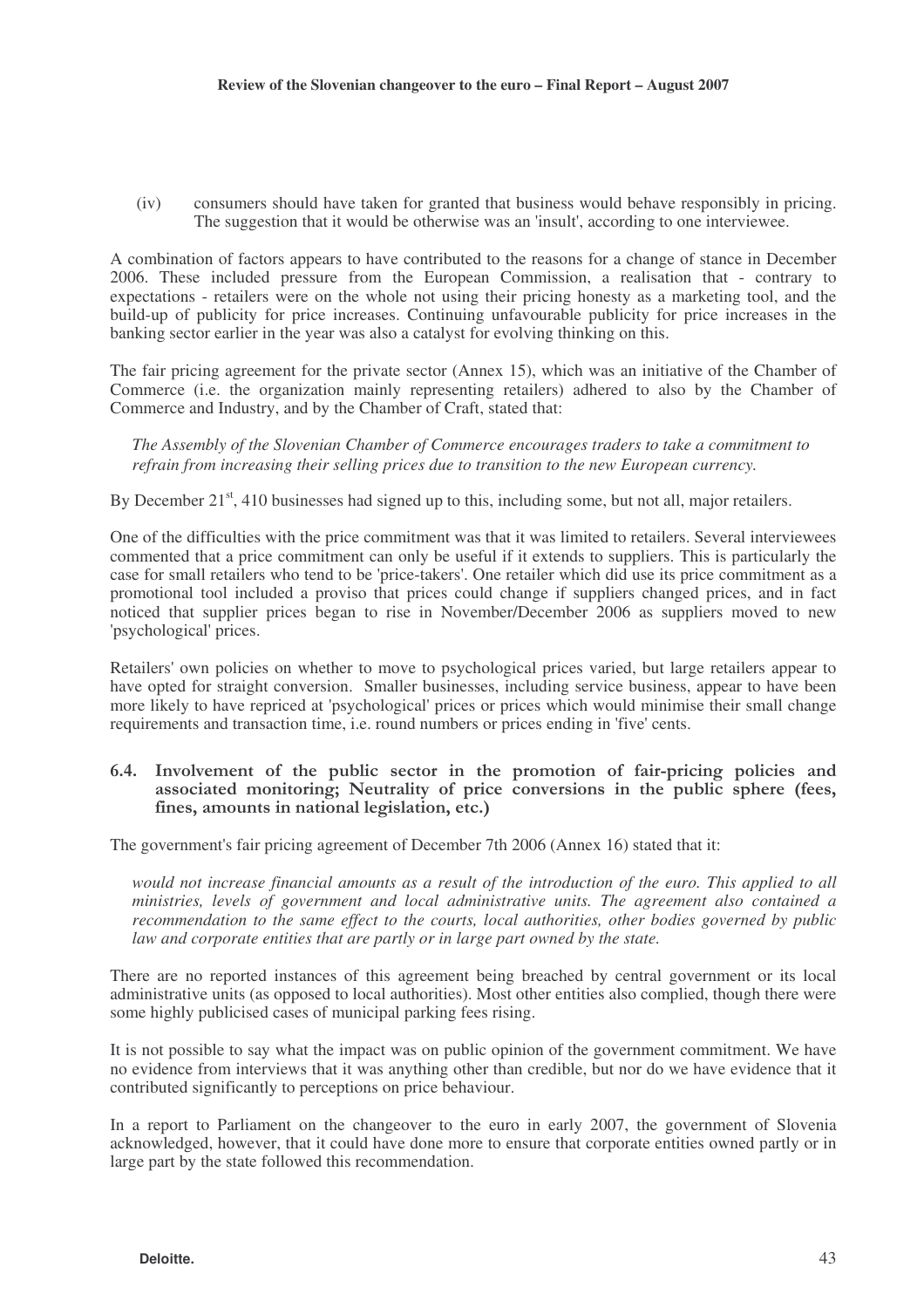Exceptions to the rule were rare in this sector, but some utilities increased unregulated prices and the Post Office came under the spotlight for a significant price increase. While the increase applied only to mail forwarding for businesses which change address, it was - predictably - the size of the increase not the item or the underlying justification which got the attention.

#### 6.4.1. FLANKING MEASURES

Monitoring of actual price trends was carried out in two ways:

- Special analysis by the Statistical Office
- A PriceWatch scheme, operated by the Consumers' Association and its associated research institute as a sub-contractor of the government Consumer Protection Office.

The relative responsibilities of the two were set out in a formal agreement (Annex 17). It was agreed that:

The Statistical Office would carry out additional surveys involving:

- detailed presentation of the subgroups of goods and services with the price trends seen in a particular month that had the greatest effect on the overall price trends (breakdown of the monthly inflation);
- presentation of the subgroups of goods and services with the price trends seen in the last month/quarter that deviated the most from their price trends during the same period of previous five years.

The Consumers' Association was to:

- monitor retail prices for goods and services during the euro changeover in the Republic of Slovenia, in compliance with the methodology elaborated by the International Consumer Research Institute,
- would not publish general price indices for the entire basket or for individual group of goods and services,
- publish data on prices for individual products or services and on price indices for individual subgroups of goods or services and report on significant, unjustified upward or downward changes in price with an indication of the particular seller and the product or service.

In the interests of consumer protection and transparency, the government of Slovenia also issued recommendations on pricing for low-value units for items such as petrol and mobile phone calls as part of the first update to the Masterplan (Annex 4). These are also reflected in the euro law (Annex 9).

#### $6.4.1.1$ . PRICE MONITORING BY THE STATISTICAL OFFICE

On the basis of the agreement mentioned above, the Statistical Office monitored prices particularly closely from April 2006 (soon after the start of the period of dual price display), and will continue to do so at least until the end of the period of dual price display. It has systematically compared prices each month with the situation in the same months of the previous five years, and publicizing the reasons for any increases, where increases are objectively justified, e.g. bad harvest, higher raw material costs. There were objective reasons for most price rises up until December 2006 according to the Statistical Office.

However, it said in January that there were no obvious objective reasons for the increase in the prices of services in restaurants and cafes (restaurants, inns and coffee shops), "where the rises were not sporadic but general phenomena." Prices in this subgroup in the past were generally relatively constant in the last month of the year (with the exception of 2003, when there was an increase of 0.3%, they rose by 3.2% in December 2006 (2.8% for food and 3.7% for beverages) (Annex 18). Higher prices of services in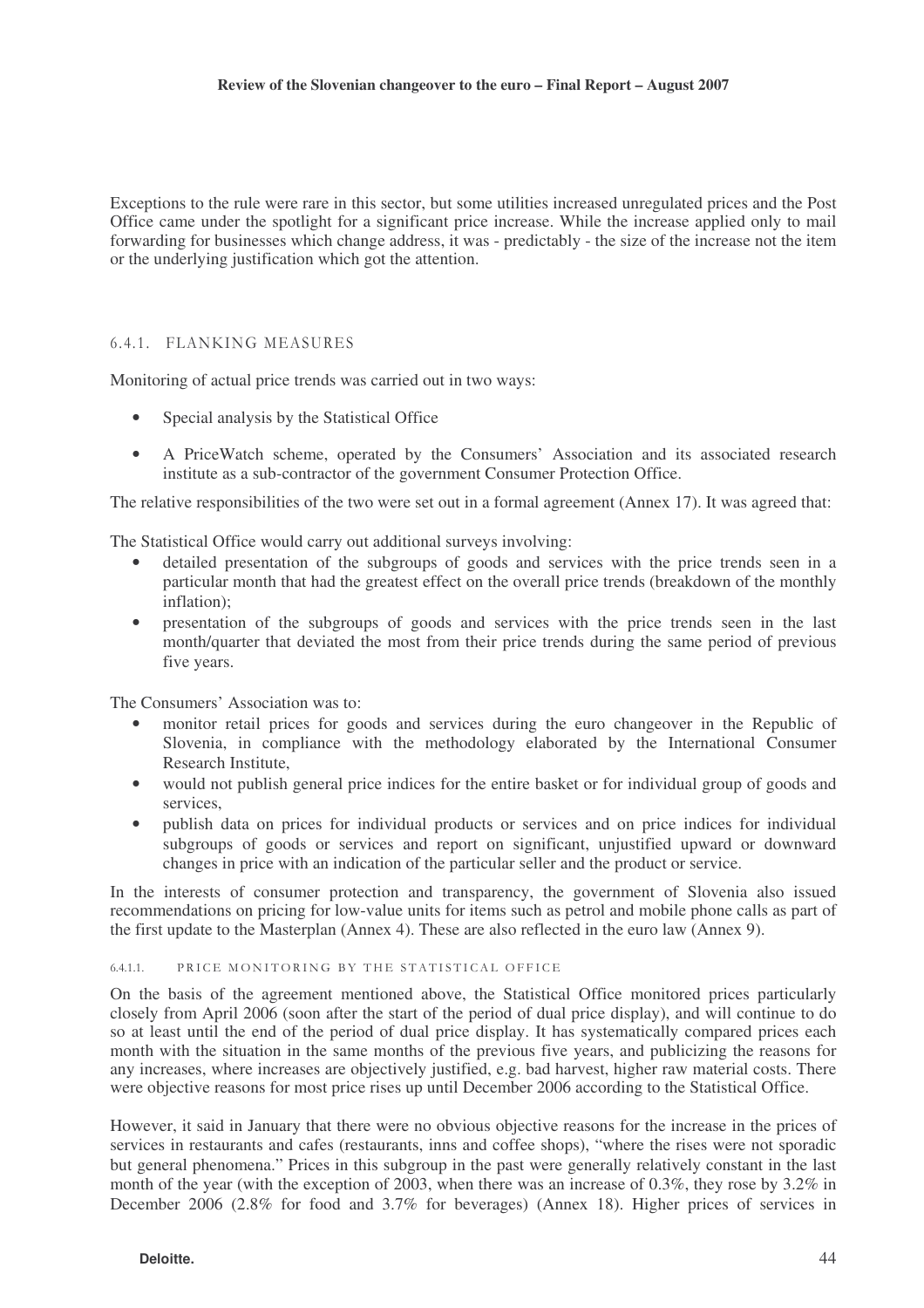restaurants and cafes alone contributed 0.12 of a percentage point to the 0.4% inflation rate in December 2006. The statistical office also noted 'unusual' price increases and rounding in a number of other specific categories, ranging from toiletries and cosmetics to firewood. These contributed another 0.12 of a percentage point to December's inflation. A number of 'usual' price increases also contributed to the inflation rate 25 .

The perception of price increases is particularly paradoxical, though consistent with economists' observations of behaviour in the presence of expectations of inflation, because Slovenia experienced deflation in January and February. According to the National Statistical Office, consumer prices fell in January by fell by 0.5% (the third year in a row of deflation in January). Goods prices dropped 0.9%. The price of semi-durable goods dropped 8.7% (reflecting the impact of the January sales) and of durables by 0.5%, while the price of non-durables went up by 1.2%. The prices of services rose 0.2%. Prices fell by a further 0.2% in February. Goods were on average 0.2% cheaper: prices of non-durable goods fell by 0.3% and of durable goods by 0.1%, while prices of semi-durable goods went up by 0.1%. Prices decreased on average by  $0.1\%$ .

In April 2007, prices went up 1.1% compared to the previous month, and in the first four months, they rose 1.3% compared to 1.5% over the same period of 2006.

#### $6.4.1.2.$ PRICEWATCH

The Slovene Consumers' Association (SCA-ZPS) together with the International Consumer Research Institute (ICORI-MIPOR, a joint venture of the Slovene Consumers' Association and the British Consumers' Association) carried out separate monitoring of the prices of selected goods (accounting for roughly two thirds of the sample) and services (one third of the sample) across Slovenia. This PriceWatch scheme was funded by the Bank of Slovenia and the government of Slovenia.

Price monitoring started in February 2006 and covered a basket of 104 representative items, including 68 products and 36 services. The selection was based on the consumer products and services which proved most susceptible to price increases in first-wave countries, (hospitality services, hairdressers, drycleaners, parking fees, lottery, etc.). It covered not only shops, but other types of selling, such as doorstep and distance selling. The monitoring was conducted quarterly in all Slovenian regions. Price increases did not start to show up until November 2006.

In December 2006, the Association launched a black list which 'named and shamed' specific companies who had increased prices by 6% or more, while at the same time giving an explanation for the increase where one was available. The items included on the list were based on its own monitoring and notification by consumers. The Association received some 750 notifications of price increases from consumers between December 29th 2006 and January 10th 2007. Of these, nearly two thirds were in the service sector and just over one third related to goods.

The Consumers' Association, in a presentation to a conference in Ljubljana in January 2007, also reported that prices - increases, conversion errors and perceptions of abuses, such as a 199 tolar shop becoming a 99 cent (rather than 83 cent) shop were high on the list of the most frequent questions to its hotline over the changeover period.

The first PriceWatch results for 2007 (the fifth since the surveys started) were published on 5 March 2007 and related to prices in February for a predefined basket, for goods and services about which the SCA had received complaints from consumers, and from goods and services which the SCA had itself identified as having been subject to price increases.

<sup>25</sup> No such analysis for January was available at the time of writing.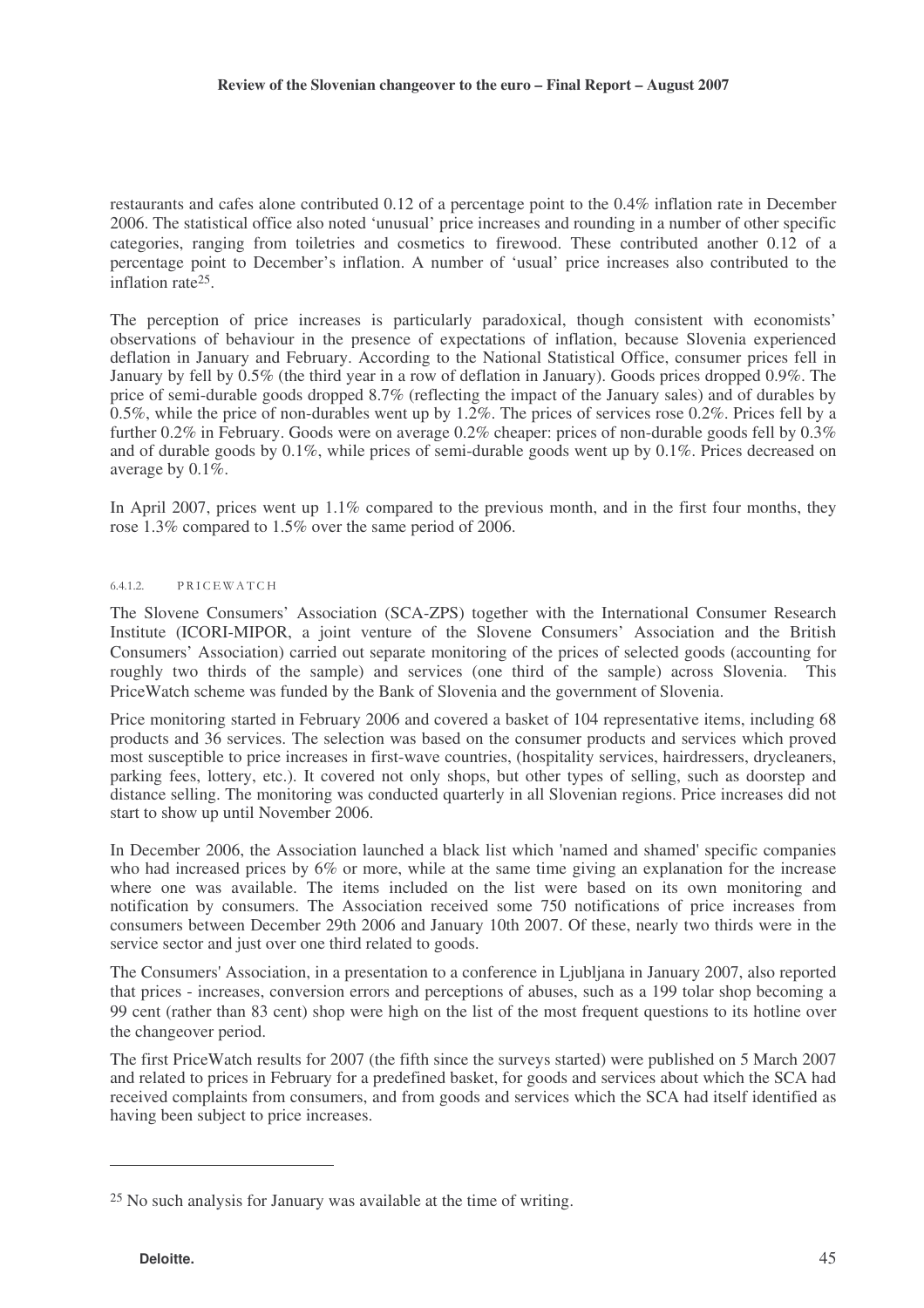The SCA found that between February 2006 and February 2007, 42% of prices for services remained constant, 8% decreased and 50% went up. The corresponding figures for goods were 39%, 26% and 35%. However, between November 2006 and February 2007<sup>26</sup>, over the full basket, 56% of prices remained constant, 25% went down and 19% went up. For services, the corresponding figures were 52%, 8% and 40%; for goods, they were 58%, 26% and 16%.

Nevertheless, consumers believed in general that prices went up. 83.4% of consumers believed that prices went up with the introduction of the euro; 56% believed they went up significantly. Moreover, despite the evidence that the main increases were in the service sector, 57% of consumers believed that retailers were to blame for the price increase.

#### The impact of PriceWatch

The PriceWatch scheme was controversial among interviewees, with many interviewees feeling it had thrown the spotlight excessively on the negatives, and obscuring message about the underlying reasons for price increases, e.g. the price of a cup of coffee from a vending machine had been unchanged at SIT50  $(60.21)$  for thirteen years and the ex-VAT price of parking in municipal car parks in Ljubljana had not risen since 1997 and was well below commercial rates. A number of interviewees felt that they obtained a more sympathetic hearing from the media when going to them direct with explanations for their price increases than they did from the Consumers' Association.

In terms of highlighting the negatives, we note that some businesses also fell into some traps that might perhaps have been avoided or better communicated. A major retailer removed a popular brand of bread out of its 'everyday low price basket' shortly before introduction of the euro. Another increased the price of 'frozen French fries' from Croatia by 50%' - an example which seems to be becoming part of folk myth, with the underlying reason of a general price increase in the price of potatoes totally lost in the telling.

The difficulty of unbundling valid economic reasons from the impact of the euro is also illustrated by the experience of the banks. There was a frequently expressed view in interviews that banks had contributed to perceptions that introduction of the euro was inflationary by increasing prices in anticipation of the introduction of the euro.

The reasons given by the banks for the price increases in early 2006 were alignment of pricing structures in implementing the Regulation 2560 on non-discriminatory treatment of cross-border euro payments and domestic payments<sup>27</sup>, combined with a catch-up in tariffs which had fallen behind their economically justified level as a result of a restructuring in the early part of the decade which transferred to the banks the cost of payments from a state system inherited from ex-Yugoslavian practice.

Research on behalf of the Consumers' Association suggests that the size of the increase may nevertheless have been disproportionate, particularly when compared with the relative cost of banking in Slovenia compared to other countries. The Consumers' Association has also done research which it believes points in the direction of abuses of a dominant position and anti-competitive behaviour.

Whatever the reason for them, the higher bank charges do appear to have influenced perceptions of the impact of the euro on prices, and the banks laid themselves open to accusations of opportunism by increasing their charges just before the price monitoring began.

Overall, interviewees nevertheless generally paid tribute to the work of the Consumers' Association for:

<sup>26</sup> Figures are only available for the full basket for the 11/06-02/07 period, not for the full year to February 2007.

 $^{27}$  A process which can lead to domestic payment prices rising, since there is no obligation to provide any payments service free of charge.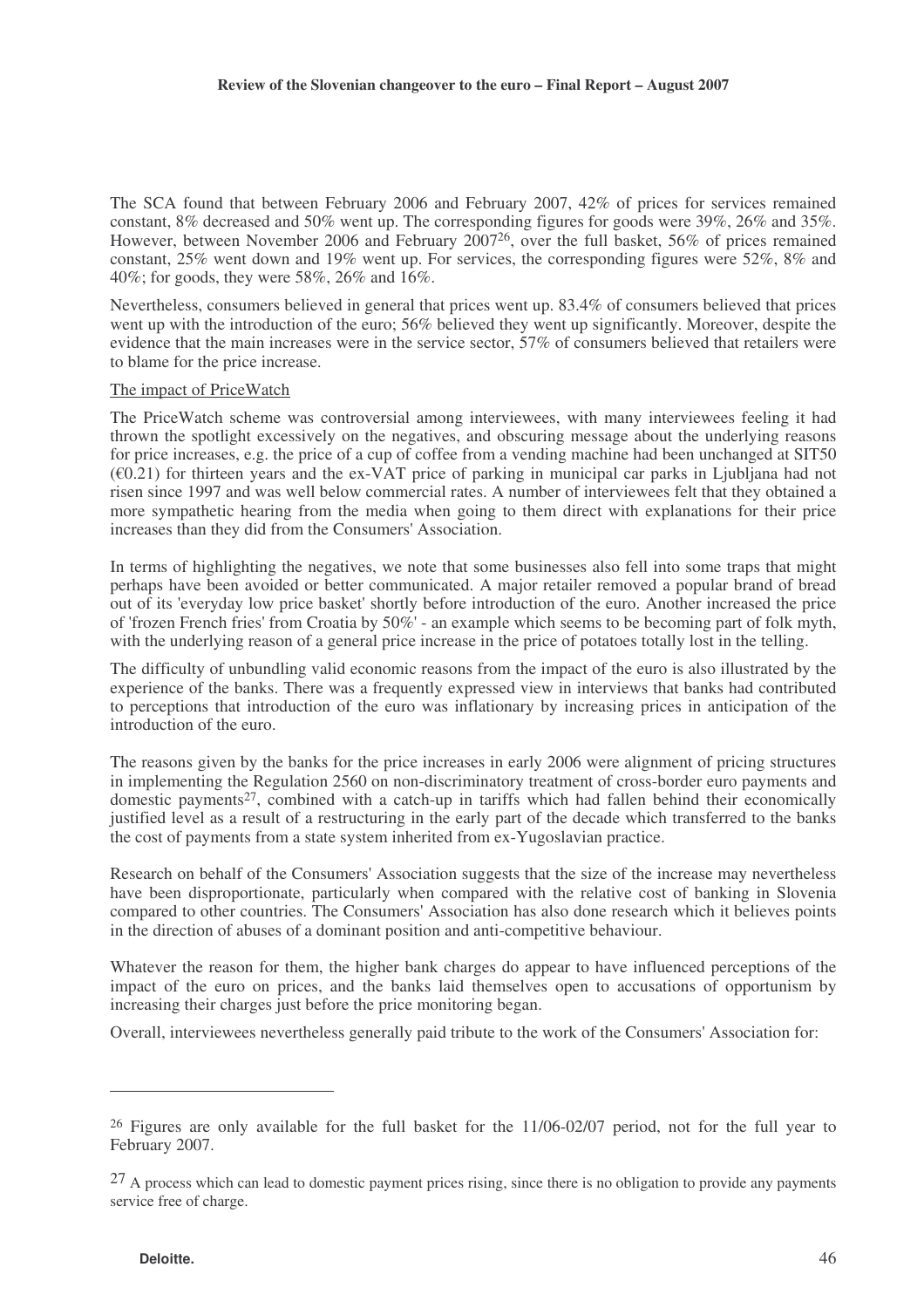- having been highly influential in making companies 'think twice' before increasing prices, and
- developing a consumer rights' culture in Slovenia by raising awareness of a right to fair prices and a right to complain.

# 6.5. Effect of the changeover on prices (reality and public perception)

The impact of price increases, and the perception of increases, was the major issue in the wake of the introduction of the euro in the first-wave countries, and the perception that the euro was inflationary has not died. On the contrary, it has been strengthening – as of September 2006, 81% of respondents in the euro area thought the euro had put prices up, compared to 78% in October 2005. Public perceptions that the changeover to the euro would increase prices appear to have increased in Slovenia as the time for the changeover approached.

Interviewees had no suggestions as to how this could be avoided given the experience of the first wave, and the persistence of the view in euro-area countries that the euro had an inflationary impact. Slovenia shares a common border with Austria, where the euro became known as the 'Teuro'<sup>28</sup>. Slovenia also shares a common border (and in some areas a common language) with Italy, where it is a widespread myth that retailers converted on a 'one-to-one' basis rather than on a 'two-to-one' basis (i.e. something which was previously priced at Lit 1,000 was priced at  $\epsilon$ 1 after the introduction of the euro, rather than at slightly more than half that.)

The phenomenon is well documented. "It became almost common wisdom to argue that price setters took advantage of the psychological conversion of 1,000 lire into 1 euro, which would basically amount to a doubling of the price: "everybody knows that one euro is now worth 1,000, not 2,000, lire", an opinion sometimes also put forward by members of the administration… A major factor affecting the public perception, however, may have been the substantial cumulative price increase which took place over the whole 1998-2002 period: around 40 per cent on average, or even 75 per cent for the 10 per cent of establishments which recorded the largest price rises. These observations help to form a conjecture on the factors that may have favoured the "perception" of an exceptional rise in prices among consumers; such an increase, while it actually took place, occurred more gradually during the years than perceived."<sup>29</sup>

Interviewees also felt that perceptions of price increases were related to consumers not yet having developed new points of reference, either between the coins and the price, and over-spending with coins because of an inherited perception that coins are not worth anything and therefore anything that can be bought with coins must be cheap, or because of the need to adjust to a very different scale of values between five hundred units rather than one hundred and twenty thousand  $(E500,$  which is around SIT120,000, is the average level of monthly pension). The Slovene national communication campaign recognised this issue in advance and addressed it through specific messages, but the communication messages cannot totally substitute for personal experience.

Some interviewees felt that consumers would have had a better sense of their purchasing power if there had been a  $\epsilon$ 1 or  $\epsilon$ 2 note, and felt that other countries adopting the euro which could have a still lower purchasing power risk facing the same phenomenon in the absence of low-value notes.

<sup>28</sup> A combination of the German word for expensive 'teuer' and the word 'euro'.

<sup>29</sup> Pricing Behavior And 'The Introduction Of The Euro: Evidence From A Panel Of Restaurants': Eugenio Gaiotti And Francesco Lippi, from February 2005 draft, subsequently published in *Giornale degli economisti e annali di economia,* Vol. 63, No.3/4*.*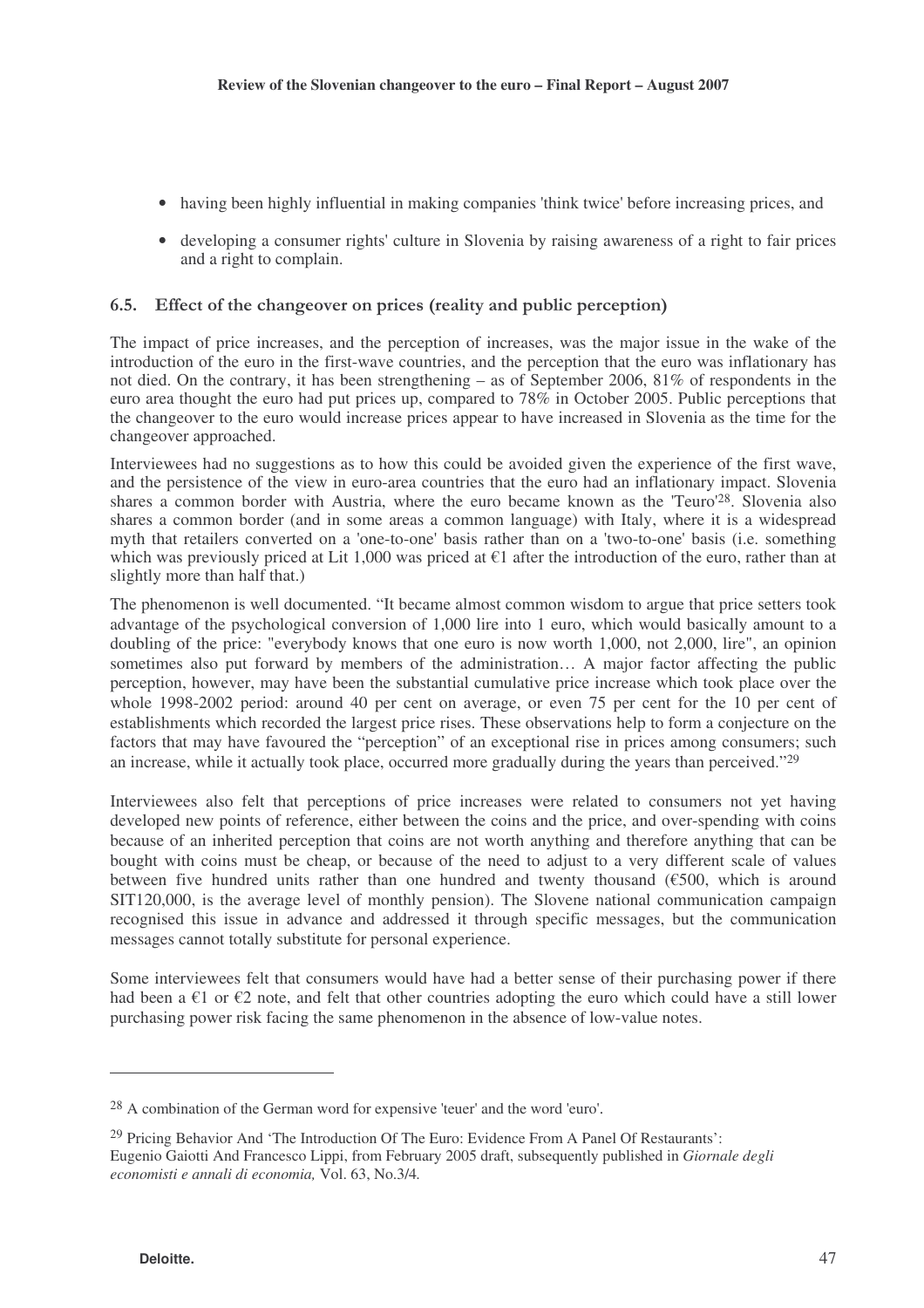Broadly speaking interviewees felt that the actual price increases were a question of what the market would bear, while the perceptions of the price increases were the result of expectations raised by the media on the basis of foreign experience and a focus on the price increases highlighted by the PriceWatch scheme.

Against this background, it was felt that the factual messages from the Statistical Office and the communication on this issue from the Government Communication Office did not get an adequate hearing.

There was a widespread feeling among interviewees that more official resources should have been put into publicising good practice, with a 'white list' being one means of doing this. They did not see this as a role for the private sector.

Overall, therefore, it was felt that:

(a) more resources should have been devoted to publicising price restraint and individual cases of good practice;

(b) the government declaration on good practice in the public sector and the statements by the Chambers on good practice in the private sector should have been published sooner, allowing more time for their use as promotional tools.

#### 6.6. Findings

We conclude that compulsory dual price display worked well in terms of transparency of information and posed no problems of compliance. We also conclude that compulsory dual price display served a useful, if probably unintended, purpose in raising awareness in business of the issues relating to the introduction of the euro, months ahead of €-day.

Given the extent to which the euro was already familiar to Slovenes and the confidence felt throughout the economy that Slovenia would adopt the euro on January 1st 2008, we consider that the Bank of Slovenia's assessment that the risk of confusion from a plethora of rates even as early as late 2005 was greater than the risk of confusion from the rate possibly changing subsequently has a certain merit.

We accept the argument that in the specific Slovene context it is likely that voluntary dual price display would have started at an early stage with the risk that it would be at different rates. This would possibly not have been restricted to tourist areas, which moreover includes major cities. The requirement, established in Slovenian law, that any voluntary dual displays had to use the ERM II central rate as from November 2005 can be considered as an appropriate means to address the concern that, otherwise, businesses may have used a range of rates.

We do not believe that dual price display necessarily needs to be compulsory, but this did in the Slovenian context facilitate monitoring and enforcement. Enforcement of dual price display did prevent actual and potential abuses in conversion and rounding. There are, however, countries with traditions of voluntary agreements for which that might be a more appropriate approach.

We do not believe that compulsory dual price display as such affected price formation to any significant extent, contrary to the stated intent of the legislation. This, therefore, negates one of the primary purposes of introducing dual price display ten months before the adoption of the euro.

We also believe that dual price display only carries significant advantages in terms of accustoming consumers to a new scale of values in the final months, and even weeks, before introduction of the euro. Early dual price display is therefore not necessary for that reason.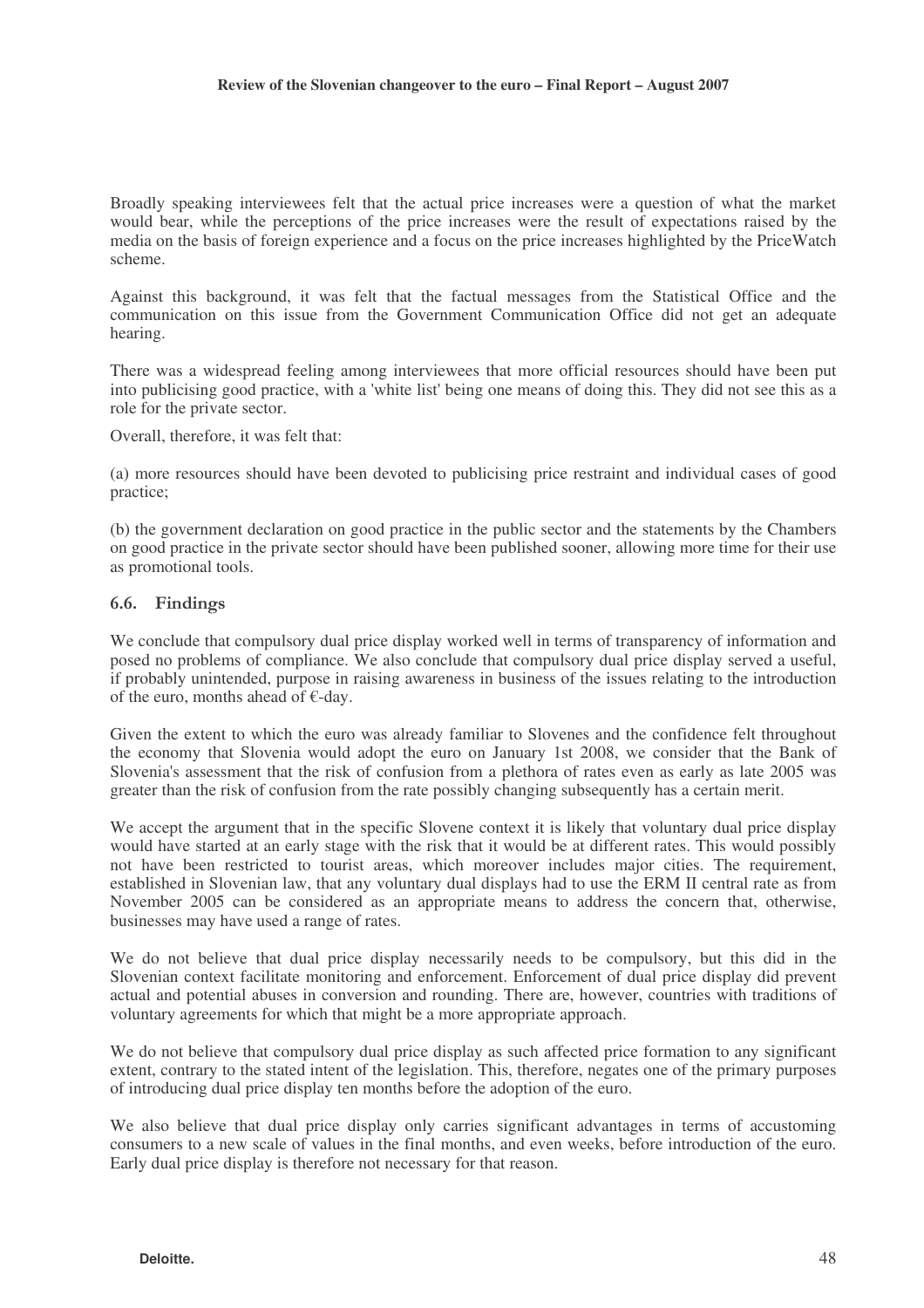While, according to our judgement, the introduction of dual price display before the conversion rate was fixed was not a source of confusion *in the Slovene context*, it may in some instances have complicated communication with the general public, though there is no evidence that this was a widespread problem.

Any decision to introduce dual price display at a required rate before the irrevocable fixing of the conversion rate requires careful risk analysis. On the one hand, there is the risk of confusion and the extra costs which could arise if the ERM II rate and the subsequent conversion rate are not the same, or a country has been wrong in assuming that it will be ready for euro membership. On the other hand, there is the risk to the image of the euro throughout the euro area and beyond if negative publicity ensued in such circumstances.

We conclude that the true impact of the euro on inflation in Slovenia was limited and in line with experience in the euro-area, but that this did not prevent the public perceiving that prices had gone up. There was a quite natural focus among consumers on everyday items. Prices of many of these items are the most likely to rise because they are in non-contestable goods and services. A process of price catch-up in some key items and the 'black list' scheme operated by the Consumers' Association heightened the perception.

Price restraint was seen as good business practice by Slovene businesses, but not adequately publicised given the proactive stance of the Consumers' Association and the reasonable expectation on the basis of experience in other countries, notably in Austria and Italy, that first-wave perceptions would spill over into Slovenia.

The dissemination of information by the Statistical Office on the true picture was highly professional, but necessarily limited in its impact by the need for the Statistical Office to retain a neutral and independent stance.

We note the importance of the Statistical Office and the PriceWatch scheme capturing behaviour after the end of compulsory dual price display, and have concerns that the special monitoring agreement ends on June 30th 2007. While no interviewees were prepared to admit openly that their intention was to increase prices at that time, it would be naïve to expect otherwise.

We believe that fair pricing agreements were adopted by the government and the private sector too late in terms of obtaining adequate and timely publicity for good practice. We believe that the fair-pricing agreements should not only be adopted earlier, but should also extend to the banking sector. Particular attention should be paid to fair-pricing agreements in the hotel and restaurant industry, and other sectors selling everyday goods and services (e.g. parking meters), and to raising the awareness of operators in these sectors of the importance of communicating the reasons for price increases.

We conclude, however, that the 'bad news' stories, particularly given what are now embedded perceptions of the inflationary impact of the introduction of the euro, will always largely prevail.

Therefore, whatever best efforts are made to explain the true situation, a perception that the euro has put up prices will remain extremely difficult to combat. <sup>30</sup> Consumers will always be more influenced by the price of a bus ticket or a cup of coffee than the overall statistical impact of introduction of the euro.

The more granular the currency in relation to the euro, the more likely it is that this will be the case because of the enhanced difficulty of building a new scale of values and reference points. (The table at Annex 20 illustrates the relative granularity of the currencies of potential euro-area members.)

<sup>&</sup>lt;sup>30</sup> It is beyond the scope of this review to discuss why price controls would not be effective or desirable, and no interviewees suggested to us that they should be considered.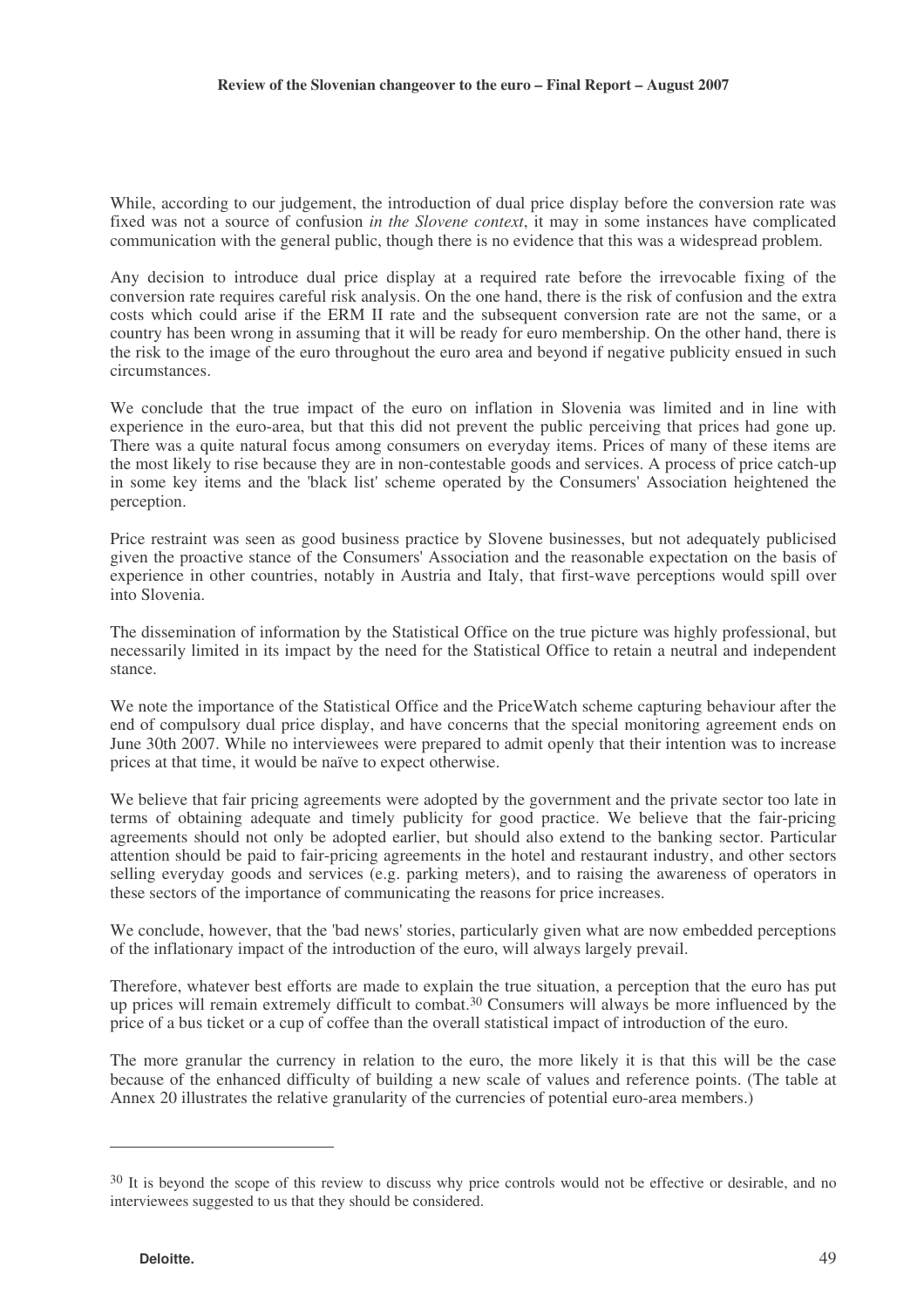## 6.7. Recommendations

We recommend that countries considering adopting the euro:

- decide whether to make dual price display mandatory or voluntary in the light of national circumstances and in the light of the Slovenian experience, in particular, that, in practice, mandatory dual price display was not as such anti-inflationary, and bearing in mind that the benefits in terms of consumer information and transparency come only very late in the run-up to introduction of the euro;
- learn from the Slovene experience of special analysis of price movements and the PriceWatch scheme, including considering how greater publicity can be given to good practice;
- monitor pricing behaviour in Slovenia after the end of the 16-month period of dual price display;
- consider fair pricing agreements as best practice rather than relying on dual price display to produce price restraints:
- introduce a fair pricing agreement six-to-nine months before the introduction of the euro;
- encourage adoption of such agreements, by the whole of the public sector, including local government, and by the banking, transport and retail sectors, and extend them to embrace suppliers;
- pay particular attention to inclusion of the hotel and restaurant industries, and industries using coin-operated equipment, and to raising the awareness of this sector to the need to communicate on reasons for price increase;
- ensure that the agreements are well publicised on the basis of a clear upfront agreement on the relative responsibilities of the public and private sector for publicising good practice.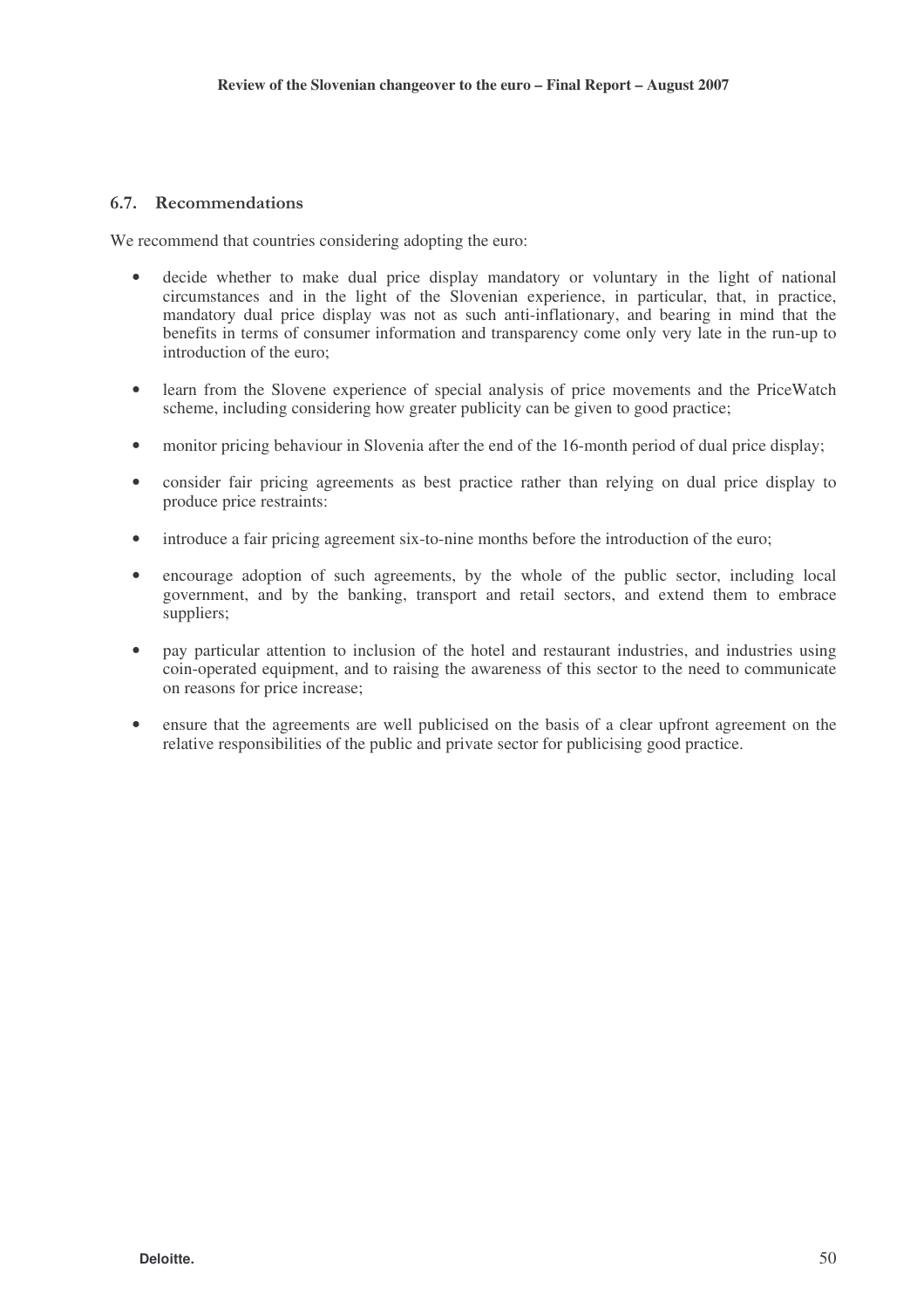# 7. CHANGEOVER IN THE PUBLIC AND PRIVATE SECTOR

### **Evaluation theme - ex-post evaluation of the changeover of the private sector**

Evaluation sub-themes:

- Appropriateness of the level of the private sector's involvement in the government's preparations for the national changeover plan and related preparations
- Timeliness of the adaptation of IT, administrative and financial systems to the euro in the private sector (e.g. accounting, payroll, invoicing systems); identification of problems
- Timeliness and smooth changeover of the cash-operated industry
- Timeliness and smoothness of the conversion of accounts and of the changeover of non-cash means of payment

### **Evaluation theme: ex-post evaluation of the changeover of the public sector**

Evaluation sub-themes:

- Timeliness of the adaptation of the public sector's IT, administrative and financial systems to the euro, and
- Preparedness of the public administration (at central and local level) to switch to the euro on time
- Timeliness and completeness of the legislative measures with a view to introduction of the euro
- Costs of the changeover to the euro for the public administration

# 7.1. Introduction

The changeover in the public and private sectors is a complex, and sometimes costly, undertaking. It involves major IT adjustments in the back-office, pricing issues for management, and complex logistics for cash-handling businesses, including banks and retailers. These logistics are not only a matter of cash handling, but also of customer service, notably taking steps to ensure staffing is adequate to deal with a larger number of customer information requests and to minimise queuing as a result of unfamiliarity of staff and customers with the new notes and coins.

Surveys show that most Slovene enterprises were prepared for the introduction of the euro and did not encounter any particular problems. There is evidence, however, that enterprises may have been less prepared than they thought.

At the time of a November 2006 Eurobarometer, nearly all businesses expected to be ready with accounting, invoicing and payroll systems converted by end-year (97%). However, in an ex post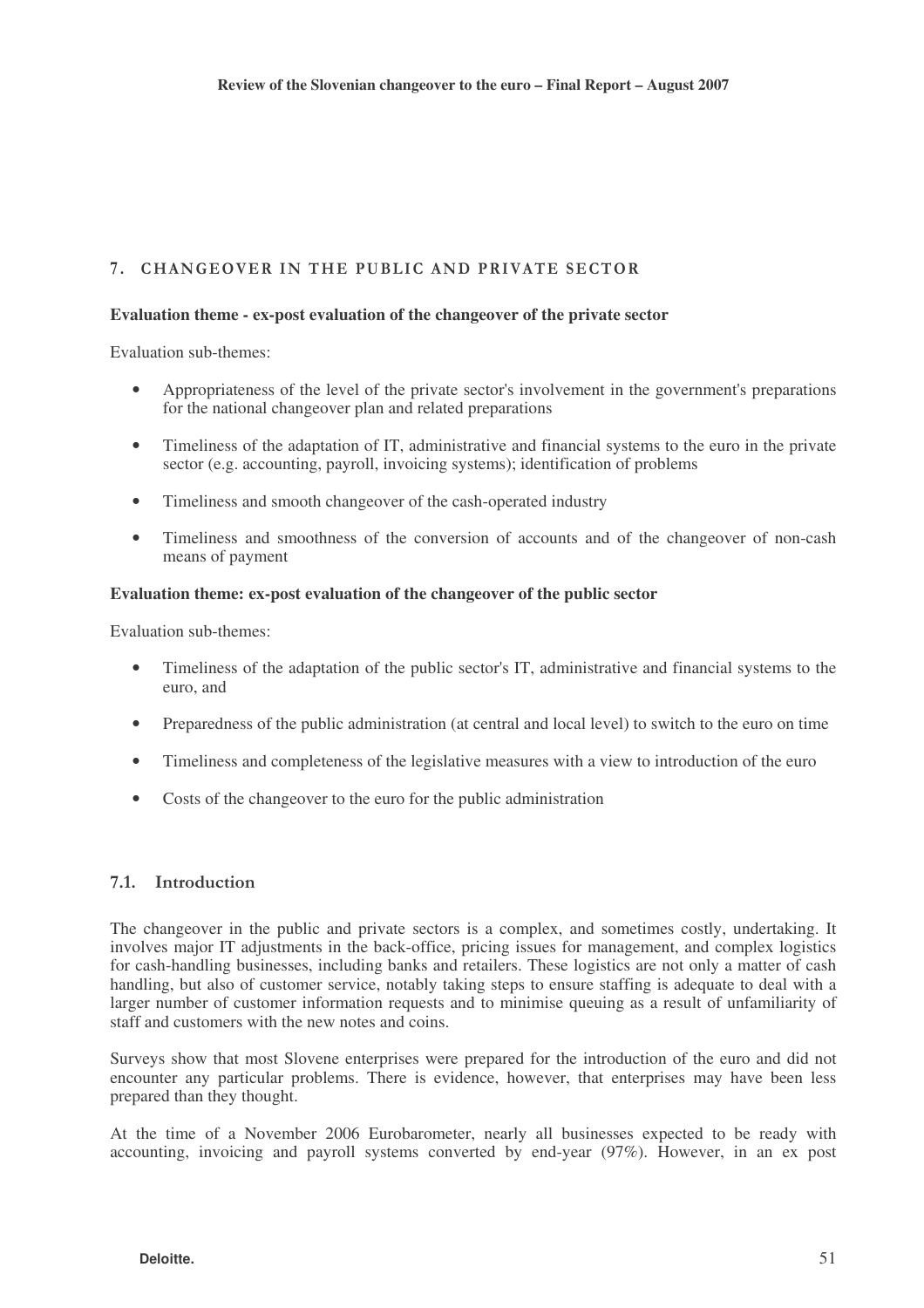Eurobarometer in the last week of February 2007, this figure had dropped to  $94\%^{31}$ .

This is borne out by our interviews. These uncovered the types of minor technical issue inevitable in such a project, but no evidence of systemic problems.

The responsibility for the readiness of the public sector was with the Ministry of Finance. This included responsibility for the readiness of local government. However, the Ministry has no powers to require any action on the part of local government, since local government is autonomous. Local government has no tax-raising powers, so its preparations related largely to its own invoicing, payroll and information systems and areas such as parking meters.

The Ministry of Public Administration was responsible for the preparation of so-called local administrative units, i.e. offices dealing with administrative documents, such as passports and driving licenses.

The Ministry of the Economy was responsible for the many state-owned enterprises, including local utilities (power, gas, town heating, and water), many of which are cash-handling businesses. It worked on a cascade principle with state-owned enterprise of having a first-level cross-section of companies from each sector (utilities, railways and telecoms) with which it worked concretely to provide a lead and tease out the information needed for this group as a whole. While initially reluctant to have been selected because of the extra work involved, these companies then came to appreciate being so close to the answers to their project issues.

The Chamber of Commerce and Industry and the Chamber of Craft were responsible for disseminating information and awareness-raising in the private sector. Both ran seminars, disseminated information via their website, circulars and print publications, and had active press policies - though we note that there were felt to be some difficulties initially in getting the media to focus on the implications for companies of the introduction of the euro, as it is either seen as an economic and monetary issue, a financial markets issue or a consumer issue.

### 7.2. Appropriateness of the level of the private sector's involvement in the government's preparations for the national change over plan and related preparations

As noted in Chapter 4, the private sector was closely involved in the preparations for the national changeover plan in the broadest sense of the word, and interviewees generally expressed satisfaction about how this worked via their representation on the Changeover Board through representative associations. We enlarge below on the problems in IT and accounting preparations which led us to the conclusion in Chapter 4 that involvement of these sectors could have been greater.

### 7.3. Timeliness of the adaptation of IT, administrative and financial systems to the euro in the private and public sectors; and Preparedness of the public administration (at central and local level) to switch to the euro on time

Overall, as indicated above, interviewees considered that preparation had been timely and that companies and the public sector had been able to invoice and pay employees and suppliers without problems from the beginning of this year. In some cases, manual or temporary workarounds were in place because companies had not completed the conversion, and we encountered instances of SIT10,000 being invoiced

<sup>&</sup>lt;sup>31</sup> The survey does not provide information, however, either on the extent this is to which it is not possible to convert all accounting systems until the books are closed, generally in March, or on to the extent that manual intervention was being substituted for operations which are normally automated.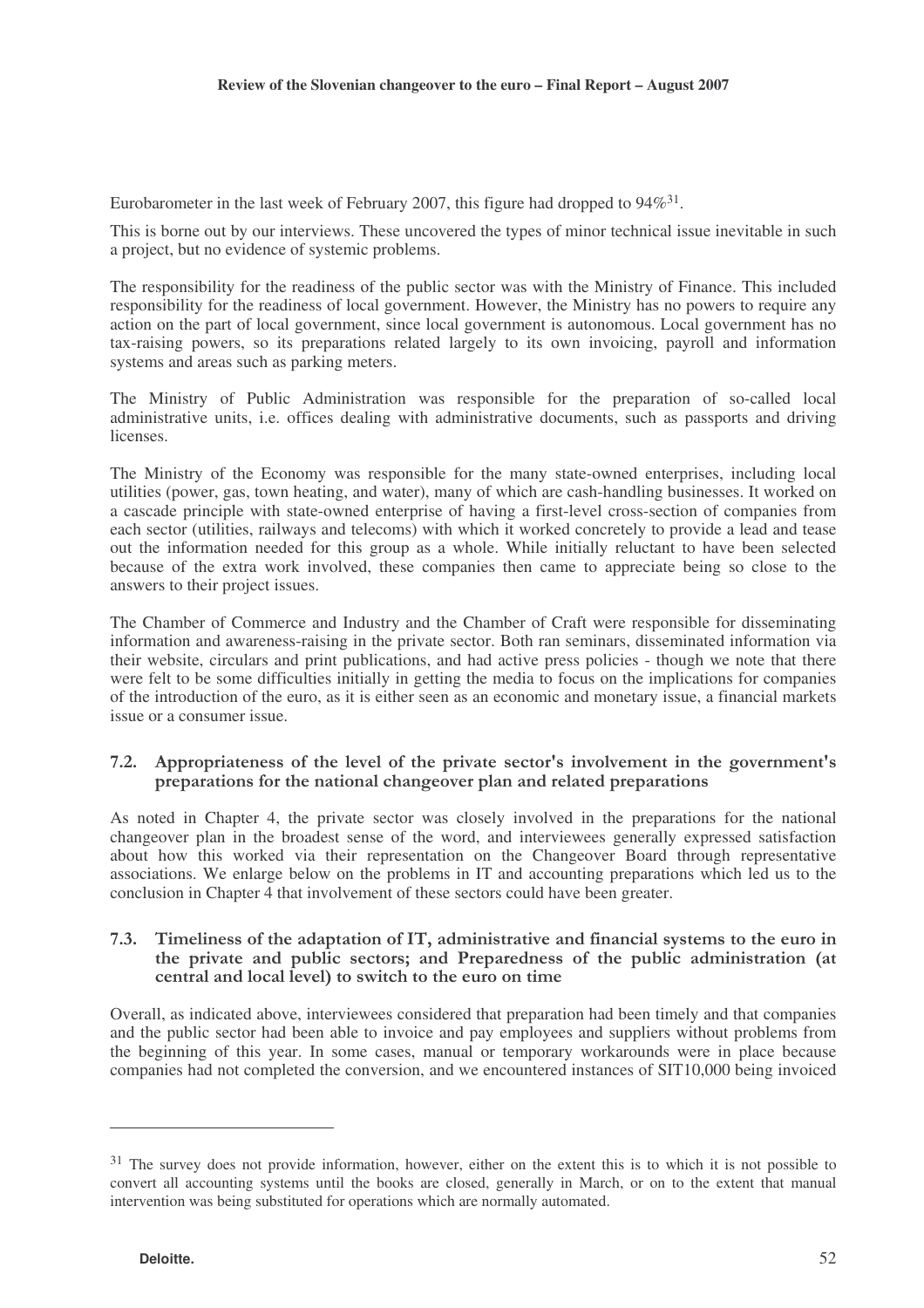or paid as  $\epsilon$ 10,000 (or vice-versa), but we regard this as normal in such a major operation. They were not of an extent that is a cause for concern.

Interviewees stressed the importance of preparation, the complexity of the project and the difficulty of getting senior management to understand the importance of the project in the early stages. This last seems, in fact, to have been a more critical issue in the public sector, or at least in certain ministries, than in the private sector. The end-result appears to have been satisfactory. We have no evidence of problems at either central or local government level.

## 7.3.1. DRAWING ON THE EXPERIENCE OF OTHERS

There is no clear pattern as to whether interviewees were able to identify and draw on the experience of the first wave in preparing for the introduction of the euro in their business. Whereas one bank drew heavily on the experience of one of its foreign shareholders, another which is a direct subsidiary of a euro-area bank found that there was nothing in the parent company experience which was truly replicable.

It is probably true to say that on balance it was useful to be a subsidiary of a company which had already handled introduction of the euro, but it would be wrong to generalise. Where such experience was available, interviewees said it was well generally documented, though in some cases it came from the personal experience of those involved.

The country on whose experience most interviewees had drawn was Austria. Austria was cited as the source of experience in a number of contexts. Other countries cited tended to be smaller euro-area states, e.g. Ireland and the Netherlands, which were felt to have the most relevant – and best documented – experience. However, the UK was singled out for its work on insurance and documentation on how to manage a company changeover.

For the public administration, the European Commission's PAN group of representatives of public administrations of the Member States was found to be a vital source of information on how to deal with specific issues, as much through networking with participants as information obtained formally. This also applied in the case of those who had access to them to the Council of Economic and Finance Ministers (ECOFIN) and related committees.

Some interviewees were familiar with documentation from the European Commission, such as the 'Standards of Practice' and some of the 'Euro Papers', but these were a minority. Where interviewees were familiar with the key 'Euro Papers', such as 'Preparing Financial Information Systems for the euro' of December 1997 and 'The introduction of the euro and the rounding of currency amounts' of March 1998, they regretted that these had not been updated, both to provide guidance and to take into account a situation where there is no transitional period. We are aware that economic operators found these very valuable in the first wave. The guidance of the European Accountants' Federation (FEE) issued in 1996/97 was found useful by some, albeit also rather dated 32 .The sorts of area where there are common issues for all countries and operators irrespective of national requirements are spreadsheets and conversion of historic data.

No interviewee was aware of the euro material/sites archived by the European Commission in 2002. We note that the existence of this archive would merit being better publicised.

<sup>&</sup>lt;sup>32</sup> Eurostat guidance from 1998/1999, which was still available, had also not been updated in the light of what was actually done.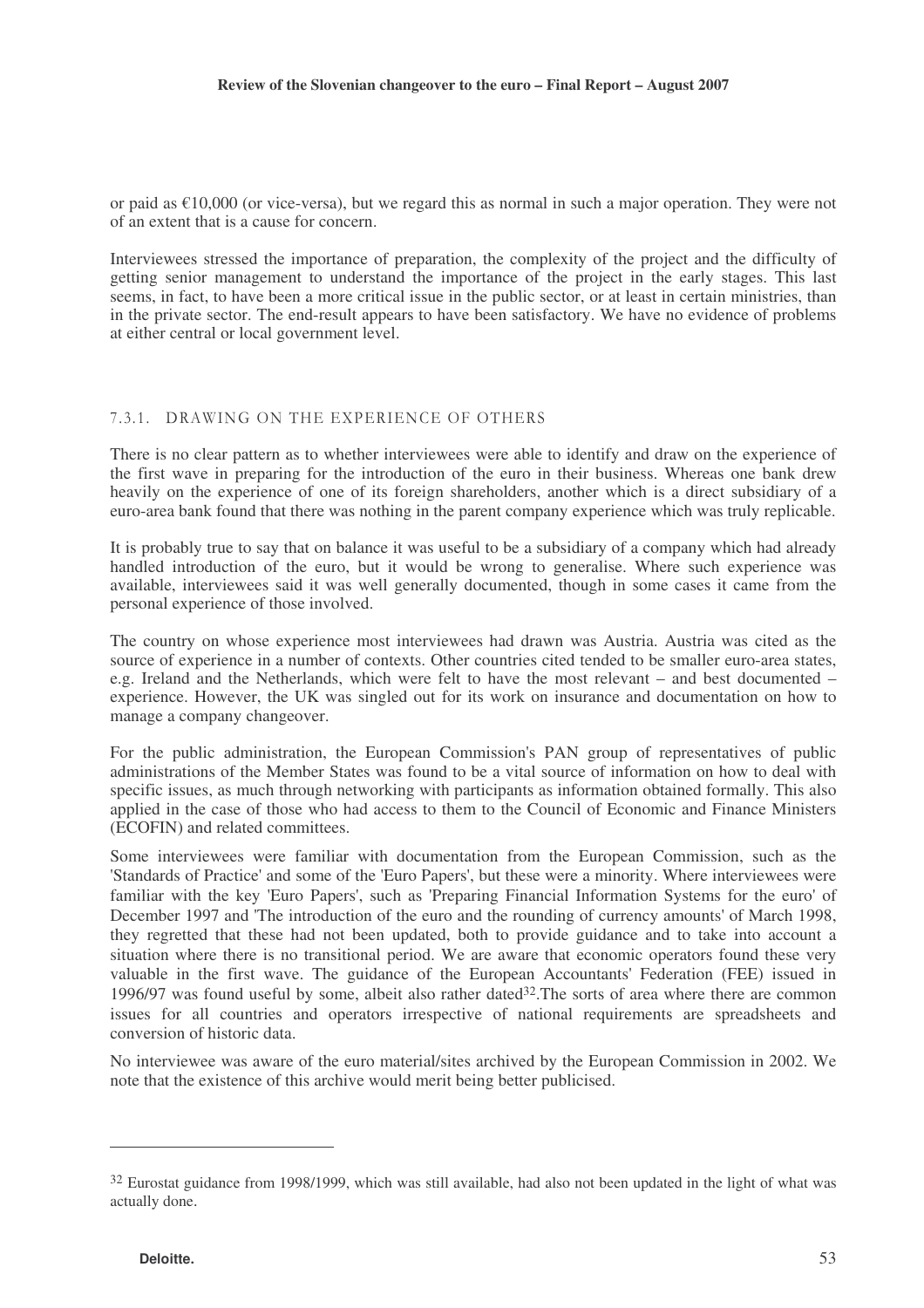The way in which information was accessed appears to have been serendipitous in general, with each entity looking for what might be relevant for its own circumstances.

There was consensus about the fact that Slovenia had changed currency in the recent past was only of psychological value, in part because the exchange dinars for tolar was at the rate of one-to-one and in part because systems have moved on. There were, for example, hardly any ATMs in Slovenia at the time the tolar was introduced in 1992.

For communication materials internally and with customers, interviewees had drawn heavily on material from the Bank of Slovenia, the Government Communication Office, the European Commission and the European Central Bank. Very few had developed their own apart from specialist materials on procedures and articles in in-house magazines.

The European Commission publication 'Fit for the euro' was cited as being useful as an introduction for SMEs, though the translation into Slovenian was available only 'just in time'. The overwhelming view was that it had been a very useful publication, but some interviewees felt it lacked detail.

## 7.3.2. THE EURO PROJECT

All interviewees stressed that achieving a successful changeover in business, and across government and the state-owned enterprises, had been the result of careful preparation and attention to detail across all areas of the business - human resources, sales - whether retail or wholesale, marketing, logistics, and finance and accounting. Moreover, while the bulk of the work was in IT, they also stressed the importance of understanding the business drivers in order to adopt appropriate solutions.

The nature of the preparation differed. Small enterprises essentially rely on their accountants and software providers for compliance with any new regulation, and are price-takers based on supplier prices or the prices of their larger competitors.

Large enterprises had dedicated project teams. These project teams were set up as early as 2004 in the case of large banks and as late as mid-2006 in the case of some larger companies. However, where project teams were set up only at this point, that normally followed a period of impact assessment of several months.

Interviewees frequently commented on:

- the initial difficulty of, but the importance of, getting senior management to understand the complexity and scope of the euro project.
- the importance of meeting milestones, incorporating performance targets, and drilling into IT project teams the fact that this is one IT project which cannot overrun.

Industry associations and regulators also had project teams to act as intermediaries in relations with the Changeover Board and on issues to be included in the Euro law and other legislation. These often also started work in 2004. The importance of a clear division of responsibility between the regulators and the associations was stressed in some interviews. Generally speaking, the associations found that their project/co-ordination teams needed to meet monthly. Some met more frequently. The same was true of project teams in banks and corporate entities.

Broadly speaking, the periods taken - or with hindsight recommended - for different types of entity were:

- associations and regulators three years;
- banks two to three years, but two years is an exception;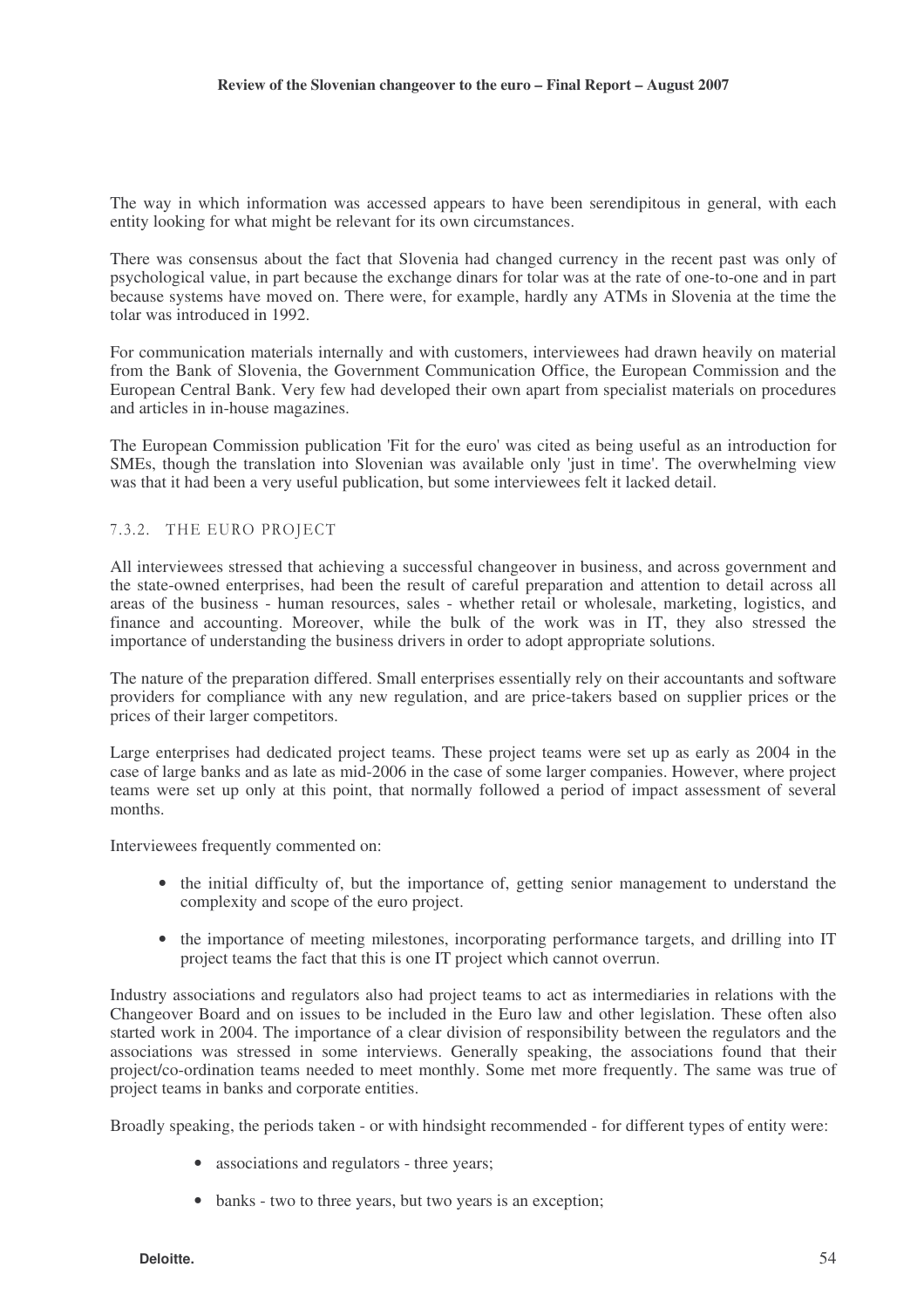- insurance companies and other financial institutions two years;
- government departments two years, of which as much as one year is impact assessment;
- local authorities one year;
- large business entities nine to eighteen months;
- SMEs three months.

There were in all cases instances of less time being taken, but the consensus view was that organisations were or would have been very stretched where this was the case. In one instance where a bank was relatively late in starting because senior management had underestimated the size of the task, this created a major internal hiccough because the IT changeover had not been included in the 'time' budget for 2006 of the external part of the organisation which supplies that service.

In no cases was it considered that a transitional period would have simplified the changeover. On the contrary, the additional cost and complexity involved in converting systems, running parallel currencies, and then converting systems again were frequently stressed. Combining the conversion with introduction of the cash was not seen as an issue – indeed it was often handled by completely different arms of the business. Even for larger companies or economies, interviewees believed that the issue was good preparation not a transitional period. 33

## 7.3.3. PRIORITISING

Even where plenty of time was left for preparation, other major projects - internal and external - had to be set aside. This was true in both the public and private sectors. The examples varied by type of entity, but included Basel II.

Interviewees told us that some financial institutions struggled to implement International Accounting Standards (IAS) at the same time as introducing the euro (though on the whole that does not appear to have been an issue, and some interviewees felt IAS was actually more complex). We were also told that some financial entities were challenged by implementing ECB reporting requirements at the same time as introducing the euro.

Examples of projects which interviewees felt it would be impossible to combine with introduction of the euro included SEPA, TARGET2 and TARGET Securities, Solvency 2 and MIFID. We note that the British Bankers' Association/APACS report 'The UK Banking Industry Outline Euro Blueprint' (Version 1) listed the introduction of chip-based credit cards with the associated use of 'PIN' numbers as a similar issue.

Several interviewees also told us that there was an unwritten understanding with the government that no major tax changes would be introduced during the second half of 2006.

#### 7.3.4. CONVERTING INFORMATION SYSTEMS

Introduction of the euro was generally regarded as a necessary business evil and as an IT (and where relevant, a cash-handling) project, not as one which could offer strategic or commercial advantage -

<sup>&</sup>lt;sup>33</sup> A transitional period does not have to be three years as it was in the first wave, when time was needed to mint coins, but momentum was lost in the case of company projects. However, the comments do not apply to a transitional period of a specific length, but to any transitional period.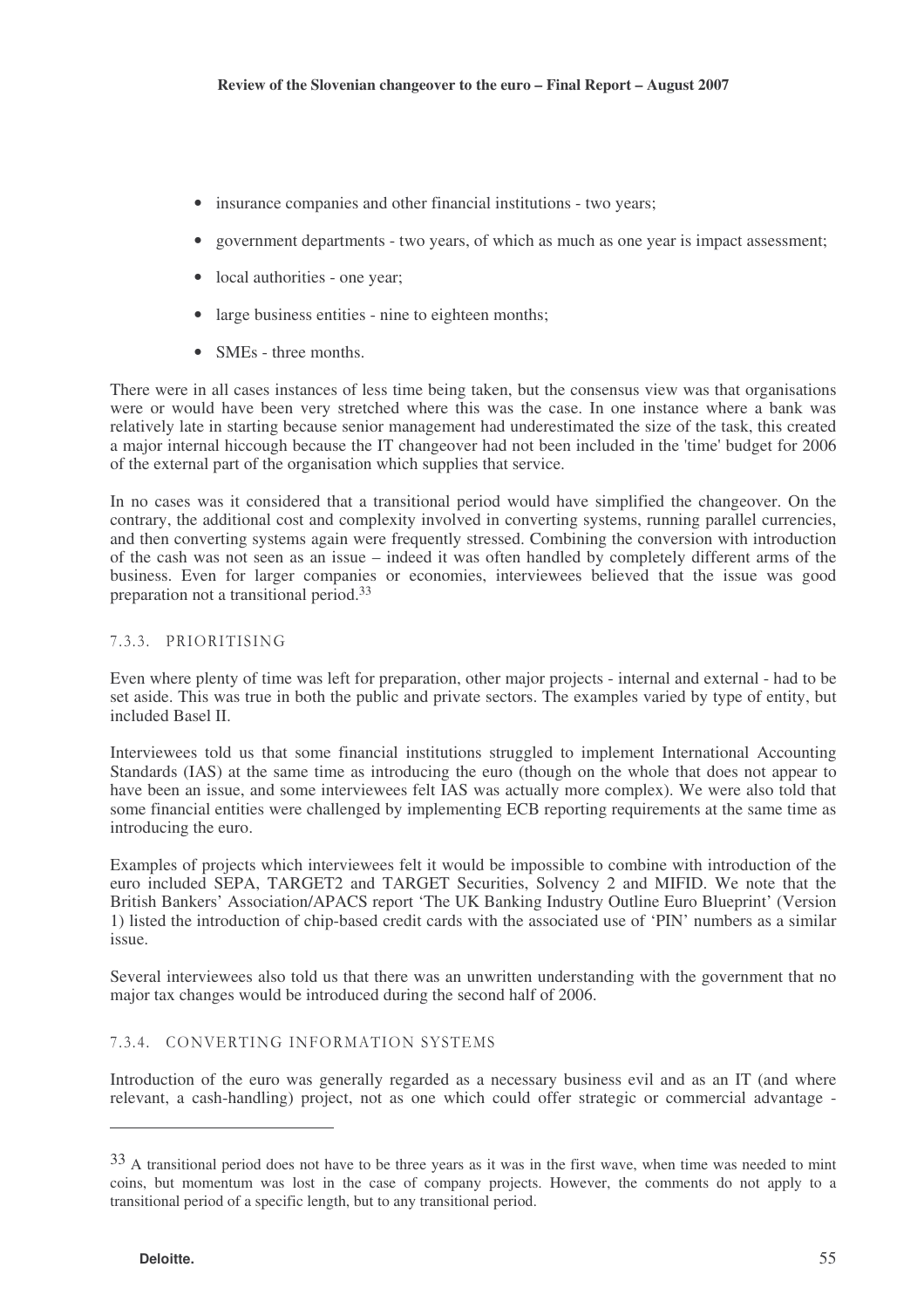though the benefits of sharing a currency with major trading partners was specifically acknowledged by some interviewees. Expenditures on the project varied considerably in relation to the total size of the company (see Box).

There is no hard-and-fast rule as to whether the IT aspects of the project were more difficult when an entity was using software developed in-house and its own IT staff, or when it relied on externally supplied software and external suppliers. Overall, however, it appears that the greater the reliance on external elements, the more likely it was that the project would come up against a shortage of human resources to complete the project. We note that the ratio of in-house systems to bought-in systems is thought to be higher in Slovenia than in a number of other potential euro-area countries and that this has implications on resources from external suppliers.

The important of prior testing and of completing testing early was almost universally stressed and complied with at large entities, with a minimum of three test runs, and often as many as five. The banks completed their internal testing at end-June 2006. They then tested interfaces with the clearing and settlements agency, the stock exchange, the central bank, RTGS+, the card processing centres and the tax office. This process was completed in mid-November. Other entities generally also aimed to complete their testing by a similar date.

We note that it is important to be aware that enterprise resource systems (ERPs) are not homogenous, i.e. just because a company has an ERP from a major international group, and that group's ERP was adapted to handle euro introduction in the first-wave countries, that does not necessarily mean that every problem related to the changeover in another country is solved in advance. Versions vary, add-ons vary, and what is suited the first wave may not be suitable for subsequent entrants.

For example, one major company had to find a local supplier for a workaround in relation to the value adjustments to fixed assets as the major ERP system they used would not accommodate this. More than one found that their ERP or other external system would only convert historic data at the official conversion rate, when the Bank of Slovenia mid-rate was needed for accounting or other analytical purposes 34 .

We note that there was no external system of certification of the euro-compliance of software, e.g. compliance with rules on not using inverse exchange rates and proper application of the rounding rules. Experts in the field believe that there may be non-compliant software in use despite the work of the Chamber of Commerce and Industry, in particular, to disseminate information on what constitutes compliance. We have empirical evidence to support the view that there may be residual problems in this area.

Moreover, while none of those we interviewed had experienced significant problems with their own data reconciliation at the time of the changeover, but one large company was experiencing reconciliation problems with SME suppliers early in 2007 and felt that they had been unprepared for the euro.

Even though working groups were set up within the Changeover Board in 2005 on IT issues, representatives of the industry nevertheless felt insufficient attention had been paid to the impact on IT systems of changeover decisions.

<sup>&</sup>lt;sup>34</sup> The minimum requirement for conversion is opening and closing balances. However, many companies need accurate comparisons with earlier years for management information systems. Applying the conversion rate to figures from 2002 will produce a distortion of nearly 10%. Some companies have opted nevertheless to do that for simplicity's sake, but for a number of others finding a solution has been a major issue.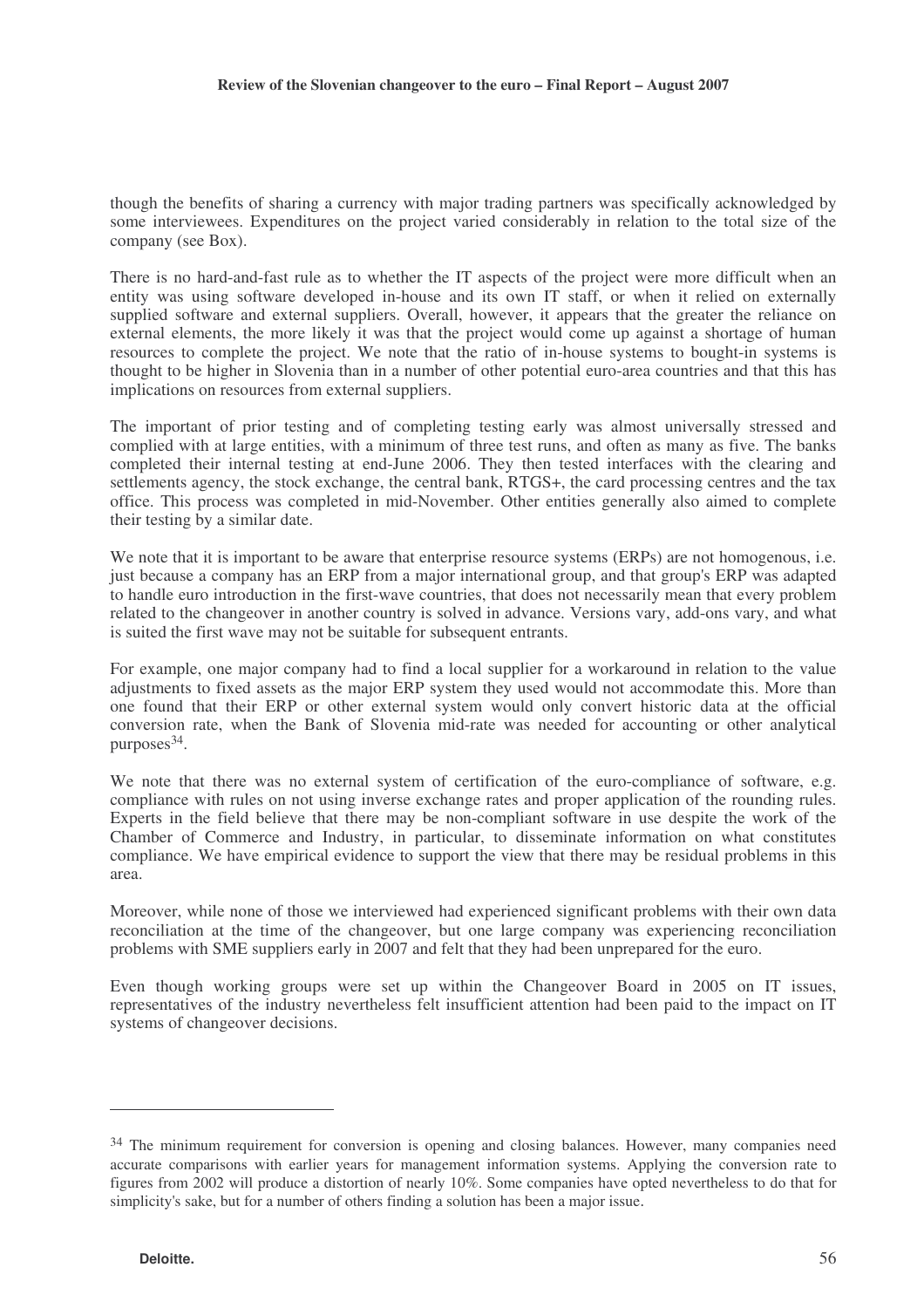### **Facts and figures**

The IT dimension of the euro project at a large manufacturing company

592,650,146 records; 26,900 tables

Data conversion time - 2 days 18 hours - 4 hours preparation

Of which: Conversion 2 days, 5 hours, 5 minutes

Getting system back up 8 hours

Project team: 80 people involved (nearly 11,000 employees in total)

Some implications for a major manufacturing company:

Cost of back-up server to archive tolar data:  $€50,000$  for three-to-four years 250 person-days of IT work + 90 days of external advisers

Time taken for key tasks at a major insurance company

Redefine price lists for 2007 - two months, involving 50 price lists Number of circulars to be checked and adapted - 300

Number of activities in euro changeover project plan of a small bank

2,200

Ratio of staff involved in the euro changeover at a large bank

47% (including those on standby)

Impact of working capital requirements of a parking meter operator

Doubling of the working capital requirements because of the higher value of each individual coin

Some basics in conversion of an information system

- Change the currency code associated with the country

- Add decimals where there are no decimals (an issue in Slovenia despite the fact that the stotin was nominally still in use)

- Ensure it is possible to round amounts to the nearest euro (not the nearest '000)

- Change the currency notation for foreign currencies (notably the US dollar) from certain to uncertain

- Change the exchange rate automatically imported each day from the Bank of Slovenia rate to the ECB reference rate

- Introduce support for the new type of payment order.

#### The devil is in the detail

Several interviewees stressed the importance of dealing with low-value items when moving from such a granular currency as the tolar where the lowest unit - one stotin - was worth  $\epsilon$ 0.004173, i.e. pricing to several decimal places or repricing in batches items which would have an extremely low value when converted individually. One retailer had difficulty in raising SME suppliers' awareness of this in time and stopped selling those items until suppliers had adjusted their prices.

For example, a washer or button previously costing 10 tolars was worth  $\epsilon$ 0.04173 (to six significant figures). While it is feasible for petrol companies to price to the third decimal point and utilities to price units even to the fourth decimal point, or for the goods to be priced this way at wholesale level, it is not possible at the point of retail sale. Since rounding down would mean too much of a loss to the supplier and rounding up would be excessive, the answer is to re-package in batches of ten, twenty, fifty or one hundred as appropriate - but not all companies immediately recognised this.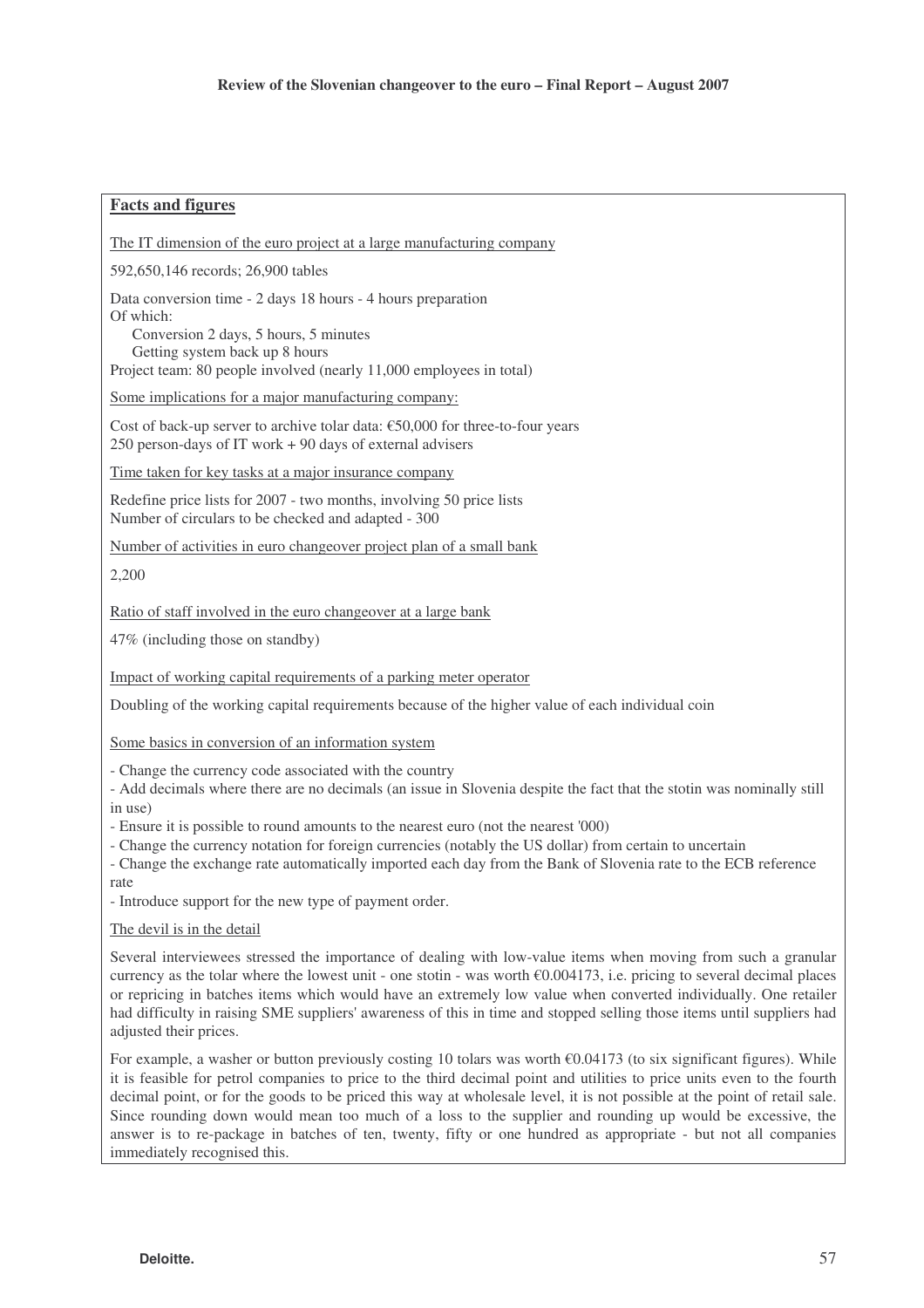## 7.3.5. THE IMPORTANCE OF THE RIGHT TIMING FOR LEGISLATION

Interviewees did not feel that the lack of certainty about the eventual entry date hampered their preparation. They appear to have shared the government's conviction that Slovenia was on a direct course to euro introduction. However, a significant number of interviewees felt that national primary and secondary legislation, notably the Euro Law and regulations/guidance on tax and accounting issues, should have been issued earlier. General accounting principles were available in mid-2006, which some interviewees felt was already late, but this did not resolve a number of issues, e.g. how to account for small amounts created by rounding, or VAT on units so small that the VAT came out at  $\epsilon 0.00$  – issues which have been resolved in the meantime.

A decision announced in January 2007 that transactions with EU countries and other countries have to be reported separately for 2006 was too late to include in automation of systems, IT experts told us, and would require manual separation.

## 7.4. Timeliness and smooth changeover of the cash-operated industry

Interviewees had no criticisms of the timeliness and smooth changeover of the cash-operated industry, e.g. parking meters (see Box), vending machines (see Box), and parts of the gaming industry. The general public appears to have been tolerant of the fact that it took the whole of the dual circulation period to complete the changeover of vending machines<sup>35</sup>.

The issues in relation to this industry were criticisms of part of these industries for using the introduction of the euro as an opportunity to increase prices. Some parts of the industry itself felt that there had not been sufficient understanding on the part of the authorities or consumer organisations of the complexities for them of the changeover.

## **Conversion of parking meters in a major city**

Preparation for conversion of parking meters in a major city started at the beginning of 2006, but recognition of the issues dated back to 2004, when new parking meters were being purchased, and this city had the foresight to purchase parking meters which could be upgraded.

The changeover took three days using existing staff, but with overtime. The changeover required a physical changeover of each meter. They are networked, but not to the extent of allowing software upgrades. The changeover would have been facilitated if it had been possible to get samples of the Slovenian coins prior to December 15th 2006.

The changeover meant a software upgrade for coin recognition as well as a hardware change for the payment module. The changeover from the SIT to the euro has had the advantage that it has been possible to drop the use of banknotes in parking meters - with benefits for reliability.

<sup>35</sup> An exemption from dual circulation for the vending machine industry was incorporated in the Euro law.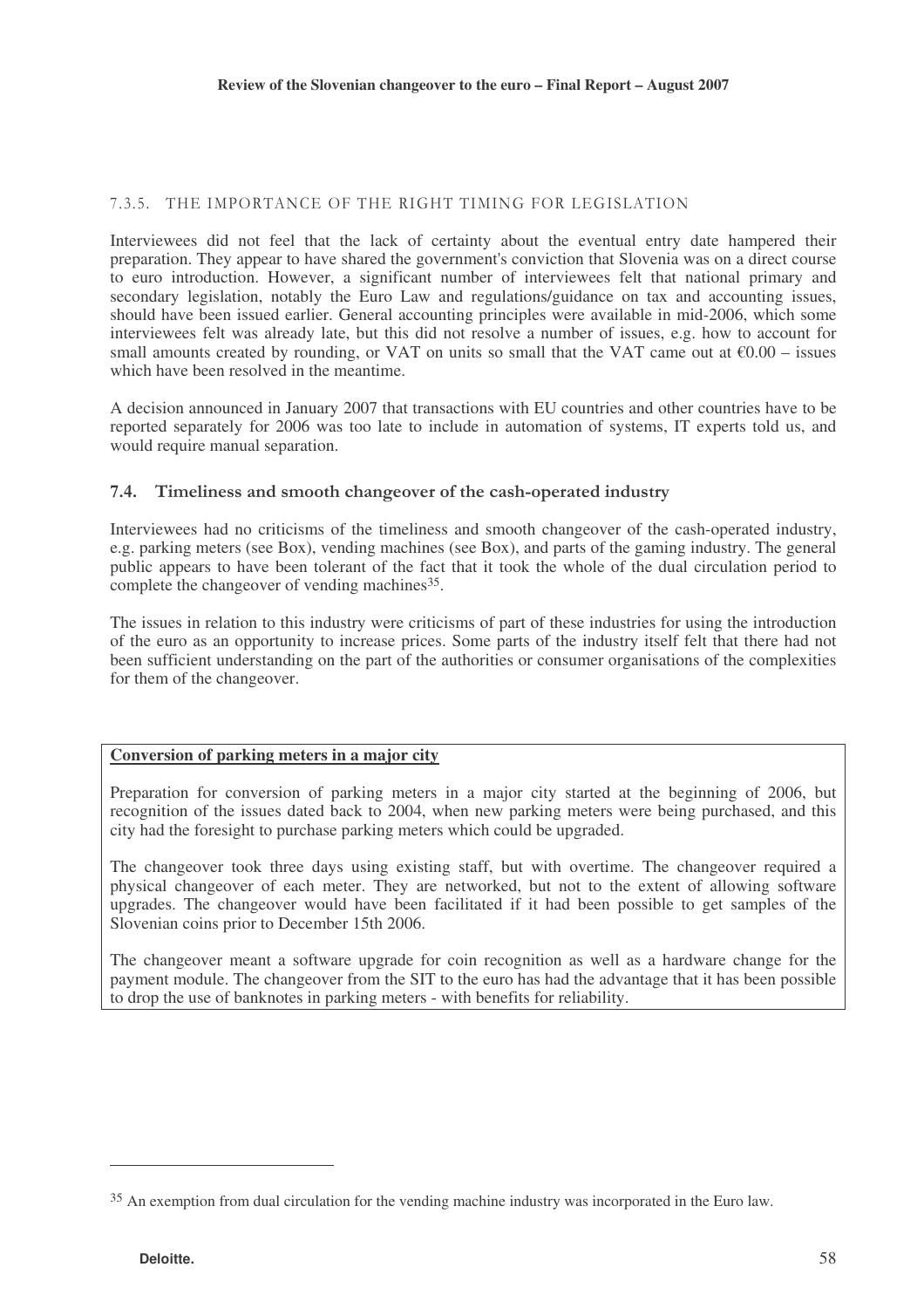#### **The changeover at a vending machine operator**

Company A., which operates 1,200 beverage and goods vending machines from 20 different manufacturers and has around 10% of the market, began thinking about the implications of introduction of the euro in 2004 with a decision to reduce the number of machines and machine-set suppliers. This company has since 2005 only bought vending machines from one manufacturer and decreased significantly the number of suppliers of machine sets (i.e. the storage and delivery mechanism, the payment module and the software for note and coin recognition.)

All the machines operated by this company took coins, banknotes and credit keys (100,000 in circulation) and returned change both before and after the introduction of the euro. Some machines also allow payment by mobile phone, but this is not typical. Vending machines currently accept coins in the denominations of  $\epsilon$ 0.05,  $\epsilon$ 0.10,  $\epsilon$ 0.20,  $\epsilon$ 0.50,  $\epsilon$ 1 and  $\epsilon$ 2. They return coins of  $\epsilon$ 0.10,  $\epsilon$ 0.220,  $\epsilon$ 0.50 and  $\epsilon$ 1.

The adoption of the euro required software and hardware changes. Software included banknote and coin recognition/verification (scans, weight and size measurements, material tests) and credit key balance translation. Hardware included return change tubes replacement and some banknote/coin reader units.

Concrete planning for the introduction of the euro started in January 2006. This company, which believes its experience is typical for this industry, drew up a detailed plan of changeover requirements and implementation. Orders were placed with the bank for euro coins in May 2006. The physical changeover including hardware changes and software updates started December  $15<sup>th</sup>$  and ended January  $13<sup>th</sup>$ .

As soon as coins were available on December 15th, the company sent the coins to suppliers in Germany. It then required ten days to deliver the first version of coin recognition software which did not function very well. It took three versions to get to an acceptable level and in some cases, machines had to be visited three times for the update. As of April 2007, the final version of the software had only just been received and final upgrades were being made.

The physical changeover was managed by internal resources. None of the machines are on-line so software and hardware changes had to be done on site. The company employs 30 people, of whom 25 worked actively on the changeover. The newer machines could be programmed to accept both tolar and euro and give change in euro during the dual circulation period. The change was given at the rate of €1=240, rather than €1=239.64.

The total cost of the software and hardware upgrades was  $\epsilon$ 200,000, or 10% of turnover. This excludes the opportunity cost of the labour. In the first quarter of 2007, there was a significant loss of revenue estimated at around  $\epsilon$ 75,000 due to people not having the appropriate currency. Due to the higher value of the coins, working capital requirements also increased by approximately  $\epsilon$ 30,000 (three times as much as in tolars).

Cash is transferred from machines to headquarters by maintenance personnel (people doing technical maintenance or filling the machines). There, the cash is sorted, counted, and then transported by a security company from their headquarters to the bank. In tolar times, 60% of transactions were made using banknotes, 40% using coins. Now, 98% are made using coins. This has improved the accuracy of counting and made it a lot easier to count. Before, the company employed two full time counters and they were always up to three days behind. Now, after investing in an additional coin sorter/counter, all the previous day's money is sorted and counted by 1pm. In addition to the one-off advantage in value-dating of the deposit, the task requires one less person (representing a  $\epsilon$ 20,000 annual saving).

The company expects revenue to reach pre-euro levels quickly and has seen its first price increase for a cup of coffee in 13 years. This should mean 5-8% higher revenues. The price of coffee sold through a vending machine had remained unchanged at 50 tolars for thirteen years. Bearing in mind that vending machines do not take one or two cent coins, the options were  $\epsilon$ 0.20 (just under 48 tolars) or  $\epsilon$ 0.25 (59.91) tolars) and the company went the latter route.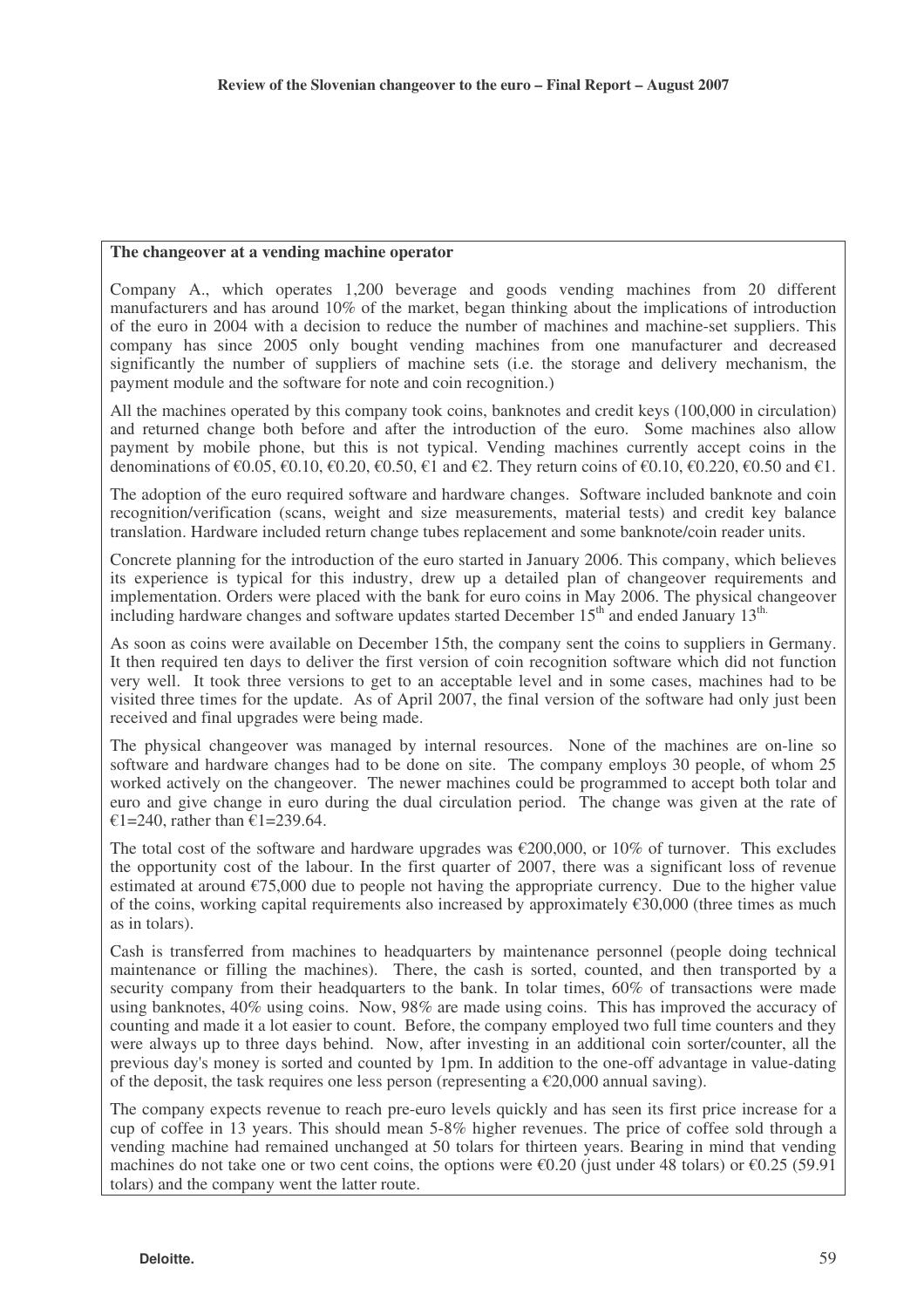A key issue was the non-availability of Slovenian coins in advance: physical changeover was made difficult because the software for Slovenian euro coins could not be prepared ahead of time as coins were only available to the company (which also has a manufacturing subsidiary which needed samples) on December 15<sup>th</sup>. However, we are aware that as the Mint of Finland did make testing facilities available to major European players.

### 7.5. Timeliness and smoothness of the conversion of accounts and of the changeover of non-cash means of payment

## 7.5.1. CONVERSION OF ACCOUNTS

Some 2.3 million accounts held by private persons and legal entities were converted into euro at the beginning of the New Year. There is no evidence of any significant problems or that the changeover was anything but smooth overall.

It was a particular characteristic of Slovenia that many citizens already had a euro account so that merging euro and tolar accounts was a significant element in the changeover. This made the sequencing of the merging of the two accounts and the value dating of any withdrawals from the tolar account via ATMs during the changeover period of particularly critical importance, in order to avoid situations where SIT1,000 withdrawn on December 31st were not debited as  $\epsilon$ 1,000 on January 1st, or customers assumed their euro and tolars accounts had been merged by midnight on December 31st and withdrew money accordingly when in fact conversion was still under way.

Interviewees stressed the role played in the oversight of planning and testing, and meticulous monitoring by the banking supervisory arm of the Bank of Slovenia.

## 7.5.2. NON-CASH MEANS OF PAYMENT

The main non-cash means of payment in Slovenia are bank and credit cards, with payment made via POS terminals, and paper payment orders for giro-type payments. Arrangements were made for tolar cheque acceptance and encashment, but cheques are hardly used.

#### $7.5.2.1.$ CONVERSION OF POS TERMINALS

The conversion of POS terminals was also identified as a critical success factor<sup>36</sup> and also largely went smoothly, helped by a 'bank card pause' on December 31st until 1 a.m. on January 1st. It appears that this was well communicated and did not pose problems for New Year's Eve celebrations ending over that period. This was helped by the fact that many small restaurants and bars still do not accept payment by card.

Conversion of POS terminals was time-consuming for the processing companies, involving visiting each individual terminal, at least in the case of the major processor. The location of the terminals was not always well documented. Consequently, the processor's records could show the terminal to be in one location, while the retailer might actually have plugged it in at another in another city.

<sup>36</sup> Fortuitously and possibly fortunately, the Slovenian POS system broke down for three hours on October 31st 2006, thus putting these systems under a particular spotlight.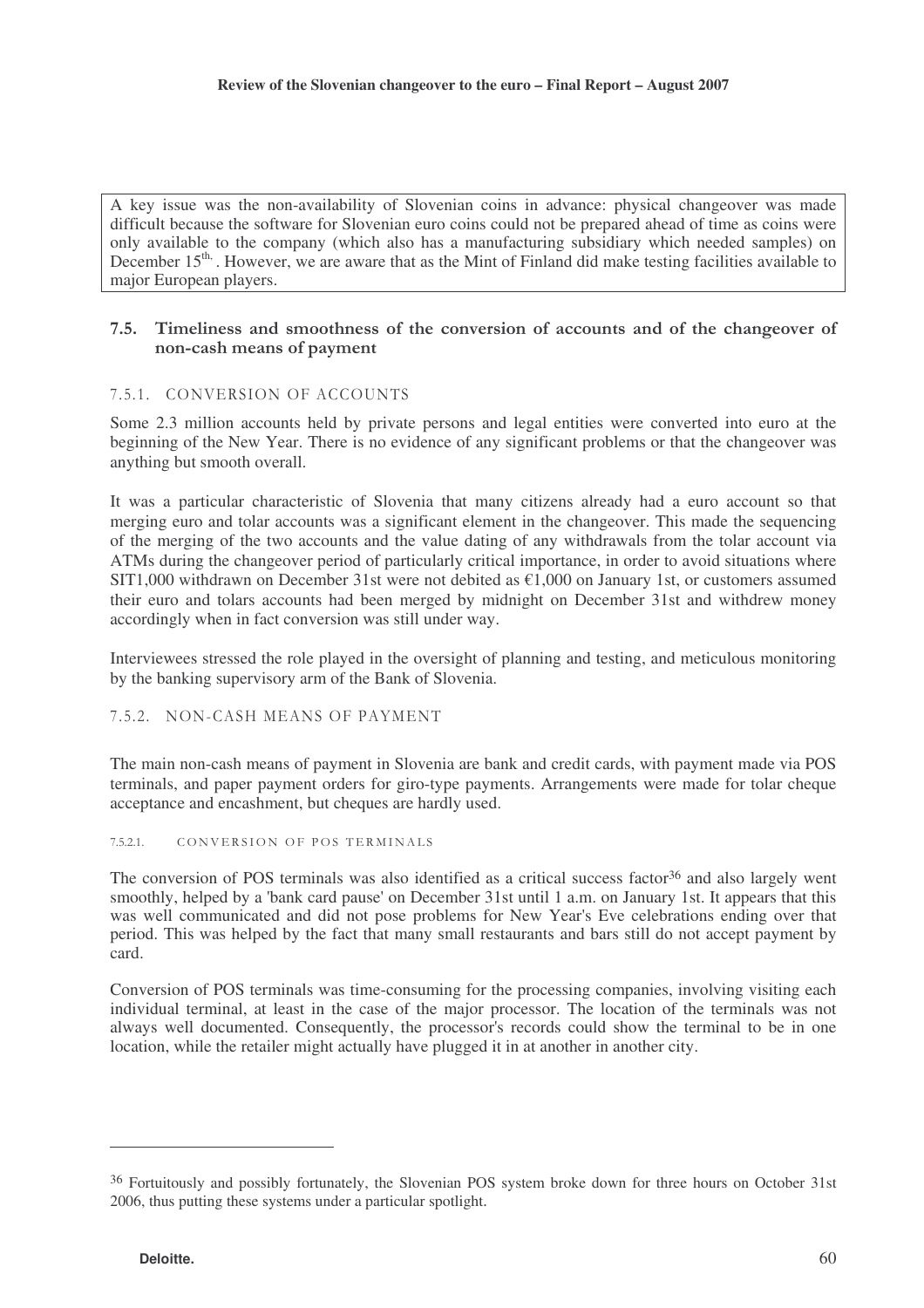All terminals at major locations, e.g. supermarkets, department stores etc., were converted when they reopened on January 3rd, but a significant percentage of terminals at small outlets were not converted until subsequently. These retailers used manual machines to register card transactions in the interim.

#### $7.5.2.2.$ CASH TRANSFER ORDERS (GIRO ORDERS) FOR PAYMENT

New forms for giro payments were introduced from January 1st 2007. However during the month of January, banks were accepting old tolar orders with euro amounts printed over them. This meant that the tolar amount was machine read and the conversion to euro handled manually.

This led to some minor problems:

- incorrect manual entry (e.g. SIT10,000 being owed and  $\epsilon$ 10,000 being paid),
- large customers using data generated by this form of payment for their management accounting not able to obtain data on the manual operations (a problem recognised upfront and accepted as unavoidable);
- customers continuing several months into 2007 to use the old forms for goods purchased prior to January 1st 2007 and being paid for in instalments.

In addition, there were supply bottlenecks for new forms in early 2007 because of underestimation of the level at which users would stock up with the euro-denominated payment orders.

### 7.6. Cost of the changeover to the private sector

Interviewees were accepting of the costs of their euro projects, either because they felt they had no choice, and sometimes because they saw offsetting benefits. Small businesses, particularly retail business, were less sanguine and felt that the authorities should have provided some form of assistance. Some interviewees did feel that the requirements imposed on banks had been unnecessarily 'gold-plated', with cost implications. The other side of this coin is the argument that the banking sector was the most visible and that maximising the avoidance of risk was critical.

IT was an important component of the project costs at banks and large companies (as much as 90%, though a significant part of this was a human resource cost). There were also software upgrade and hardware costs, the latter because of the need at most large entities either for a separate testing environment and/or the need to archive pre-2007 data.

Apart from the hardware needed by large companies to archive data while testing or going forward and software upgrades across a range of areas, purchases were by cash-handling businesses deciding to buy new cash registers (though this was not compulsory), new cash drawers for cash registers, labelling guns, equipment for detecting counterfeits, and new or extra secure storage. (Storage is not just a case of the volume available to accommodate frontloaded/sub-frontloaded cash, but the change in the ratio of notes to coins, and therefore the type and weight tolerance of the storage.)

Another area of expenditure was additional insurance cover for the extra cash on the premises in December 2006, and for some areas of the cash-in-transit operations not insured by the carriers.

Training costs were low. Staff training was limited to:

- new internal/IT procedures;
- recognition of the security features of the notes and coins, and in some cases, but far from all, actual recognition of the notes and coins;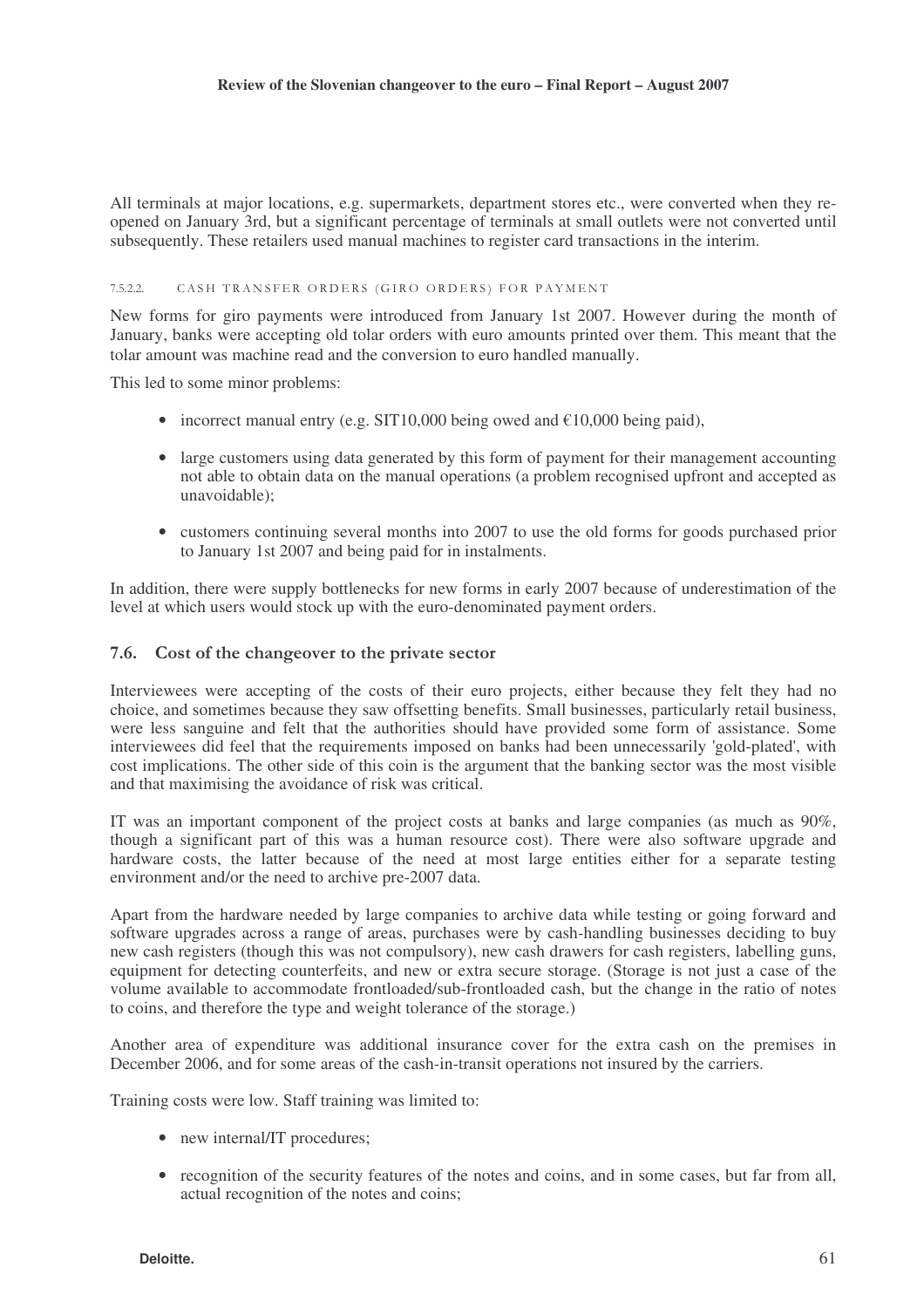• timetable for the cash changeover, and associated rules/procedures.

A 'train-the-trainer' approach was generally adopted to recognition of security features, with material supplied by the European Central Bank used for the training, and government materials used for providing information on the timetable and rules for the cash changeover.

Few interviewees regarded overtime costs as significant. Some retailers recognised the implicit cost by putting on additional staff, but broadly speaking both cash-handling businesses and customers regarded lengthier queues as a normal part of the changeover process which there was no particular need to address. Performance standards in terms of queuing appear to be unusual in Slovenian businesses. None had any done any research on the impact on queuing ahead of time, or consulted – or been aware of - the work done on this in the first wave, on the additional transaction time during the transitional period, or on the costs of this. In practice, customers' familiarity with the euro, and the fact that many paid in euro from day one, appears to have meant increases in transaction times were minimal.

There was no explicit financial assistance with the cost of the changeover. There are three areas where we identified implicit assistance:

- the Bank of Slovenia acts as the entry point for the Step 2 payments system of the Euro Banking Association (EBA). Generally, each bank is its own entry point, though there are other examples of the central bank playing this role (including Austria and the Netherlands);
- chambers of industry and commerce, and similar organisations were able to fund information and training activities from existing membership fees. Where an organisation is not selffunding in this way (as is, for example, now the case of the Chamber of Commerce and Industry in Slovenia), companies might have to be charged, and that could act as a disincentive to attending information sessions and training courses;
- the availability of information materials from the European Commission and the European Central Bank.

#### **Expenditure on the changeover**

There are no comprehensive surveys on expenditure on the changeover in the public and private sector. The following data was collected in the course of our interviews and is based on each organisation's method of measurement. This may not fully incorporate labour costs, particularly where software development was carried out in-house, as was the case for many companies.

A relationship with turnover has been given only where the bulk of the company's turnover is in Slovenia. These figures represent one-off costs. Banks had a ongoing loss of foreign exchange income and some cash-intensive businesses have an ongoing increase in working capital requirements.

On the other hand, the introduction of the euro brought offsetting savings for some companies, in reduced staff requirements (see vending case study above), a reduced cost of cross-border payments (a significant cost item for a small telecoms supplier), and more straightforward sourcing in the euro-area (a major retailer).

**A large bank**

 $\epsilon$ 20m 1/6 of annual profit Less than  $1\%$  of net banking inc.

**A small bank** €2.4 m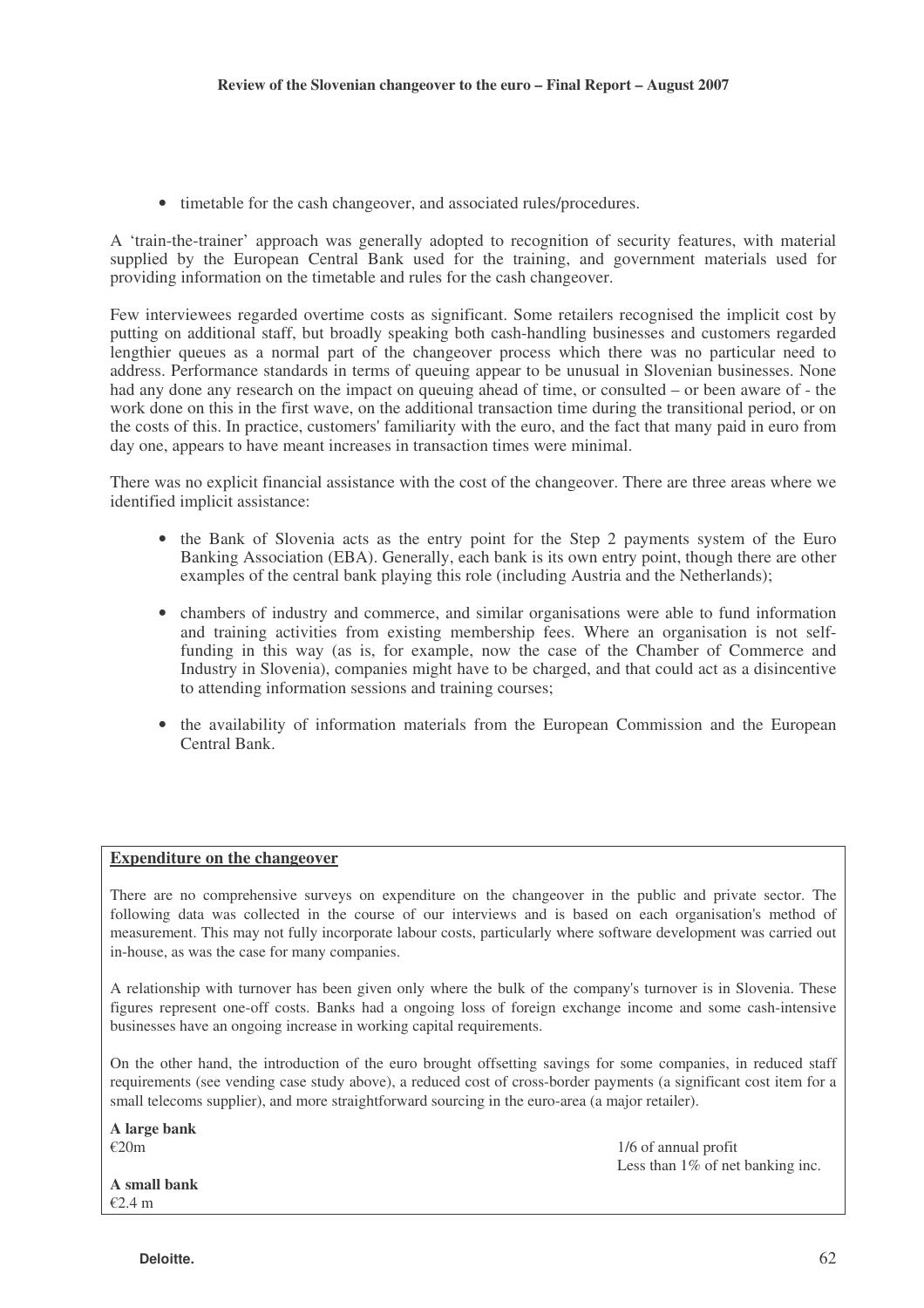| <b>Post Office (including Post Office Bank)</b>                                                                                                                                                    |                      |
|----------------------------------------------------------------------------------------------------------------------------------------------------------------------------------------------------|----------------------|
| $€5.7$ m                                                                                                                                                                                           | 2.5% of turnover     |
| Large insurance company<br>€400-450,000                                                                                                                                                            | $0.4\%$ of turnover  |
| <b>Medium-sized insurance company</b><br>$£245,000$ (including human resource costs)                                                                                                               |                      |
| A large supermarket chain<br>€3m                                                                                                                                                                   |                      |
| <b>Petrol retailer</b><br>€1m<br>of which:<br>€800,000 on IT (115 person-days),<br>€200,000 of other costs (anti-counterfeit equipment, stickers for pumps etc.)<br>- excludes cash-handling costs | $0.07\%$ of turnover |
| Major manufacturing company with retail outlets<br>€300-400,000 (including human resource costs)                                                                                                   |                      |
| <b>Major manufacturing company</b><br>€220,000                                                                                                                                                     |                      |
| Retailing (Chamber of Commerce membership, based on pre-euro survey in 2005)<br>Anticipated cost of dual price display <sup>37</sup><br>€24 million                                                | $0.55\%$ of turnover |
| Vending machine operator<br>€200,000<br>(excluding opportunity cost of labour)                                                                                                                     | 10% of turnover      |
| <b>Municipal parking meter operator</b><br>€1.75 million                                                                                                                                           | 43.75% of turnover   |

# 7.7. Findings

We conclude that the changeover to the euro in the private sector was successful thanks to:

- careful planning started as much as three years in advance,
- meticulous supervision by regulators,
- comprehensive dissemination of information by associations and regulators;
- careful attention to the complexity of the project,
- systematic testing,
- an unwritten understanding that no major tax changes would be introduced in the six months prior to the introduction of the euro.

<sup>37</sup> See Annex 21.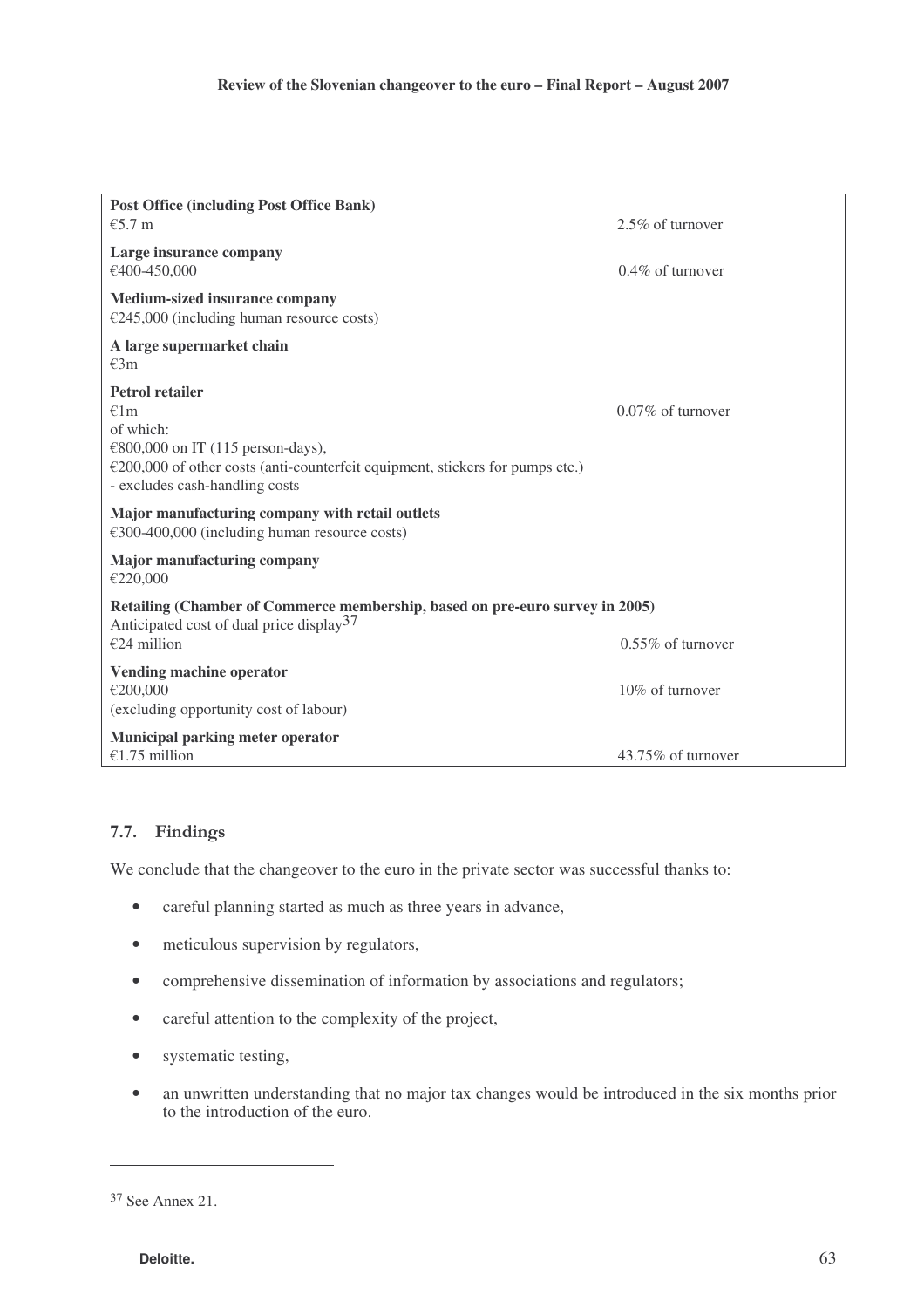• the priority attached to this project - in some cases at the expense of other major IT-hungry projects.

We note the importance of top management buy-in to the project, and found that obtaining this can be a major initial hurdle.

We note as we did in Chapter 4, that local government has a limited role in Slovenia. The moral suasion that was all that was needed in this case, and that was all that was possible given the degree of local government autonomy in Slovenia, would not necessarily be enough in countries with devolved regional and local government.

The bulk of the work and cost was in the conversion of information systems. This work would have been facilitated if information on dealing with legal, tax and accounting issues had been available earlier, even though it was recognised that the tax authorities had been flexible in their approach to solutions and this had been a major success factor.

The fact that the formal decision on adoption of the euro was not taken until July 2006 appears to have had flow-on impacts in this respect.

We conclude that regulatory information, in particular via regulators and associations, was well disseminated once available, but found that some interviewees in the private sector would have welcomed more systematic availability of information on the experience of others, such as case studies.

It is our assessment that there has been some loss of institutional memory on the complexities of converting information systems (in both the public and private sectors) since 1999/2002.

We believe that the size of Slovenia facilitated co-ordination of project teams and associated working groups, and that this is likely to have facilitated short preparation times. One regulator with a project team of a dozen people estimated that a large country would have needed to involve 15-20 times as many staff in co-ordination. To take another example: there are only 18 companies belonging to the Insurance Industry Association, so that each of those companies sat on the euro working group. A larger country would almost certainly need longer lines of communication, with the result that impact assessment, coordination and consensus-building would be more complex, and more time would be needed for preparation.

We encountered less attention to the euro-compliance of software and the risk of fraud in such a major IT exercise than we would have expected from the first wave experience. We believe that the extent of ongoing manual intervention we have identified does not pose a systemic risk, but underlines the complexity of the operation and the need for constant communication prior to the introduction of the euro for careful preparation. We believe this is an area of potential risk for larger entities and countries.

### 7.8. Recommendations

We recommend that other countries planning to introduce the euro:

- encourage banks and trade associations to set up project teams at least three years in advance;
- encourage public and central government to set up project teams up to three years in advance, depending on the complexity of their IT systems;
- encourage large companies to set up project teams no less than nine months in advance;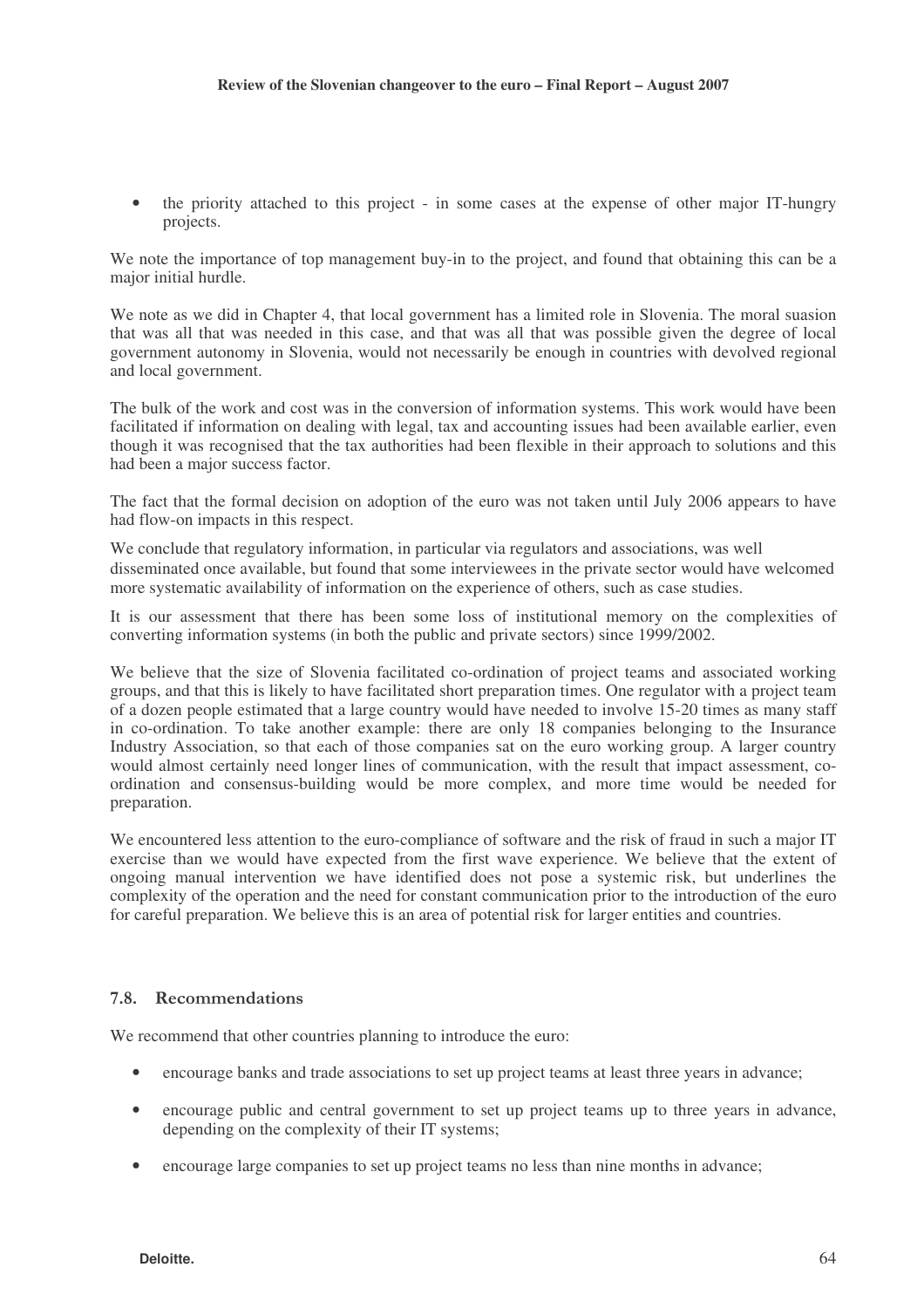- ensure that software developers and vendors, and accountancy firms (large and small) have all the information they require, given their important role in the changeover of SMEs in particular;
- pay careful attention to the importance of top management buy-in to ensure that the project gets the proper attention at every level of government and within private sector organisations, and maintains momentum;
- take into account that other IT-hungry projects internal and external are likely to have to be set aside in order to accommodate the complexity of the changeover of back-office systems required for introduction of the euro;
- consider certification systems to ensure that software is euro-compliant;
- take every possible step to minimise manual workarounds in payments processing and systems;

We recommend that the European Commission:

- publicise more widely the availability of its web archive on information from the 'first wave';
- consider whether there is a case for updating some of its Euro Papers, as they are known to have played a valuable role in the 'first wave' changeovers, and contained information which was found still to be of use – albeit it was dated in places - at the time of the introduction of the euro in Slovenia.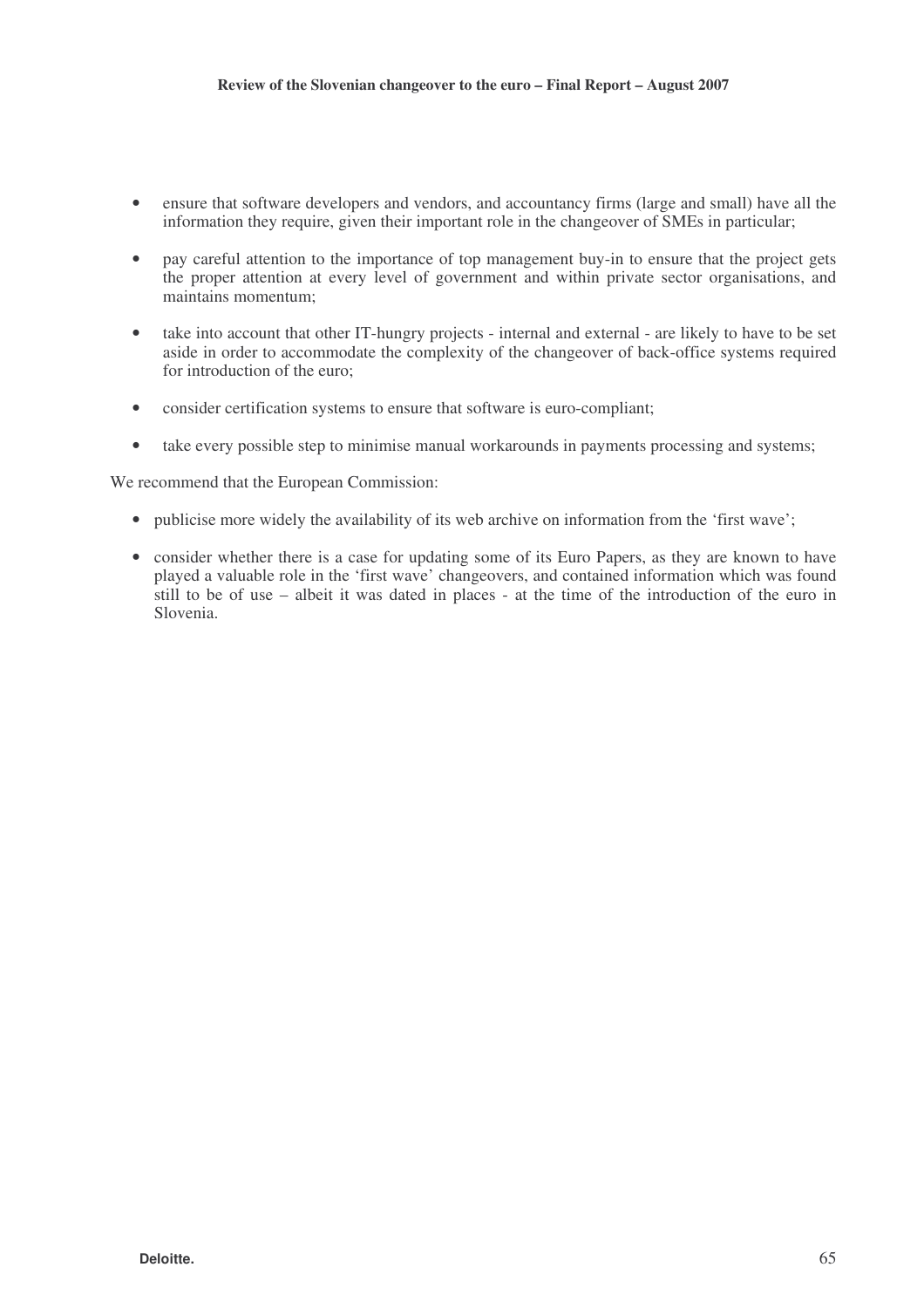# 8. COMMUNICATION

#### **Evaluation theme: Communication on the euro and awareness of the public**

Evaluation sub-themes:

- Added value and effectiveness of the public authorities' communication activities on the euro
- Length of the communication campaign: did it start early enough, and when should it finish?
- Level and degree of awareness of the public about the denominations and characteristics of euro banknotes and coins and about the main changeover features
- Coverage of the introduction of the euro in the media and in the political arena
- Public appreciation of the euro

#### 8.1 Introduction

Communication on the euro came from three sources:

- Slovenia the Bank of Slovenia and the Government of the Republic of Slovenia, and public and private sectors,
- the European Commission (under a Prince Euro partnership agreement),
- the European Central Bank (under a memorandum of understanding).

In addition to the Masterplan for the changeover as such, the Slovenian authorities had a separate communication strategy drawn up by the Bank of Slovenia and Government Communication Office and other partners (the Office of the Prime Minister, the Ministry of Finance, the Ministry of the Economy, the Statistical Office, the Bank Association, the Chamber of Economy and Industry, the Chamber of Crafts and the Slovene Consumers' Association) (Annex 5).

The communication strategy covered the period 2005-2007. It was adopted by the Governing Board of the Bank of Slovenia in May 2005 and by the Government of in June 2005. It was published in June 2005. The major goals were:

- explanation of preparations for the changeover
- assurance of smooth changeover
- building confidence in the new currency.

The communication goals were to:

#### • **provide information:**

- the social, economic and political effects of introduction of the euro,
- the practical consequences on a personal and national level,
- the preparations for the changeover,
- the visual appearance of the new currency,
- how to identify counterfeits.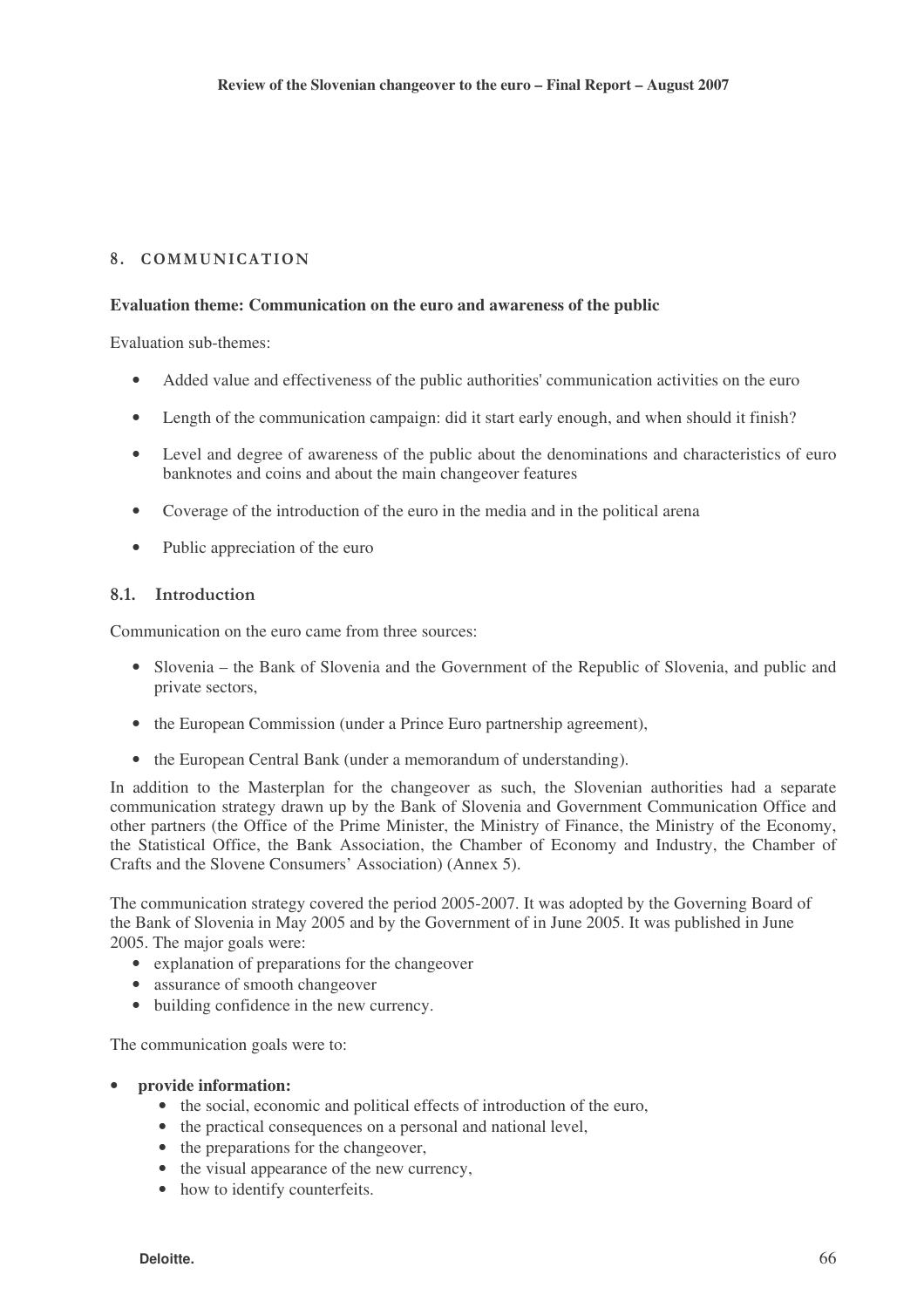### • **to educate**

- to increase the level of familiarity with banknotes/coins, security features,
- the mechanics of the changeover (timing, dual price display, change only being given in euro).

## • **to build confidence in the new currency and fair rounding**

• to raise awareness of consumers' rights in the event of unjustified price increases, or unfair transactions/conversions.

The strategy spelled out the contributions of the individual partners to the joint activities at a national level, notably:

- a common visual graphic identity and slogan 'Evro za vse nas' (Euro for us all)
- a common web site www.evro.si;
- informational posters & some publications (three major publications were sent to all households)
- round-table discussions and presentations;
- the open telephone line;
- an advertising campaign,
- calculators for all households;
- preparation of promotional materials.

Responsibility for different target publics was assigned to different organizations. The target publics were the Slovene public-at-large, professional communities, the mass media (as a channel to other publics), young people, people with special needs, minorities and national communities, people beyond easy reach (e.g. rural population, pensioners, housewives, hospital patients, prisoners, less educated persons), aliens, foreign tourists, civil society and other opinion leaders.

The total budget was some  $\epsilon$ 2m, excluding the contribution of printed materials from the European Central Bank. Of the budget, around 40% came from the Bank of Slovenia, just under 40% came from the European Commission, and the remainder from central government.

In implementing its strategy, the communication team was able to draw on the experience of the Netherlands under a twinning arrangement with the Dutch Ministry of Finance supported by the PRINCE programme of the European Commission. 38

The communication campaign was divided into four stages:

### **1.Preparatory stage (June 2005 –March 2006):**

• provision of information for the public concerning the beginning of dual display of prices, preparations for launching the campaign, including setting up a common website www.evro.si and launch of the visual identity for the campaign - 'Evro - za vse nas';

### **2. Introductory stage ( March 2006 –September 2006):**

• March 1, 2006 – official start of the campaign; emphasis on informative and educational activities;

### **3. Main stage (September 2006 –mid January 2007):**

• focus on provision of the practical information on the changeover scenario, supported by the strong advertising campaign

<sup>38</sup> This was a trilateral 'twinning' arrangement, which also included Lithuania.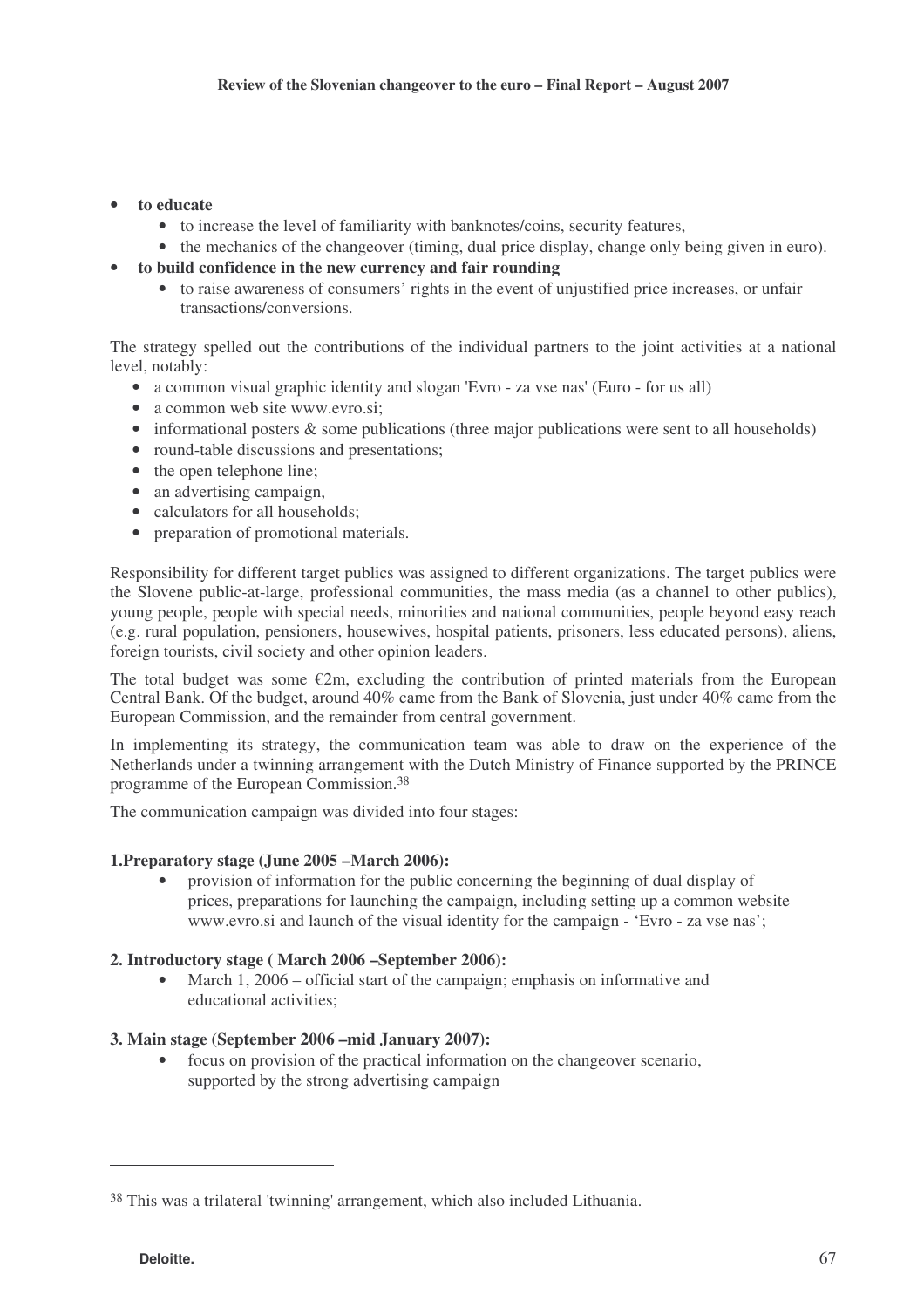#### **4. Follow-up stage (mid January 2007 –June 2007):**

• practical information and advice on the changeover.

Consistent with the structure of the Changeover Board, the members of the communication subcommittee acted as channels to particular groups in co-ordinating their communication activity, e.g. the Ministry of Finance for the public sector, the Ministry of the Economy for the state-owned enterprises, the Chambers of Commerce and Craft for the private sector - large and small, and Bank of Slovenia and the Banking Association for the banking sector, etc.

These associations and their members primarily used print publications and their websites (or www.euro.si) to disseminate information to their target audiences. Print played an important role in the small-business sector, in particular, as many small businesses do not have Internet access, or only have dial-up access. Banks in many cases supplemented these channels with promotional items, including in some cases items for special groups, such as coin recognition aids for the visually impaired and blind.

A pro-active press communication strategy was part of the campaign both at the level of the Bank of Slovenia and the government of Slovenia, and of a number of other players on the Changeover Board, including the Statistical Office (on price trends), the Consumers' Association and the Chamber of Commerce and Industry. A number of individual private sector groups, notably in the banking sector, also had a proactive press strategy.

In the course of the national campaign, printed materials were produced in Slovene, English and in the languages of the minorities (Hungarian, Italian), and ethnic groups that live in Slovenia (two Roma dialects, Albanian, Bosniak, Croat, Macedonian, Serbian). The website www.evro.si (www.euro.si) was maintained in Slovene and in English. It was launched in Slovene in February 2006 and the English version went on line in April 2006. English was used to accommodate the interest of other countries, the international media, the academic community and foreigners living in Slovenia.

Material and communication efforts targeting special groups included material in large type, voice version and Braille, and 70,000 copies of a specially simplified brochure explaining the euro for the intellectually challenged. Aids to note recognition for the visually impaired and the blind were supplied as part of the official Bank of Slovenia/Government communication campaign. Other entities supplied aids for coin recognition.

On 8 November 2005, Slovenia and the European Commission concluded a Partnership Agreement to support Slovenia's information and communication activities on the euro. In the first stage (June 2005- March 2006) the Partnership agreement co-financed some of the major activities, such as the national euro website, the toll free phone line, an informational publication ('Euro is coming') and a high-level conference on the euro and EMU.

In a second phase (September 2006-January 2007) the support focused on advertising in the national and regional media. TV and radio spots, print advertisements, web banners, advertising clips in cinemas and online games. The Commission also financed the conduct of opinion polls targeting the general public.

The ECB supported the national campaign with several public information leaflets, posters and publications for the public-at-large and cashiers. One of the publications was mailed to all households, together with the calculator provided by the Bank of Slovenia. The materials provided by the ECB focused, in particular, on notes and coins - including the coins of all euro-area states, and on the security features. The ECB provided targeted materials for training in the detection of counterfeits.

Considerable educational activity was carried out in the first ten months of 2006 and the mailing of a brochure to all households. Visits were made to old peoples' homes, to schools (more than 800),to municipalities (to raise their awareness of the need to reach the elderly.) Presentations were made in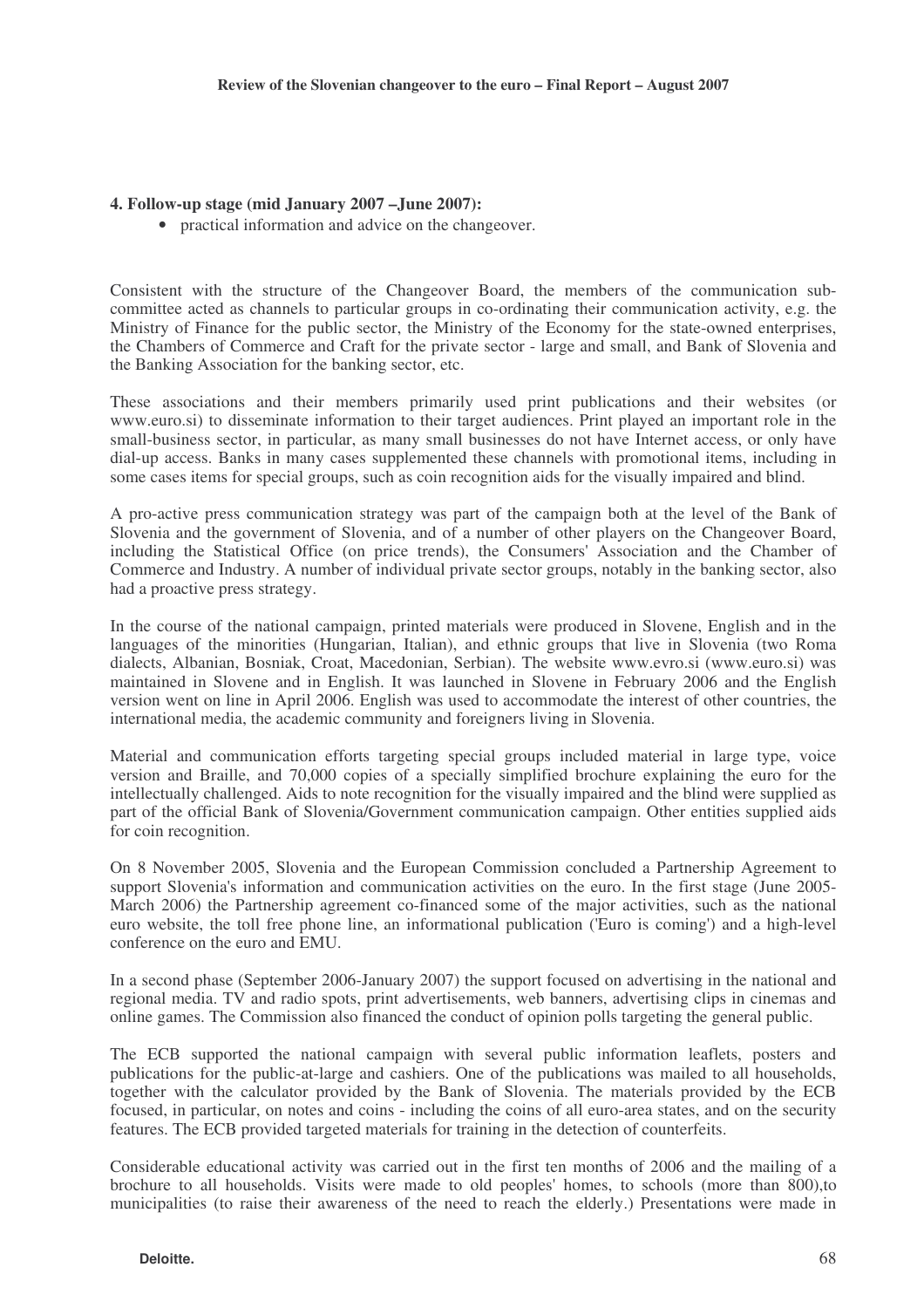libraries, to groups of pensioners, and in shopping centres most likely to be used by older people and families, and at fairs most likely to reach target groups.

In the last four months of 2006 and the first two weeks of 2007, the emphasis of the campaign shifted to advertising, including via radio and TV, and to the awareness of the characteristics of notes and coins, and of the security features; information on the timing and special features of the changeover, and specific messages for the Slovenian context.

In the advertising campaign, there was a particular focus on the importance of not regarding euro coins as disposable' in the way that to some extent tolar coins were<sup>39</sup>.

The main messages of the campaign were;

- the new coins are not small change, but have considerable value,
- the new currency brings new values that will take some getting used to
- the changeover does not mean higher prices, but that people should check prices, and the change returned, and pay attention to unfair rounding or calculation of amounts.
- tolars should be exchanged at the bank.

The communication campaign continued in the first six months of 2007 with basic practical advice and answering queries. The euro information campaign as such then comes to an end, but general communication on the euro and economic and monetary union will continue.

### 8.2. Added value and effectiveness of the public authorities' communication activities on the euro

There was high awareness among interviewees of the messages of the campaign. Interviewees felt that the public authorities' campaign had been highly effective, and the polls carried out under the auspices of the national campaign bore this out.

Given the high level of support for euro entry, the familiarity of many Slovenes with the euro, and the role which interviewees perceived the media had played in raising awareness in the public at large, it was felt to have been appropriate to target those least likely to have come across the euro or most likely to have difficulty in adapting.

Materials produced by the European Commission ('Fit for Euro'), the European Central Bank (posters showing the notes and coins of all euro-area countries), and joint Slovene publications (I) 'The euro is coming<sup>7</sup> and (II) 'The euro on your Doorstep'', produced by Bank of Slovenia and Government of Slovenia were the paper publications most cited by interviewees as having been useful. Awareness of the Commission's Standards of Good Practice and surveys was low, except among institutional interviewees in direct contact with the Commission.

One area where some interviewees nevertheless felt the campaign could have done better was in communicating good pricing behaviour and providing information on the fair pricing commitments -

<sup>&</sup>lt;sup>39</sup> This appears to have been effective if reports early in 2007 of waiters being upset because no one was leaving tips any more were correct.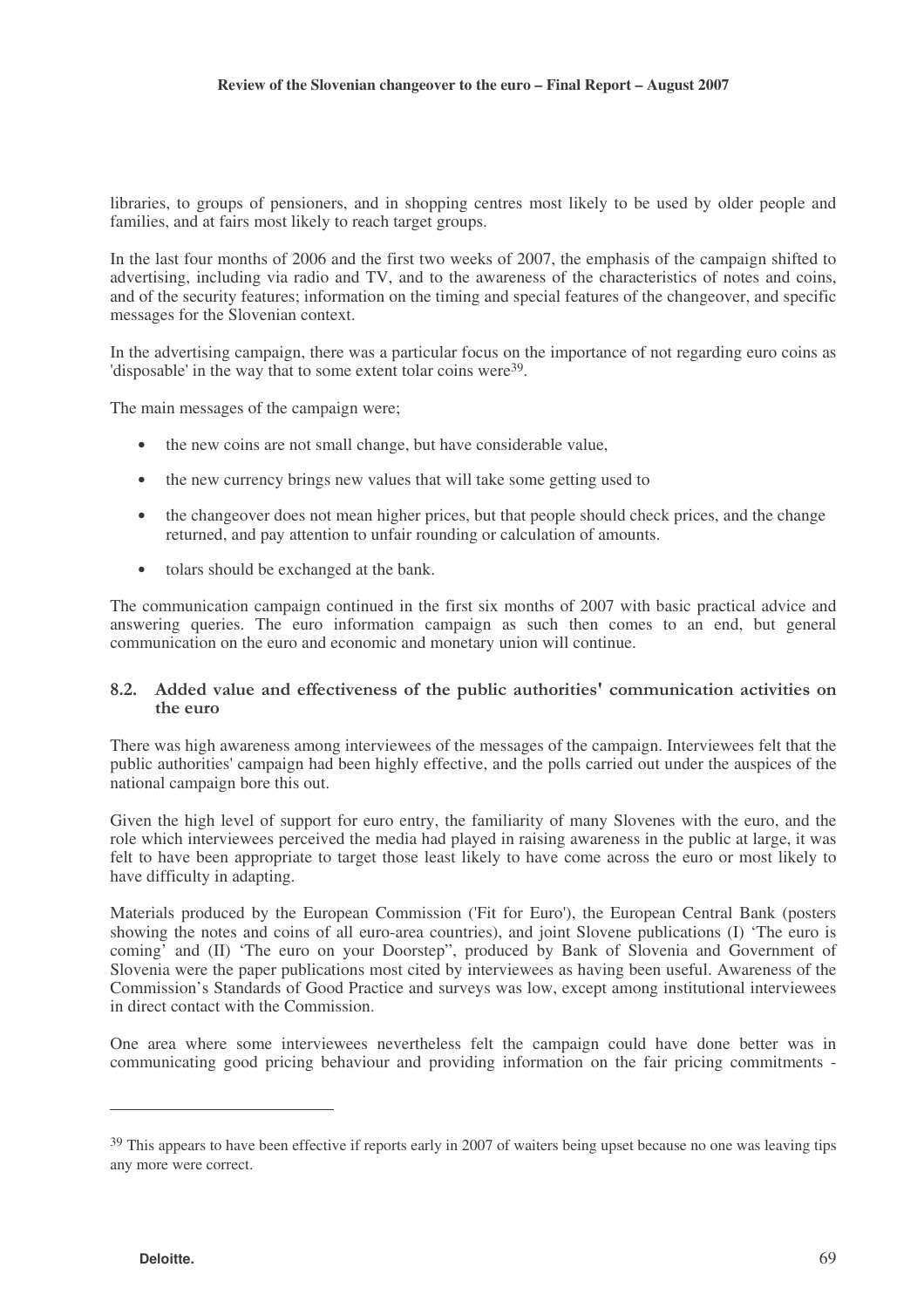though these were adopted very late in terms of mounting an effective communications campaign - and in communicating that prices had been more stable than people's perceptions. The Statistical Office was proactive in this, but has limited resources and must tread a careful path in order to ensure that it continues to be seen as neutral.

Some - and not just those in the relevant industries - also felt it could have done more to explain some justifiable exceptions to the rules on dual circulation and/or a rapid changeover, i.e. taxis, vending machines and parking meters.

Some interviewees also felt that more could have been done to get across the message that price increases were a worthwhile cost in the interests of becoming part of a strong currency area.

Where interviewed, target groups appeared satisfied with the information they had received, with the proviso that the comment was made that TV advertising/news should have been accompanied by subtitles or sign language for the hearing-impaired.

The calculators were felt to have been a useful communication/transparency exercise, but a number of interviewees felt they could have been more user-friendly for the groups which most needed them, i.e. simpler instructions, instructions on the back of the calculator rather than in fine print on a separate leaflet, and labelling of the keys on the calculator in Slovenian rather than English.

There were also some technical problems with accurately delivering one calculator per household. The definition of one per mailbox proved to be an imperfect proxy, leading to a certain number of complaints and the need for the Bank of Slovenia to meet individual requests subsequently.

These comments should not be allowed to detract, however, from the overall level of positive comments received on the communication campaign led by Bank of Slovenia and the government of Slovenia, which was felt to have clearly added value.

### 8.3. Length of the communication campaign: did it start early enough, and when should it  $finis<sub>h</sub>$

The timing of the campaign, which was concentrated in the last quarter of 2006, was felt to have been appropriate, though several interviewees felt it was a disadvantage that it had not been possible to use photos with the national face of the coins at an earlier stage.

Interviewees also pointed out that the timing of the campaign might not have been appropriate for a country waiting to launch a campaign in a country where it was necessary to build more support for euro introduction. Taking the final decision does not necessarily preclude launching the campaign, but these interviewees nevertheless felt there was likely to be a link.

A number of interviewees had attended the conference organised by the European Commission in March 2006. They felt that this had been good timing in terms of raising awareness of the issues amongst a broader public. It also broadly coincided with the launch of the national campaign and introduction of compulsory dual price display which increased the impact because of the role that legislation played in raising awareness (see Chapter 6).

#### 8.4. Level and degree of awareness of the public about the denominations and characteristics of euro banknotes and coins and about the main change over features

There is no evidence from interviews of the public not being fully aware of the denominations and characteristics of the banknotes and coins, or of the main changeover features. This was the combined result of the national communication campaign, the activity of the media and the existing high degree of euro awareness in the economy. It is not possible to unbundle the role of the different elements.

#### **Deloitte.** 70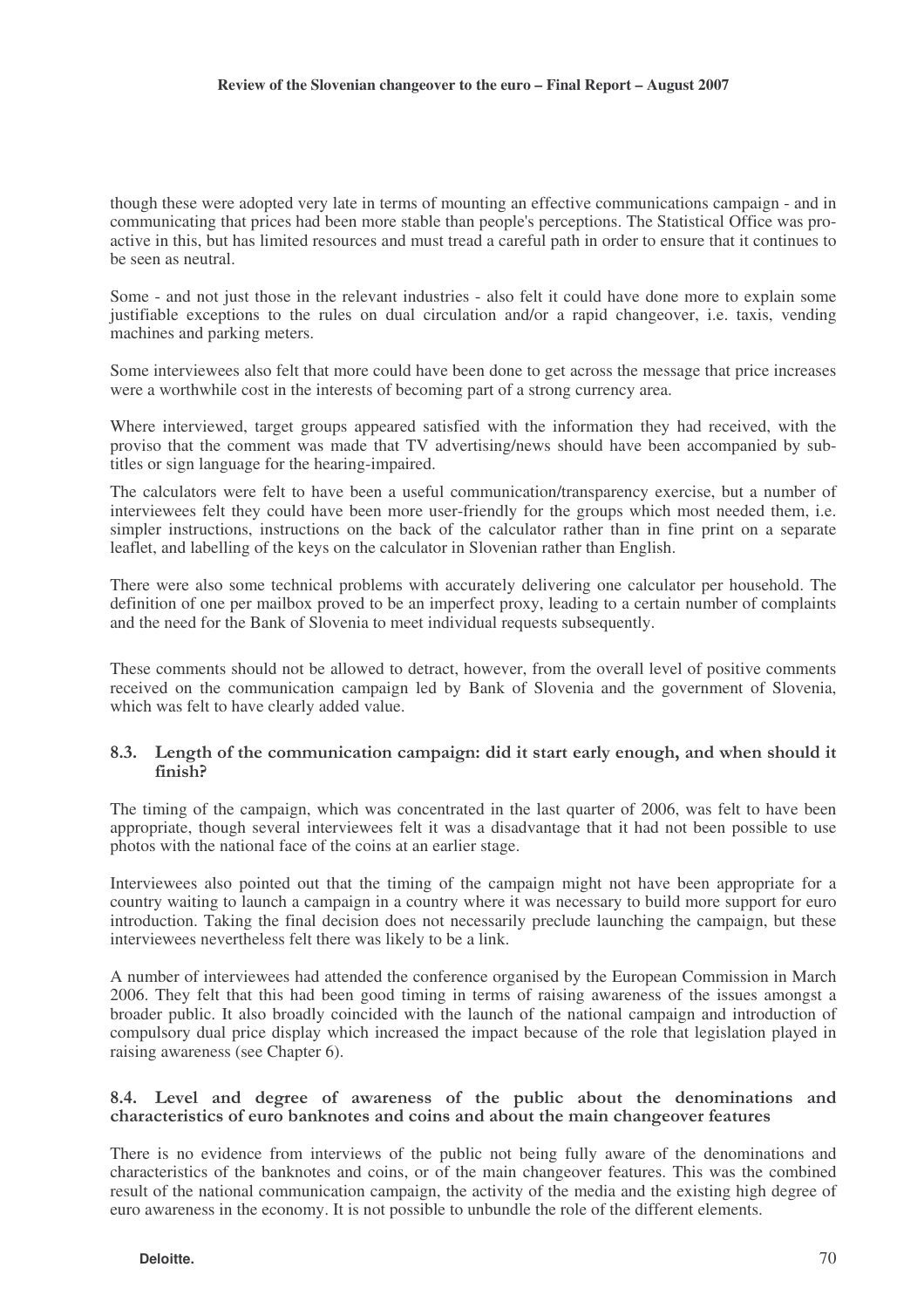## 8.5. Coverage of the introduction of the euro in the media and in the political arena

Coverage in the media was extensive, and was based on information from key sources rather than debate in the political arena, since there was political consensus on the introduction of the euro, and the topic was not one for political debate.

The media interviewed cited the Bank of Slovenia, the Government Communications Office, the Statistical Office, the Consumers' Association, the Chamber of Commerce and Industry, the European Commission, and the European Central Bank as sources of information (not necessarily in that order). These include the trips to Brussels, Frankfurt and Helsinki organised by the European institutions, the government of Slovenia and the Bank of Slovenia. The joint website, www.evro.si was felt to contain all the information that was needed for the media.

The topics perceived by the media of being of the most interest to their audience were:

- dual price display (e.g. why is it important)
- the final conversion rate
- the features of the notes and coins
- prices, and the possibility of increases, and actual price behaviour
- the new role of the Bank of Slovenia
- the success of the changeover, including account conversion
- the issue of whether shops should/could accept high-denomination notes<sup>40</sup>.

The media started from the assumption (borne out by surveys) that their audience were already well informed about the introduction of the euro even before the public information campaign began.

Interest in euro-related issues quickly tapered off. One journalist pointed out the absence of articles on the 'First 100 days of the euro'. He attributed this to a perception that the euro (including the impact on prices) was no longer newsworthy.

### 8.6. Public appreciation of the euro

As reflected in the media and surveys, and our own interviews, the general public was well satisfied with the way the changeover went.

# 8.7. Findings

We conclude that the joint communication campaign was comprehensive, effective and clearly added value, particularly in targeting those relatively few target groups in Slovenia which were not already familiar with the euro and the timing for introduction of the euro from their own personal and/or employment experience and from the media.

We also believe that the European Central Bank and the European Commission played important supporting roles, particularly the former in relation to information material on notes and coins.

The conference organised by the European Commission played significant role in awareness-raising at a crucial period of the campaign, and material from the European Commission played a role in the preparation of SMEs. In order to facilitate information-gathering on the changeover developments, the Commission also set up a special Slovenia changeover website collecting relevant background as well as updated new information like the daily surveys and press releases (for further information, see: http://ec.europa.eu/economy\_finance/euro/slovenia/main\_en.htm).

<sup>40</sup> See Chapter 5.